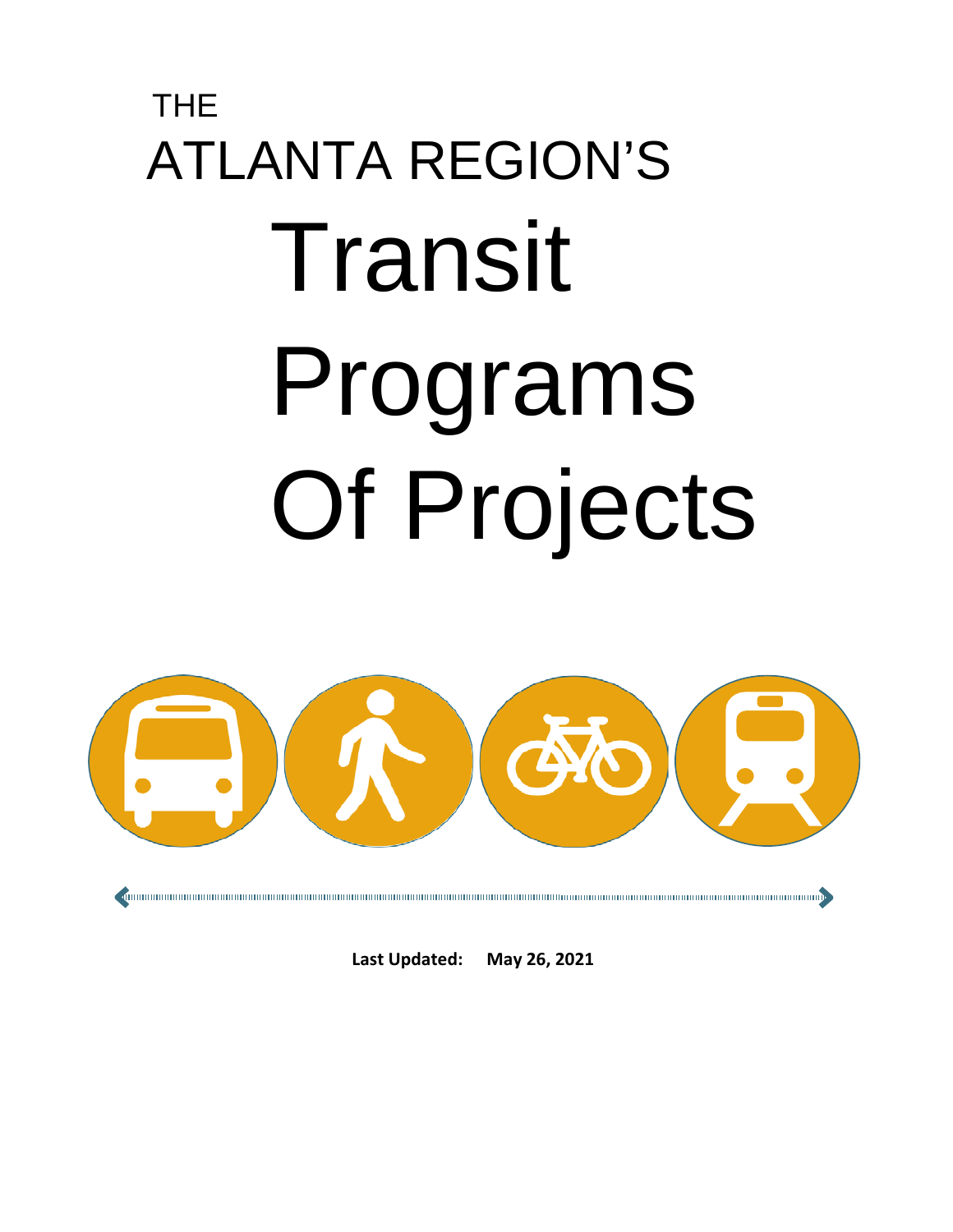#### **FTA Formula Programs**

The POP outlines the FTA formula funds allocated to the Atlanta region, and shows the projects that local governments apply the funds towards. These FTA formula funds include the Section 5307 Urbanized Area Formula Program, the 5337 State of Good Repair Grants Program, and the 5339 Bus and Bus Facilities Program. The POP compliments the Atlanta Region MPO's Transportation Improvement Program (TIP) which lists how all federal transportation funds are programmed. The TIP lists the suballocation amounts for the FTA formula funds while the POP goes into detail to include the specific projects that local governments spend these funds on. ATL as Designated Recipient for the Atlanta region's urbanized FTA formula fund apportionments is responsible for gathering the Program of Projects from operators and local governments.

In compliance with requirements and guidelines outlined in Federal Transit Administration (FTA) Circular 4702.1B, and the Atlanta-region Transit Link Authority (ATL) Title VI Program, ATL conducts public involvement activities for the proposed POP on behalf of the regional operators and local governments. However, ATL public involvement process does not preclude local governments and transit operators from proactively conducting public involvement and/or public outreach as part of their individual planning process.

The table below lists the recipients for each FTA formula fund program in the Atlanta region. A local government must either be a Direct Recipient or partner with one to access FTA formula funds. Projects shown in the Program of Projects are those identified and planned by each applicable Direct Recipient to be carried out in the Fiscal Year. For more information on eligible project, local match requirements and other fund requirements, please refer to the fact sheets and circulars below.

| <b>FTA Programs</b>                                                                          | <b>Designated Recipients</b>                                                                                                                    | <b>Sub-Recipients</b>                                                                                                                                                                                                                                                                                                                             |
|----------------------------------------------------------------------------------------------|-------------------------------------------------------------------------------------------------------------------------------------------------|---------------------------------------------------------------------------------------------------------------------------------------------------------------------------------------------------------------------------------------------------------------------------------------------------------------------------------------------------|
| Section 5307<br>Urbanized Area<br>Formula (Large UZA of<br>200,000 or more in<br>population) | The ATL<br>Direct Recipients:<br>Cherokee County,<br>Cobb County, Douglas<br>County, Henry County,<br>Gwinnett County,<br><b>MARTA and GRTA</b> | ARC, Barrow County, Bartow County, Carroll County, Cherokee<br>County, Cobb County, Coweta County, Dawson County, Douglas<br>County, Fayette County, Forsyth County, GRTA, Gwinnett County, Hall<br>County, Henry County, Jackson County, Newton County, Paulding<br>County, Pike County, Rockdale County, RTC, Spalding County, Walton<br>County |
| Section 5337<br>State of Good Repair                                                         | The ATL                                                                                                                                         | Cobb County, GRTA, Gwinnett County, MARTA                                                                                                                                                                                                                                                                                                         |
| Section 5339<br><b>Bus and Bus Facilities</b>                                                | The ATL                                                                                                                                         | Cherokee County, Cobb County, Coweta County, Douglas County,<br>GRTA, Gwinnett County, Hall County, Henry County                                                                                                                                                                                                                                  |

| 5307<br>Circular:<br>Fact Sheet: | https://www.transit.dot.gov/sites/fta.dot.gov/files/docs/FINAL_FTA_circular9030.1E.pdf<br>https://www.transit.dot.gov/sites/fta.dot.gov/files/docs/funding/grants/37961/fast-act-section-5307-fact-sheet.pdf             |  |  |  |
|----------------------------------|--------------------------------------------------------------------------------------------------------------------------------------------------------------------------------------------------------------------------|--|--|--|
| 5337<br>Circular:<br>Fact Sheet: | https://www.transit.dot.gov/sites/fta.dot.gov/files/docs/FTA Circular 5300 published 02-28-15.pdf<br>https://www.transit.dot.gov/sites/fta.dot.gov/files/docs/funding/grants/38011/5337-state-good-repair-fact-sheet.pdf |  |  |  |
| 5339<br>Circular:<br>Fact Sheet: | https://www.transit.dot.gov/sites/fta.dot.gov/files/docs/Final_FTA_C_5100_4-16-15.pdf<br>https://www.transit.dot.gov/sites/fta.dot.gov/files/docs/5339 Bus and Bus Facilities Fact Sheet.pdf                             |  |  |  |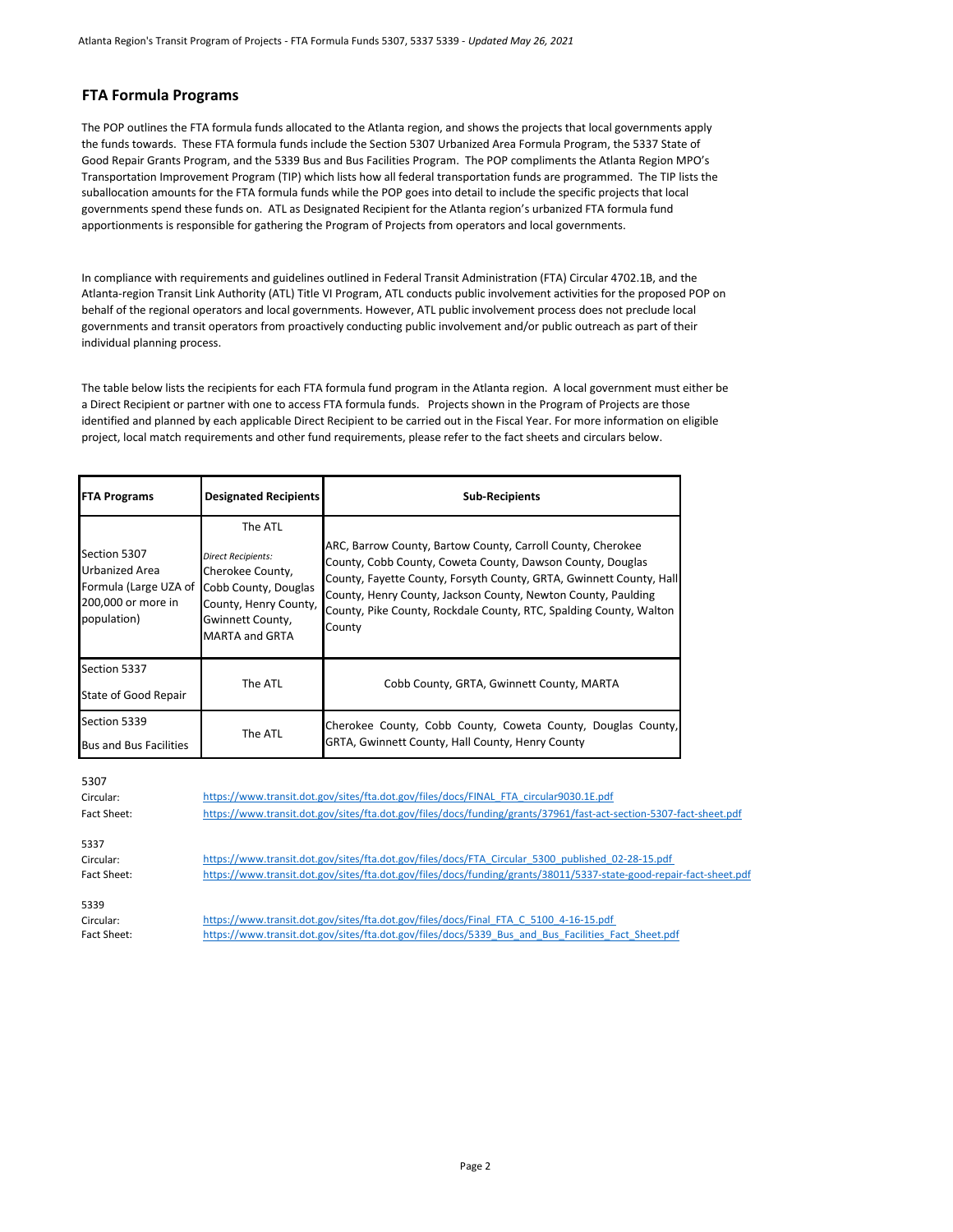# **Atlanta Regional Commission**

#### Section 5307 (Years of Fund Availability: Year + 5)

|        | <b>FY16 5307 Activities Funded</b> | Federal   | <b>State</b> | Local    | <b>Total</b> |
|--------|------------------------------------|-----------|--------------|----------|--------------|
| ۵<br>↽ | Regional Transit Planning Software | \$185.335 |              | \$46.334 | \$231.669    |
| c      |                                    |           |              |          |              |
|        | <b>Total Funding</b>               |           |              |          |              |

| <b>FY17 5307 Activities Funded</b> | Federal | <b>State</b> | Local | Total |
|------------------------------------|---------|--------------|-------|-------|
|                                    |         |              |       |       |
|                                    |         |              |       |       |
| <b>Total Funding</b>               |         |              |       |       |

|          | <b>FY18 5307 Activities Funded</b> | Federal | <b>State</b> | Local | <b>Total</b> |
|----------|------------------------------------|---------|--------------|-------|--------------|
| $\infty$ |                                    |         |              |       |              |
| . .      |                                    |         |              |       |              |
|          | <b>Total Funding</b>               |         |              |       |              |

|        | <b>FY19 5307 Activities Funded</b> | Federal | <b>State</b> | Local | <b>Total</b> |
|--------|------------------------------------|---------|--------------|-------|--------------|
| ີ<br>↽ |                                    |         |              |       |              |
|        |                                    |         |              |       |              |
|        | <b>Total Funding</b>               |         |              |       |              |

| <b>FY20 5307 Activities Funded</b>        | Federal   | <b>State</b> | Local     | <b>Total</b> |
|-------------------------------------------|-----------|--------------|-----------|--------------|
| Spalding County Mobility Management Study | \$155.987 | ŚС           | \$38,996  | \$194,983    |
| Newton County Transit Study               | \$285.932 |              | \$71.483  | \$357.415    |
| <b>Total Funding</b>                      | \$441.919 | ŚС           | \$110.479 | \$552,398    |

| -<br>$\sim$<br>c<br>$\sim$ | <b>FY21 5307 Activities Funded</b> | Federal | <b>State</b> | Local | <b>Total</b> |
|----------------------------|------------------------------------|---------|--------------|-------|--------------|
|                            |                                    |         |              |       |              |
|                            |                                    |         |              |       |              |
|                            | <b>Total Funding</b>               |         |              |       |              |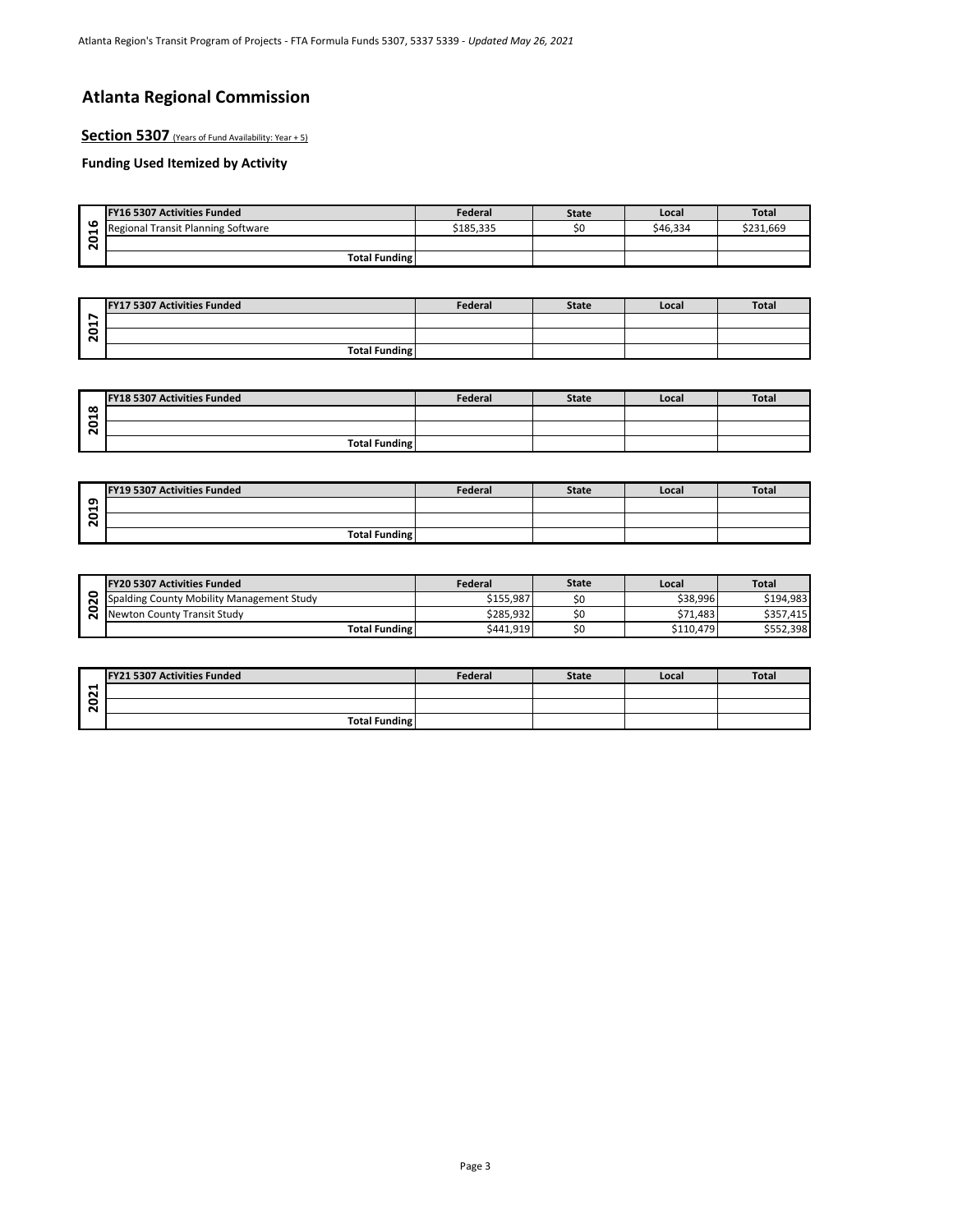# **Atlanta Regional Commission**

**Funding Used Itemized by Activity - JARC - Low Income Suballocation Component**

|              | <b>FY16 JARC Activities Funded</b>  | Federal   | <b>State</b> | Local     | <b>Total</b> |
|--------------|-------------------------------------|-----------|--------------|-----------|--------------|
| $\mathbf{o}$ | AR-ARC-5307CPMM Mobility Management | \$45.440  |              | \$11.360  | \$56.800     |
| c            | AR-ARC-5307CP-OP Operating          | \$204.560 |              | \$204.560 | \$409.120    |
|              | <b>Total Funding</b>                | \$250,000 | S0           | \$215.920 | \$465.920    |

|                | AR-ARC-5307CPMM Mobility Management         | \$45,440  | \$0                 | \$11,360               | \$56,800     |  |  |
|----------------|---------------------------------------------|-----------|---------------------|------------------------|--------------|--|--|
| 2016           | AR-ARC-5307CP-OP Operating                  | \$204,560 | \$0                 | \$204,560              | \$409,120    |  |  |
|                | <b>Total Funding</b>                        | \$250,000 | \$0                 | \$215,920              | \$465,920    |  |  |
|                |                                             |           |                     |                        |              |  |  |
|                |                                             |           |                     |                        |              |  |  |
|                | <b>FY17 JARC Activities Funded</b>          | Federal   | <b>State</b>        | Local                  | <b>Total</b> |  |  |
| $\mathbf{L}$   | CPACS - JARC/Low Income - Mobility Manager  | \$40,000  | \$0                 | \$10,000               | \$50,000     |  |  |
| $\overline{a}$ | CPACS - JARC/Low Income - Operations        | \$264,471 | \$0                 | \$264,471              | \$528,942    |  |  |
|                | <b>Total Funding</b>                        | \$304,471 | \$0                 | \$274,471              | \$578,942    |  |  |
|                |                                             |           |                     |                        |              |  |  |
|                | <b>FY18 JARC Activities Funded</b>          | Federal   |                     | Local                  | <b>Total</b> |  |  |
| $\frac{8}{18}$ | CPACS - JARC/Low Income - Mobility Manager  | \$40,000  | <b>State</b><br>\$0 | \$10,000               | \$50,000     |  |  |
| $\overline{a}$ | <b>CPACS - JARC/Low Income - Operations</b> | \$264,471 | \$0                 |                        | \$528,942    |  |  |
|                | <b>Total Funding</b>                        | \$304,471 | \$0                 | \$264,471<br>\$274,471 | \$578,942    |  |  |
|                |                                             |           |                     |                        |              |  |  |
|                |                                             |           |                     |                        |              |  |  |
|                |                                             |           |                     |                        |              |  |  |
|                | <b>FY19 JARC Activities Funded</b>          | Federal   | <b>State</b>        | Local                  | <b>Total</b> |  |  |
|                |                                             | \$0       | \$0                 | \$0                    | \$0          |  |  |
|                |                                             | \$0       | \$0                 | \$0                    | \$0          |  |  |
| 2019           | <b>Total Funding</b>                        | \$0       | \$0                 | \$0                    | \$0          |  |  |
|                |                                             |           |                     |                        |              |  |  |
|                |                                             |           |                     |                        |              |  |  |
|                | <b>FY20 JARC Activities Funded</b>          | Federal   | <b>State</b>        | Local                  | <b>Total</b> |  |  |
|                | CPACS - JARC/Low Income - Mobility Manager  | \$40,000  | \$0                 | \$10,000               | \$50,000     |  |  |
| 2020           | <b>CPACS - JARC/Low Income - Operations</b> | \$264,471 | \$0                 | \$264,471              | \$528,942    |  |  |
|                | <b>Total Funding</b>                        | \$304,471 | \$0                 | \$274,471              | \$578,942    |  |  |
|                |                                             |           |                     |                        |              |  |  |
|                |                                             |           |                     |                        |              |  |  |
|                | <b>FY21 JARC Activities Funded</b>          | Federal   | <b>State</b>        | Local                  | <b>Total</b> |  |  |
| 021<br>Ñ       |                                             |           |                     |                        |              |  |  |

| <b>FY18 JARC Activities Funded</b>         | Federal   | <b>State</b> | Local     | <b>Total</b> |
|--------------------------------------------|-----------|--------------|-----------|--------------|
| CPACS - JARC/Low Income - Mobility Manager | \$40.000  |              | \$10,000  | \$50,000     |
| CPACS - JARC/Low Income - Operations       | \$264.471 |              | \$264.471 | \$528.942    |
| <b>Total Funding</b>                       | \$304.471 | Ś0           | \$274.471 | \$578.942    |

|        | <b>FY19 JARC Activities Funded</b> | Federal | <b>State</b> | Local | <b>Total</b> |
|--------|------------------------------------|---------|--------------|-------|--------------|
| െ<br>↽ |                                    |         |              |       | SC           |
| e      |                                    | 5ľ      |              |       | sc           |
|        | <b>Total Funding</b>               | SC      |              | ◡     | SC           |

| <b>FY20 JARC Activities Funded</b>         | Federal   | <b>State</b> | Local     | <b>Total</b> |
|--------------------------------------------|-----------|--------------|-----------|--------------|
| CPACS - JARC/Low Income - Mobility Manager | \$40.000  | SC           | \$10.000  | \$50.000     |
| CPACS - JARC/Low Income - Operations       | \$264.471 | ŚС           | \$264.471 | \$528.942    |
| <b>Total Funding</b>                       | \$304.471 | ŚС           | \$274.471 | \$578.942    |

| <b>FY21 JARC Activities Funded</b> | Federal | <b>State</b> | Local | <b>Total</b> |
|------------------------------------|---------|--------------|-------|--------------|
|                                    |         |              |       |              |
|                                    |         |              |       |              |
| <b>Total Funding</b>               |         |              |       |              |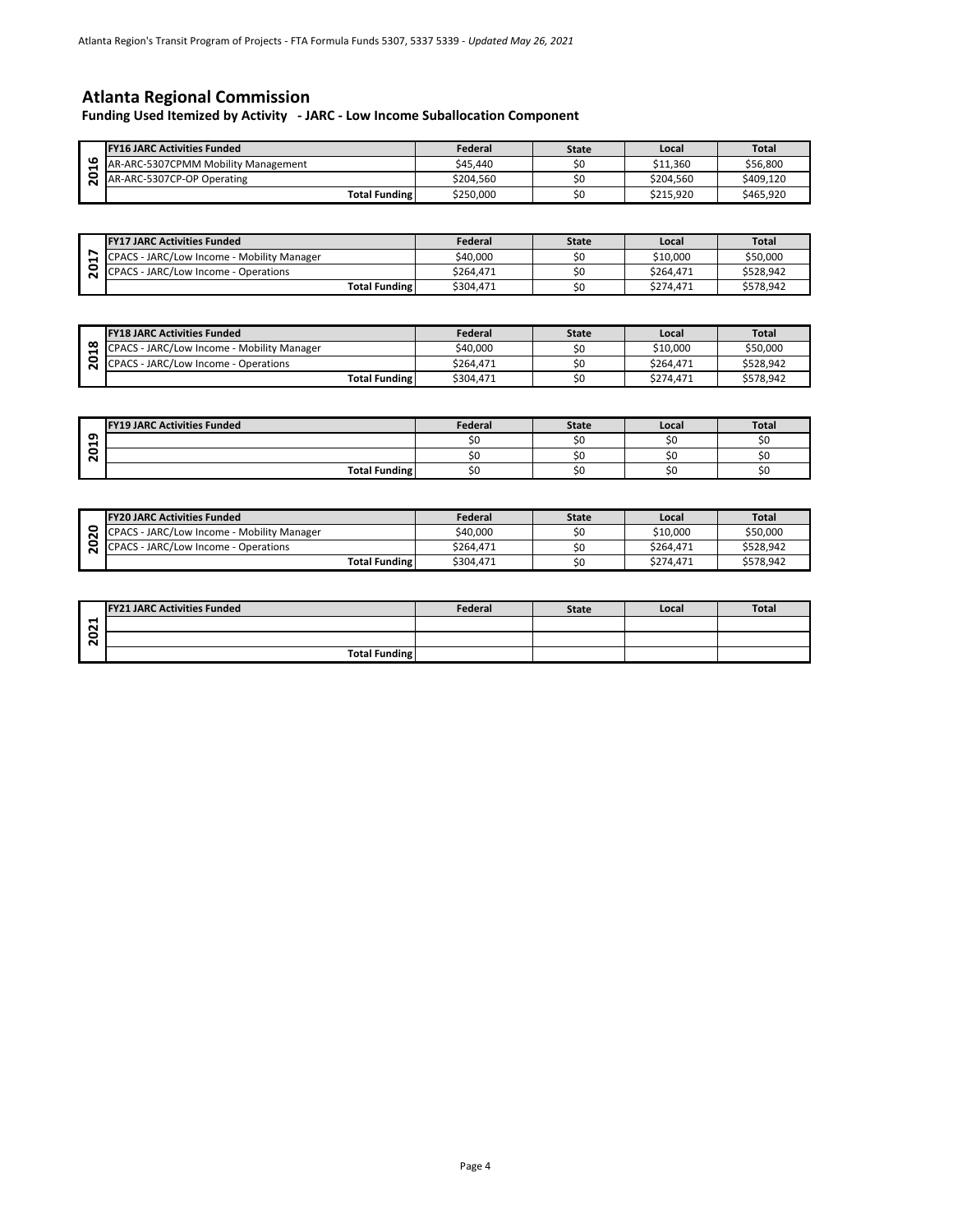# **Cherokee County**

**Section 5307** (Years of Fund Availability: Year + 5)

| кC            | FY16 5307<br>' Activities Funded | Federal  | <b>State</b> | Local    | <b>Total</b> |
|---------------|----------------------------------|----------|--------------|----------|--------------|
| ↽<br>−<br>. . | <b>Operating Assistance</b>      | \$48.259 | JU           | \$48,259 | \$96,518     |
| -             | <b>Total Funding</b>             | \$48,259 | ΨU           | \$48,259 | \$96,518     |

|        | <b>FY17 5307 Activities Funded</b> | <b>Federal</b> | <b>State</b> | Local     | <b>Total</b> |
|--------|------------------------------------|----------------|--------------|-----------|--------------|
|        | <b>Operating Assistance</b>        | \$249.651      | \$0          | \$249.651 | \$499,302    |
|        | <b>Transit Bus Facility</b>        | \$100,000      | \$0          | \$25,000  | \$125,000    |
| ∼<br>H | <b>Preventive Maintenance</b>      | \$55,000       | \$0          | \$13,750  | \$68,750     |
| o<br>ี | <b>Support Equipment</b>           | \$100.000      | \$0          | \$25,000  | \$125,000    |
|        | <b>Mobility Management</b>         | \$50,000       | \$0          | \$12.500  | \$62,500     |
|        | <b>Employee Education</b>          | \$15,000       | \$0          | \$3.750   | \$18,750     |
|        | <b>Total Funding</b>               | \$569,651      | \$0          | \$329,651 | \$899,302    |

|          | <b>FY18 5307 Activities Funded</b>     | <b>Federal</b> | <b>State</b> | Local     | <b>Total</b> |
|----------|----------------------------------------|----------------|--------------|-----------|--------------|
|          | <b>Operating Assistance</b>            | \$268,070      | \$0          | \$268.070 | \$536,140    |
|          | <b>Transit Bus Facilities</b>          | \$100,000      | \$0          | \$25.000  | \$125.000    |
| $\infty$ | <b>Preventive Maintenance</b>          | \$100,000      | \$0          | \$25.000  | \$125,000    |
| o        | Support Equipment                      | \$50,000       | \$0          | \$12.500  | \$62,500     |
|          | <b>Mobility Management</b>             | \$100.000      | \$0          | \$25.000  | \$125,000    |
|          | <b>Employee Education and Training</b> | \$50,000       | \$0          | \$12.500  | \$62,500     |
|          | <b>Total Funding</b>                   | \$668,070      | \$0          | \$368,070 | \$1,036,140  |

|                              | <b>FY19 5307 Activities Funded</b>    | Federal        | <b>State</b> | Local     | <b>Total</b> |
|------------------------------|---------------------------------------|----------------|--------------|-----------|--------------|
| ဌ                            | <b>Operating Assistance</b>           | \$255,477      | \$0          | \$255,477 | \$510,954    |
| 0<br>$\overline{\mathbf{N}}$ | Capital Cost of 3rd Party Contracting | \$200,000      | \$0          | \$50,000  | \$250,000    |
|                              | <b>Total Funding</b>                  | \$455,477      | \$0          | \$305,477 | \$760,954    |
|                              |                                       |                |              |           |              |
|                              |                                       |                |              |           |              |
| $\bullet$                    | <b>FY20 5307 Activities Funded</b>    | <b>Federal</b> | <b>State</b> | Local     | <b>Total</b> |
| 8                            |                                       |                |              |           |              |
| $\overline{\mathbf{N}}$      | Total Funding                         |                |              |           |              |

| o                   | 5307 Activities Funded | Federal | State | Local | <b>Total</b> |
|---------------------|------------------------|---------|-------|-------|--------------|
| $\sim$<br>$\bullet$ |                        |         |       |       |              |
| $\sim$              | <b>Total Funding</b>   |         |       |       |              |

| ↽                | L 5307 Activities Funded | <b>Federal</b> | State | Local | Tota. |
|------------------|--------------------------|----------------|-------|-------|-------|
| $\sim$<br>-<br>◡ |                          |                |       |       |       |
| $\sim$           | <b>Total Funding</b>     |                |       |       |       |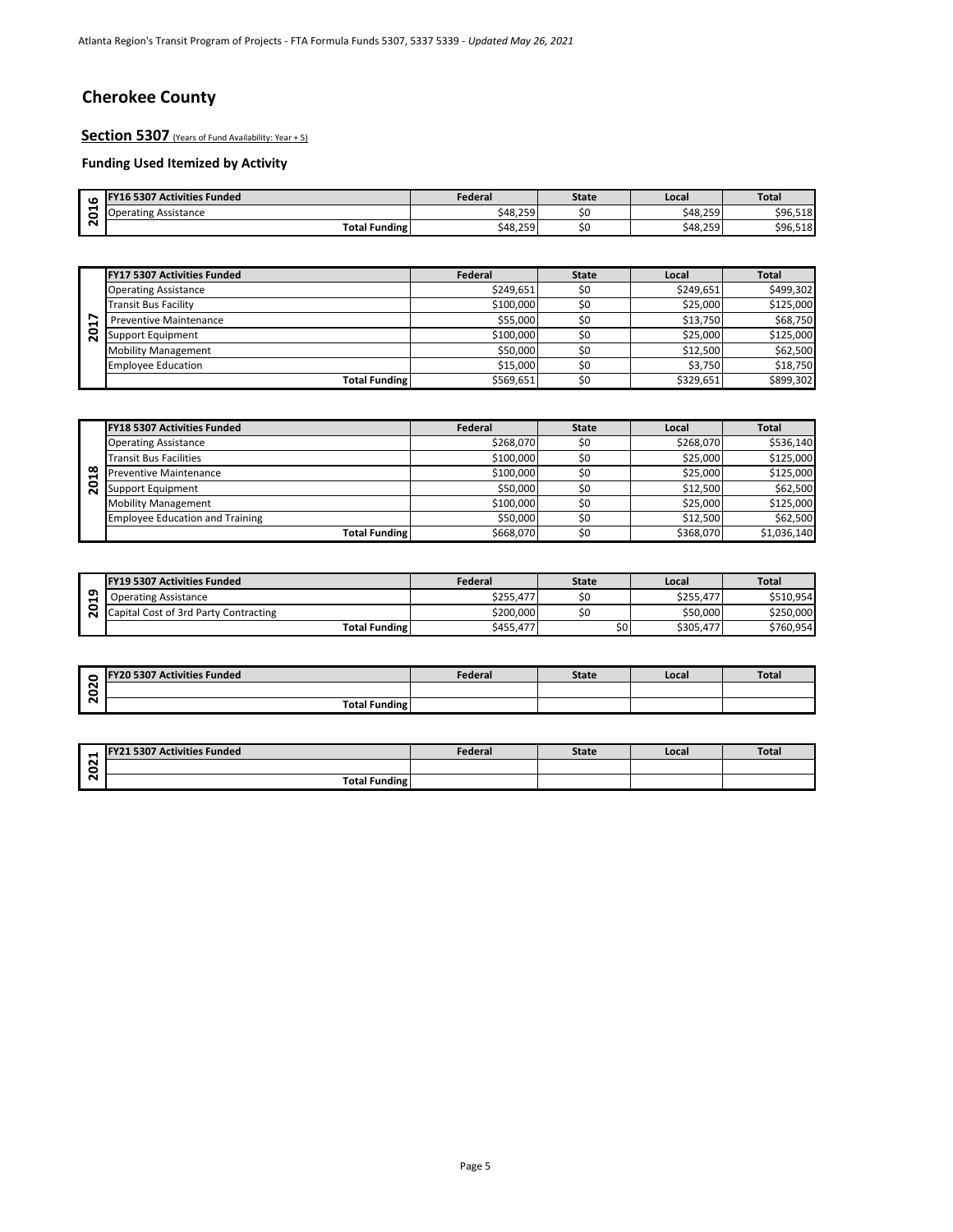#### **Section 5339** (Years of Fund Availability: Year + 3)

#### **Funding Used Itemized by Activity - Cherokee County**

|             | <b>FY15 5339 Activities Funded</b> | Federal | <b>State</b> | Local | <b>Total</b> |
|-------------|------------------------------------|---------|--------------|-------|--------------|
| ம<br>↽      |                                    |         |              |       |              |
| e<br>$\sim$ |                                    |         |              |       |              |
|             | <b>Total Funding</b>               |         |              |       |              |

| <b>2015</b> |                                    |                |              |          |                                     |
|-------------|------------------------------------|----------------|--------------|----------|-------------------------------------|
|             | <b>Total Funding</b>               |                |              |          |                                     |
|             |                                    |                |              |          |                                     |
|             |                                    |                |              |          |                                     |
|             | <b>FY16 5339 Activities Funded</b> | Federal        | <b>State</b> | Local    | <b>Total</b>                        |
| 2016        | <b>Transit Bus Replacement</b>     | \$84,855       | \$0          | \$21,214 | \$106,069                           |
|             | <b>Total Funding</b>               | \$84,855       | \$0          | \$21,214 | \$106,069                           |
|             |                                    |                |              |          |                                     |
|             |                                    |                |              |          |                                     |
|             | <b>FY17 5339 Activities Funded</b> | Federal        | <b>State</b> | Local    | <b>Total</b>                        |
| 2017        | <b>Transit Bus Replacement</b>     | \$99,520       | \$0          | \$24,880 | \$124,400                           |
|             | <b>Total Funding</b>               | \$99,520       | \$0          | \$24,880 | \$124,400                           |
|             |                                    |                |              |          |                                     |
|             |                                    |                |              |          |                                     |
|             |                                    |                |              |          |                                     |
|             | <b>FY18 5339 Activities Funded</b> | Federal        | <b>State</b> | Local    | <b>Total</b>                        |
|             | <b>Transit Bus Replacement</b>     | \$137,233      | \$0          | \$34,308 |                                     |
| 2018        | <b>Total Funding</b>               | \$137,233      | \$0          | \$34,308 |                                     |
|             |                                    |                |              |          |                                     |
|             |                                    |                |              |          |                                     |
|             | FY19 5339 Activities Funded        | Federal        | <b>State</b> | Local    | <b>Total</b>                        |
| ෨           | <b>Transit Bus Replacement</b>     | \$122,394      | \$0          | \$30,599 | \$171,541<br>\$171,541<br>\$152,993 |
| <b>201</b>  | <b>Total Funding</b>               | \$122,394      | \$0          | \$30,599 | \$152,993                           |
|             |                                    |                |              |          |                                     |
|             |                                    |                |              |          |                                     |
|             | <b>FY20 5339 Activities Funded</b> | <b>Federal</b> | <b>State</b> | Local    | <b>Total</b>                        |
| 2020        |                                    |                |              |          |                                     |

|   | <b>FY17 5339 Activities Funded</b> | Federal  | <b>State</b> | Local    | Total     |
|---|------------------------------------|----------|--------------|----------|-----------|
|   | <b>Transit Bus Replacement</b>     | \$99,520 | \$0          | \$24,880 | \$124,400 |
| - | <b>Total Funding</b>               | \$99,520 | \$0          | \$24,880 | \$124,400 |

| $\infty$ | <b>FY18 5339 Activities Funded</b> | <b>Federal</b>           | <b>State</b> | Local    | <b>Total</b>         |
|----------|------------------------------------|--------------------------|--------------|----------|----------------------|
| е        | t Bus Replacement<br>ransit        | 1127222<br>د دے, ، د ۱ د | υc           | \$34,308 | .541<br>--<br>. - -  |
| $\sim$   | <b>Total Funding</b>               | $A = 22$<br>\$137,233    | οU           | \$34,308 | 541<br>◡∸<br><b></b> |

| െ  | <b>FY19 5339 Activities Funded</b> | Federal   | <b>State</b> | Local    | Tota.     |
|----|------------------------------------|-----------|--------------|----------|-----------|
|    | ansit Bus Replacement              | \$122,394 | SC           | \$30,599 | \$152,993 |
| או | <b>Total Funding</b>               | \$122,394 | SC           | \$30,599 | \$152,993 |

| c                         | <b>FY20 5339 Activities Funded</b> | Federal | <b>State</b> | Local | <b>Total</b> |
|---------------------------|------------------------------------|---------|--------------|-------|--------------|
| $\ddot{\phantom{1}}$<br>∼ |                                    |         |              |       |              |
| $\sim$                    | <b>Total Funding</b>               |         |              |       |              |

| ↽                | <b>1911 E220 Activities Funded</b> | Federal | State | Local | <b>Total</b> |
|------------------|------------------------------------|---------|-------|-------|--------------|
| $\sim$<br>∽<br>∼ |                                    |         |       |       |              |
| $\sqrt{2}$       | <b>Total Funding</b>               |         |       |       |              |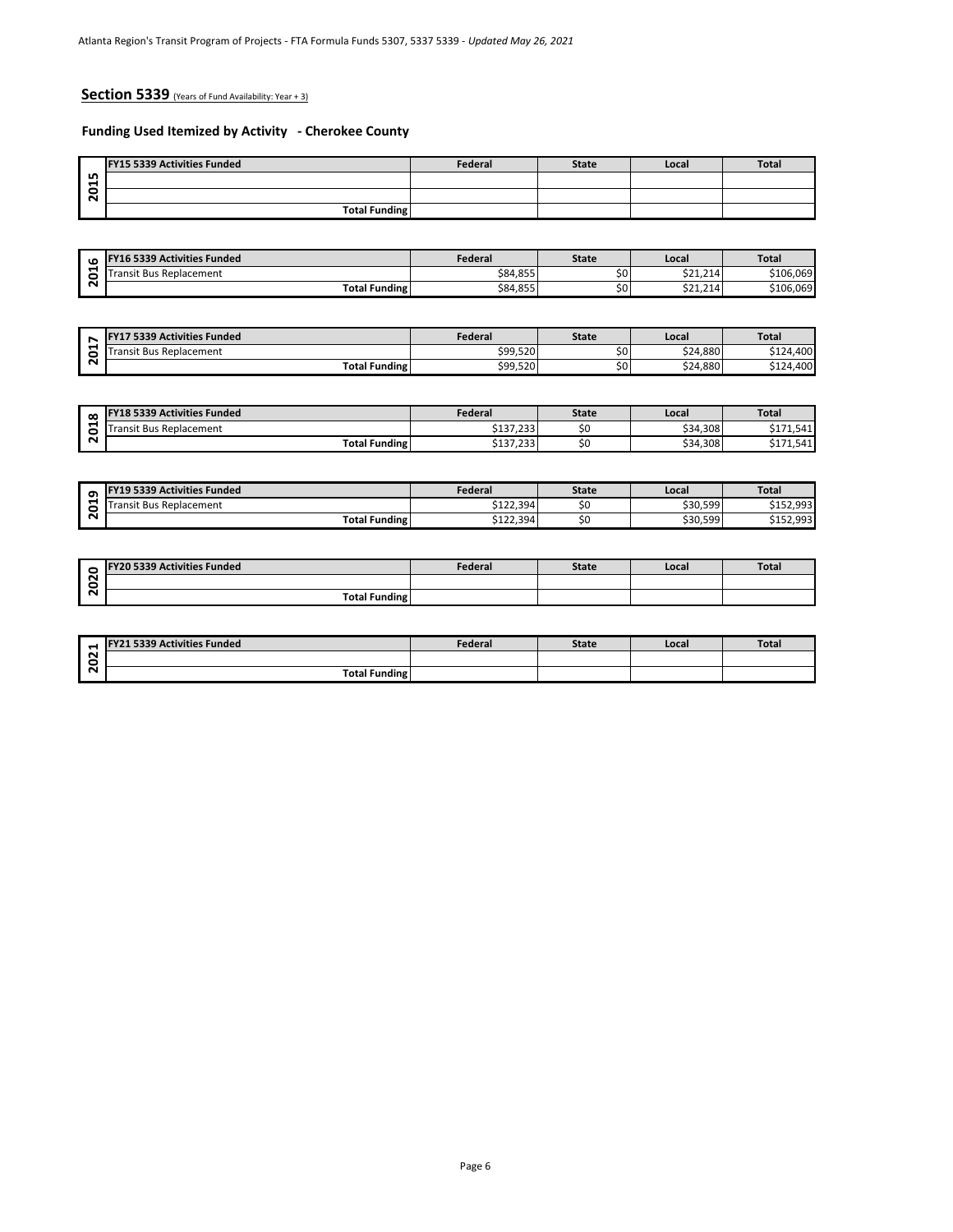# **City of Atlanta**

Section 5307 (Years of Fund Availability: Year + 5)

|        | <b>FY19 5307 Activities Funded</b> | Federal | <b>State</b> | Local | <b>Total</b> |
|--------|------------------------------------|---------|--------------|-------|--------------|
| თ<br>↽ |                                    |         |              |       |              |
| ន      |                                    |         |              |       |              |
|        | <b>Total Funding</b>               |         |              |       |              |

| <b>FY20 5307 Activities Funded</b> | <b>Federal</b> | <b>State</b> | Local | <b>Total</b> |
|------------------------------------|----------------|--------------|-------|--------------|
|                                    |                |              |       |              |
|                                    |                |              |       |              |
| <b>Total Funding</b>               |                |              |       |              |

| <b>FY21 5307 Activities Funded</b> | Federal | <b>State</b> | Local | <b>Total</b> |
|------------------------------------|---------|--------------|-------|--------------|
|                                    |         |              |       |              |
|                                    |         |              |       |              |
| <b>Total Funding</b>               |         |              |       |              |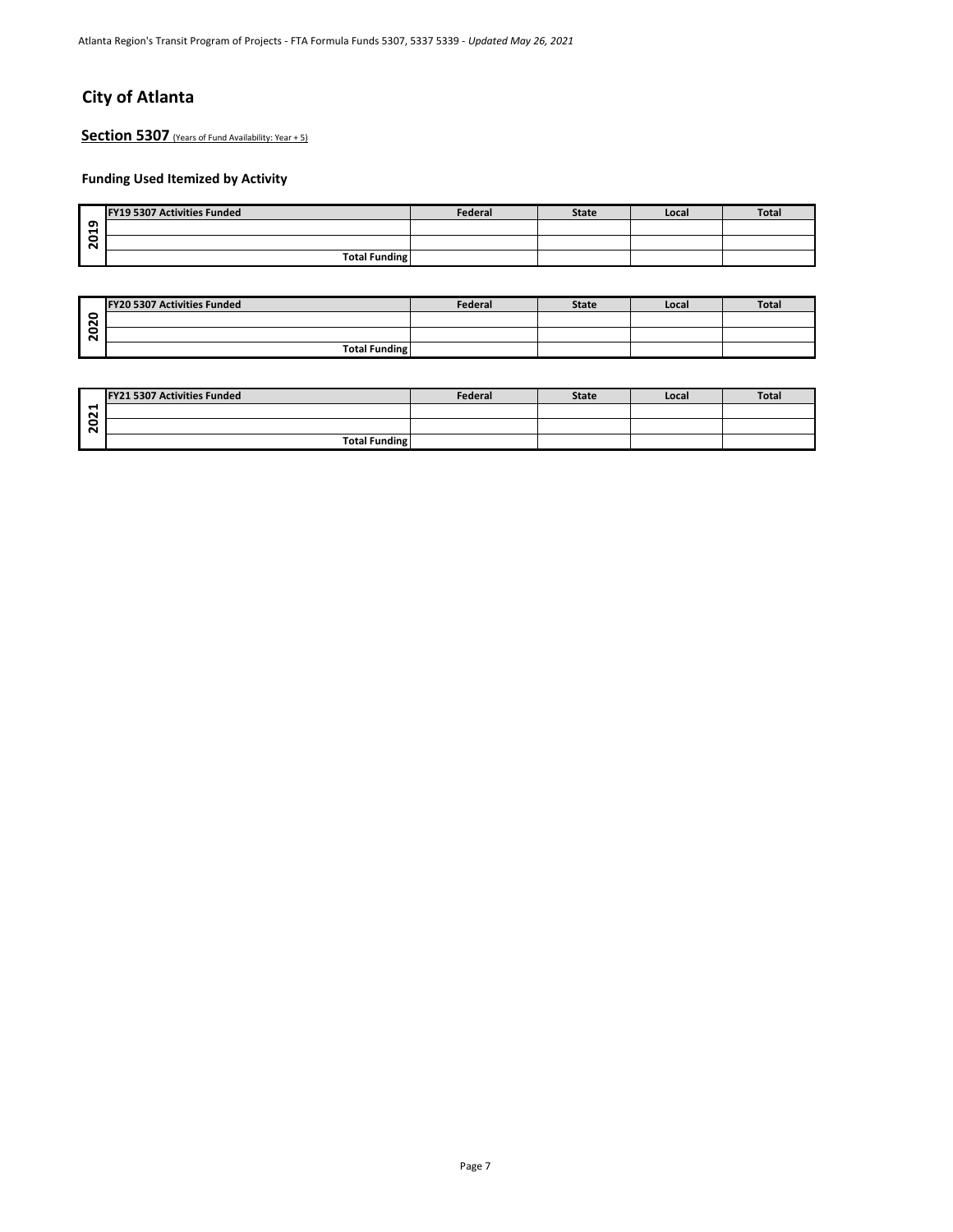# **Cobb County**

# **Section 5307** (Years of Fund Availability: Year + 5)

#### **Funding Used Itemized by Activity - Cobb County**

|                         | <b>FY16 5307 Activities Funded</b>         | Federal     | <b>State</b> | Local       | <b>Total</b> |
|-------------------------|--------------------------------------------|-------------|--------------|-------------|--------------|
|                         | Paratransit Vehicle Replacement            | \$414,410   | \$0          | \$103,603   | \$518,013    |
|                         | Fixed Route Buses Rehab                    | \$1,617,458 | \$0          | \$404,364   | \$2,021,822  |
|                         | <b>Transit Center Facilities Equipment</b> | \$360,000   | \$0          | \$90,000    | \$450,000    |
|                         | <b>Transit System Automation</b>           | \$60,000    | \$0          | \$15,000    | \$75,000     |
|                         | Assoc. Transit Improvements                | \$1,200,000 | \$0          | \$300,000   | \$1,500,000  |
| $\circ$                 | <b>Transit Planning Program</b>            | \$80,000    | \$0          | \$20,000    | \$100,000    |
| ຮ                       | <b>Education and Training</b>              | \$4,000     | \$0          | \$1,000     | \$5,000      |
| $\overline{\mathbf{N}}$ | <b>Mobility Management</b>                 | \$20,000    | \$0          | \$5,000     | \$25,000     |
|                         | <b>Support Vehicles</b>                    | \$49,306    | \$0          | \$12,326    | \$61,632     |
|                         | <b>Preventive Maintenance</b>              | \$407,219   | \$0          | \$101,805   | \$509,024    |
|                         | <b>Paratransit Operations</b>              | \$492,553   | \$0          | \$123,138   | \$615,691    |
|                         | <b>JARC Operating Assistance</b>           | \$1,078,930 | \$0          | \$1,078,929 | \$2,157,859  |
|                         | <b>Operating Assistance</b>                | \$137,863   | \$0          | \$137,862   | \$275,725    |
|                         | <b>Total Funding</b>                       | \$5,921,739 | \$0          | \$2,393,027 | \$8,314,766  |

| 201  | <b>Education and Training</b>                                    | \$4,000                    | \$0          | \$1,000                    | \$5,000                    |
|------|------------------------------------------------------------------|----------------------------|--------------|----------------------------|----------------------------|
|      | <b>Mobility Management</b>                                       | \$20,000                   | \$0          | \$5,000                    | \$25,000                   |
|      | Support Vehicles                                                 | \$49,306                   | \$0          | \$12,326                   | \$61,632                   |
|      | Preventive Maintenance                                           | \$407,219                  | \$0          | \$101,805                  | \$509,024                  |
|      | Paratransit Operations                                           | \$492,553                  | \$0          | \$123,138                  | \$615,691                  |
|      | <b>JARC Operating Assistance</b>                                 | $\overline{51,}078,930$    | \$0          | \$1,078,929                | \$2,157,859                |
|      | <b>Operating Assistance</b>                                      | \$137,863                  | \$0          | \$137,862                  | \$275,725                  |
|      | <b>Total Funding</b>                                             | \$5,921,739                | \$0          | \$2,393,027                | \$8,314,766                |
|      |                                                                  |                            |              |                            |                            |
|      |                                                                  |                            |              |                            |                            |
|      | FY17 5307 Activities Funded                                      | Federal                    | <b>State</b> | Local                      | <b>Total</b>               |
|      | <b>Fixed Route Buses</b>                                         | \$1,975,694                | \$0          | \$493,924                  | \$2,469,618                |
|      | Transit Ctr. Facilities/Equip.                                   | \$624,000                  | \$0          | \$156,000                  | \$780,000                  |
|      | <b>Transit System Automation</b>                                 | \$320,000                  | \$0          | \$80,000                   | \$400,000                  |
|      | Assoc. Transit Improvements                                      | \$24,000                   | \$0          | \$6,000                    | \$30,000                   |
|      | <b>Transit Planning</b>                                          | \$80,000                   | \$0          | \$20,000                   | \$100,000                  |
|      | <b>Education and Training</b>                                    | \$4,000                    | \$0          | \$1,000                    | \$5,000                    |
| 201  | <b>Mobility Management</b>                                       | \$40,000                   | \$0          | \$10,000                   | \$50,000                   |
|      | Project Mgmt. and Inspection                                     | \$80,000                   | \$0          | \$20,000                   | \$100,000                  |
|      | <b>Support Vehicles</b>                                          | \$40,000                   | \$0          | \$10,000                   | \$50,000                   |
|      | Preventive Maintenance                                           | \$1,035,828                | \$0          | \$258,957                  | \$1,294,785                |
|      | Paratransit Operations                                           | \$1,075,881                | \$0          | \$268,970                  | \$1,344,851                |
|      | <b>Operating Assistance</b>                                      | \$75,000                   | \$0          | \$124,999                  | \$250,000                  |
|      |                                                                  |                            |              |                            |                            |
|      | JARC Operating Asst. (RT. 30)                                    | \$1,000,000                | \$0          | \$1,000,000                | \$2,000,000                |
|      | <b>Total Funding</b>                                             | \$6,424,403                | \$0          | \$2,449,850                | \$8,874,254                |
|      |                                                                  |                            |              |                            |                            |
|      |                                                                  |                            |              |                            |                            |
|      | FY18 5307 Activities Funded                                      | Federal                    | <b>State</b> | Local                      | <b>Total</b>               |
|      | Express Bus Rebuild                                              | \$800,000                  | \$0          | \$200,000                  | \$1,000,000                |
|      | Transit Center Facilities and Equipment                          | \$320,000                  | \$0          | \$80,000                   | \$400,000                  |
|      | Transit System Automation (ITS, Computer & Fare Collection Eq    | \$300,000                  | \$0          | \$75,000                   | \$375,000                  |
|      | <b>Transit Planning Program</b>                                  | \$200,000                  | \$0          | \$50,000                   | \$250,000                  |
|      | <b>Education and Training</b>                                    | \$16,000                   | \$0          | \$4,000                    | \$20,000                   |
|      | Project Management & Inspection Services                         | \$100,000                  | \$0          | \$25,000                   | \$125,000                  |
| 2018 | <b>Support Vehicles</b>                                          | \$80,000                   | \$0          | \$20,000                   | \$100,000                  |
|      | Preventive Maintenance                                           | \$1,440,000                | \$0          | \$360,000                  | \$1,800,000                |
|      | Paratransit Operations                                           |                            | \$0          | \$514,343                  | \$2,571,714                |
|      |                                                                  | \$2,057,371                |              |                            |                            |
|      | <b>Operating Assistance</b>                                      | \$180,000                  | \$0<br>\$0   | \$180,000                  | \$360,000                  |
|      | JARC Operating Assistance (Route 30)<br><b>Total Funding</b>     | \$1,000,000<br>\$6,493,371 | \$0          | \$1,000,000<br>\$2,508,343 | \$2,000,000<br>\$9,001,714 |
|      |                                                                  |                            |              |                            |                            |
|      |                                                                  |                            |              |                            |                            |
|      | FY19 5307 Activities Funded                                      | <b>Federal</b>             | <b>State</b> | Local                      | <b>Total</b>               |
|      | <b>Express Bus Rebuild</b>                                       | \$80,000                   | \$0          | \$20,000                   | \$100,000                  |
|      | Transit Center Facilities and Equipment                          | \$80,000                   | \$0          | \$20,000                   | \$100,000                  |
|      | Transit System Automation (ITS, Computer & Fare Collection       |                            |              |                            |                            |
|      | Equipment)                                                       | \$198,200                  | \$0          | \$49,550                   | \$247,750                  |
| ഐ    | <b>Transit Planning Program</b>                                  | \$80,000                   | \$0          | \$20,000                   | \$100,000                  |
| 201  | <b>Education and Training</b><br>$1 - 24$ <b>N</b> A $        +$ | \$12,000<br>$\sim$ 0.00    | \$0<br>ć0    | \$3,000<br>615.000         | \$15,000<br>575.000        |

|      | <b>FY18 5307 Activities Funded</b>                            | Federal     | <b>State</b> | Local       | <b>Total</b> |
|------|---------------------------------------------------------------|-------------|--------------|-------------|--------------|
|      | <b>Express Bus Rebuild</b>                                    | \$800,000   | \$0          | \$200,000   | \$1,000,000  |
|      | Transit Center Facilities and Equipment                       | \$320,000   | \$0          | \$80,000    | \$400,000    |
|      | Transit System Automation (ITS, Computer & Fare Collection Ed | \$300,000   | \$0          | \$75,000    | \$375,000    |
|      | <b>Transit Planning Program</b>                               | \$200,000   | \$0          | \$50,000    | \$250,000    |
|      | <b>Education and Training</b>                                 | \$16,000    | \$0          | \$4,000     | \$20,000     |
| 2018 | <b>Project Management &amp; Inspection Services</b>           | \$100,000   | \$0          | \$25,000    | \$125,000    |
|      | <b>Support Vehicles</b>                                       | \$80,000    | \$0          | \$20,000    | \$100,000    |
|      | <b>Preventive Maintenance</b>                                 | \$1,440,000 | \$0          | \$360,000   | \$1,800,000  |
|      | <b>Paratransit Operations</b>                                 | \$2,057,371 | \$0          | \$514,343   | \$2,571,714  |
|      | <b>Operating Assistance</b>                                   | \$180,000   | \$0          | \$180,000   | \$360,000    |
|      | JARC Operating Assistance (Route 30)                          | \$1,000,000 | \$0          | \$1,000,000 | \$2,000,000  |
|      | <b>Total Funding</b>                                          | \$6,493,371 | \$0          | \$2,508,343 | \$9,001,714  |

|                         | <b>FY19 5307 Activities Funded</b>                         | Federal     | <b>State</b> | Local       | <b>Total</b> |
|-------------------------|------------------------------------------------------------|-------------|--------------|-------------|--------------|
|                         | <b>Express Bus Rebuild</b>                                 | \$80,000    | \$0          | \$20,000    | \$100,000    |
|                         | <b>Transit Center Facilities and Equipment</b>             | \$80,000    | \$0          | \$20,000    | \$100,000    |
|                         | Transit System Automation (ITS, Computer & Fare Collection |             |              |             |              |
|                         | Equipment)                                                 | \$198,200   | \$0          | \$49,550    | \$247,750    |
| െ                       | Transit Planning Program                                   | \$80,000    | \$0          | \$20,000    | \$100,000    |
| ៩                       | <b>Education and Training</b>                              | \$12,000    | \$0          | \$3,000     | \$15,000     |
| $\overline{\mathbf{N}}$ | Project Management & Inspection Services                   | \$60,000    | \$0          | \$15,000    | \$75,000     |
|                         | <b>Support Vehicles</b>                                    | \$64,000    | \$0          | \$16,000    | \$80,000     |
|                         | <b>Preventive Maintenance</b>                              | \$1,607,031 | \$0          | \$401,758   | \$2,008,789  |
|                         | <b>Paratransit Operations</b>                              | \$1,120,308 | \$0          | \$280,077   | \$1,400,385  |
|                         | <b>Operating Assistance</b>                                | \$2,300,000 | \$0          | \$2,300,000 | \$4,600,000  |
|                         | <b>Total Funding</b>                                       | \$5,601,539 | \$0          | \$3,125,385 | \$8,726,924  |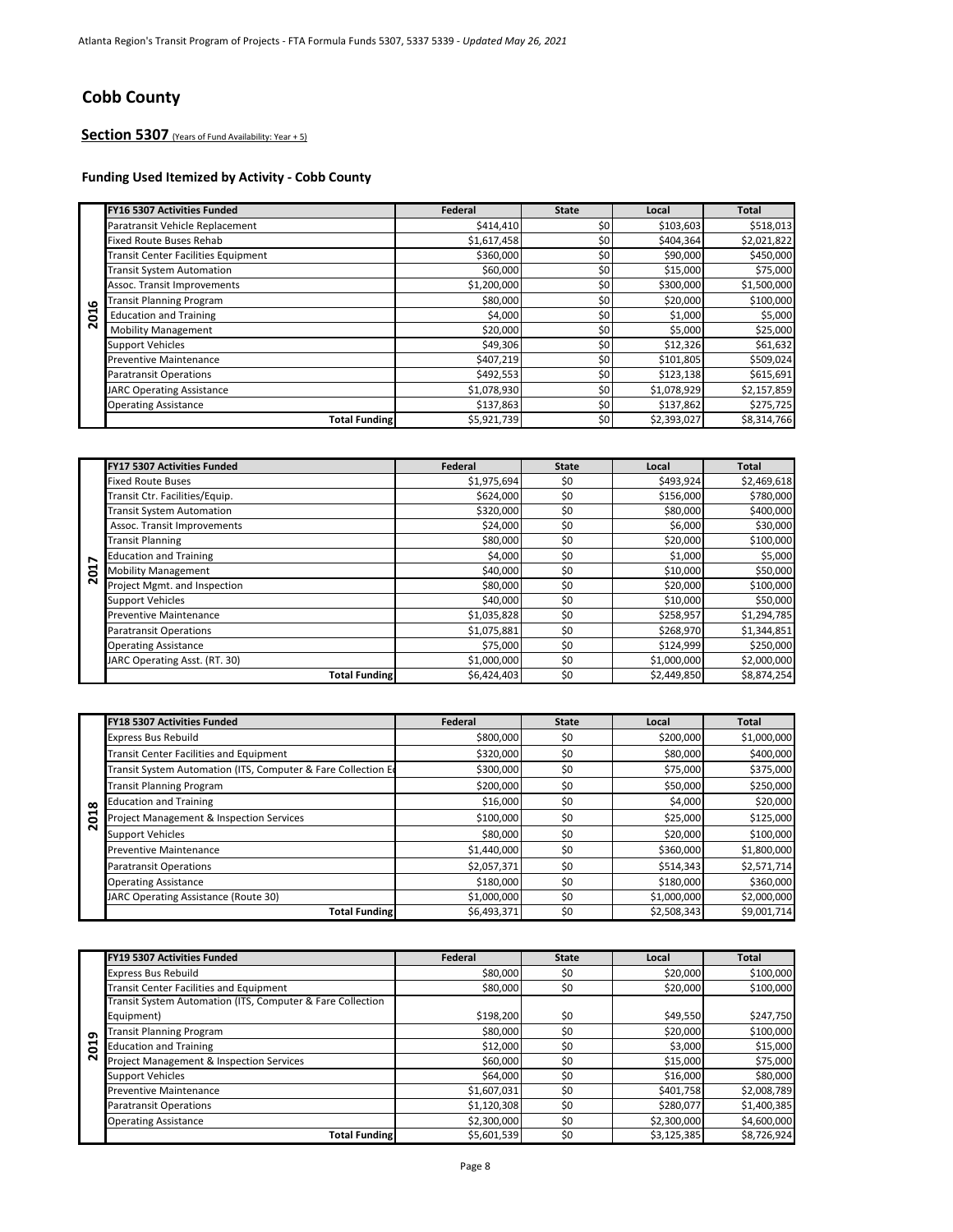|    | <b>FY20 5307 Activities Funded</b>                   | Federal     | <b>State</b> | Local       | <b>Total</b> |
|----|------------------------------------------------------|-------------|--------------|-------------|--------------|
|    | <b>Fixed Route Bus Replacement</b>                   | \$480,000   | \$0          | \$120,000   | \$600,000    |
|    | Transit Center Facilities and Equipment              | \$160,000   | \$0          | \$40,000    | \$200,000    |
|    | Transit System Automation (ITS/Computer/Fare Equip.) | \$300,000   | \$0          | \$75,000    | \$375,000    |
|    | <b>Transit Planning Program</b>                      | \$160,000   | \$0          | \$40,000    | \$200,000    |
| ຊ  | <b>Education and Training</b>                        | \$16,000    | \$0          | \$4,000     | \$20,000     |
| ຊິ | Project Management and Support Services              | \$92,000    | \$0          | \$23,000    | \$115,000    |
|    | <b>Support Vehicles</b>                              | \$80,000    | \$0          | \$20,000    | \$100,000    |
|    | <b>Preventive Maintenance</b>                        | \$1,470,400 | \$0          | \$367,600   | \$1,838,000  |
|    | <b>Paratransit Operations</b>                        | \$1,241,600 | \$0          | \$310,400   | \$1,552,000  |
|    | <b>Operating Assistance</b>                          | \$1,380,000 | \$0          | \$1,380,000 | \$2,760,000  |
|    | <b>Total Funding</b>                                 | \$5,380,000 | \$0          | \$2,380,000 | \$7,760,000  |

|        | FY21 5307 Activities Funded                          | Federal     | <b>State</b> | Local       | Total        |
|--------|------------------------------------------------------|-------------|--------------|-------------|--------------|
|        | <b>Fixed Route Bus Replacement</b>                   | \$525,472   | \$0          | \$131,368   | \$656,840    |
|        | Transit Center Facilities and Equipment              | \$240,000   | \$0          | \$60,000    | \$300,000    |
|        | Transit System Automation (ITS/Computer/Fare Equip.) | \$531,949   | \$0          | \$132,987   | \$664,936    |
|        | <b>Transit Planning Program</b>                      | \$52,000    | \$0          | \$13,000    | \$65,000     |
| ដ      | <b>Education and Training</b>                        | \$16,000    | \$0          | \$4,000     | \$20,000     |
| o<br>Ñ | Project Management and Inspection Services           | \$140,000   | \$0          | \$35,000    | \$175,000    |
|        | <b>Preventive Maintenance</b>                        | \$1,481,600 | \$0          | \$370,400   | \$1,852,000  |
|        | <b>Paratransit Operations</b>                        | \$1,341,755 | \$0          | \$335,439   | \$1,677,194  |
|        | <b>Operating Assistance</b>                          | \$1,380,000 | \$0          | \$1,380,000 | \$2,760,000  |
|        | JARC Route 30 Operating Assistance                   | \$1,000,000 | \$0          | \$1,000,000 | \$2,000,000  |
|        | <b>Total Funding</b>                                 | \$6,708,776 | \$0          | \$3,462,194 | \$10,170,970 |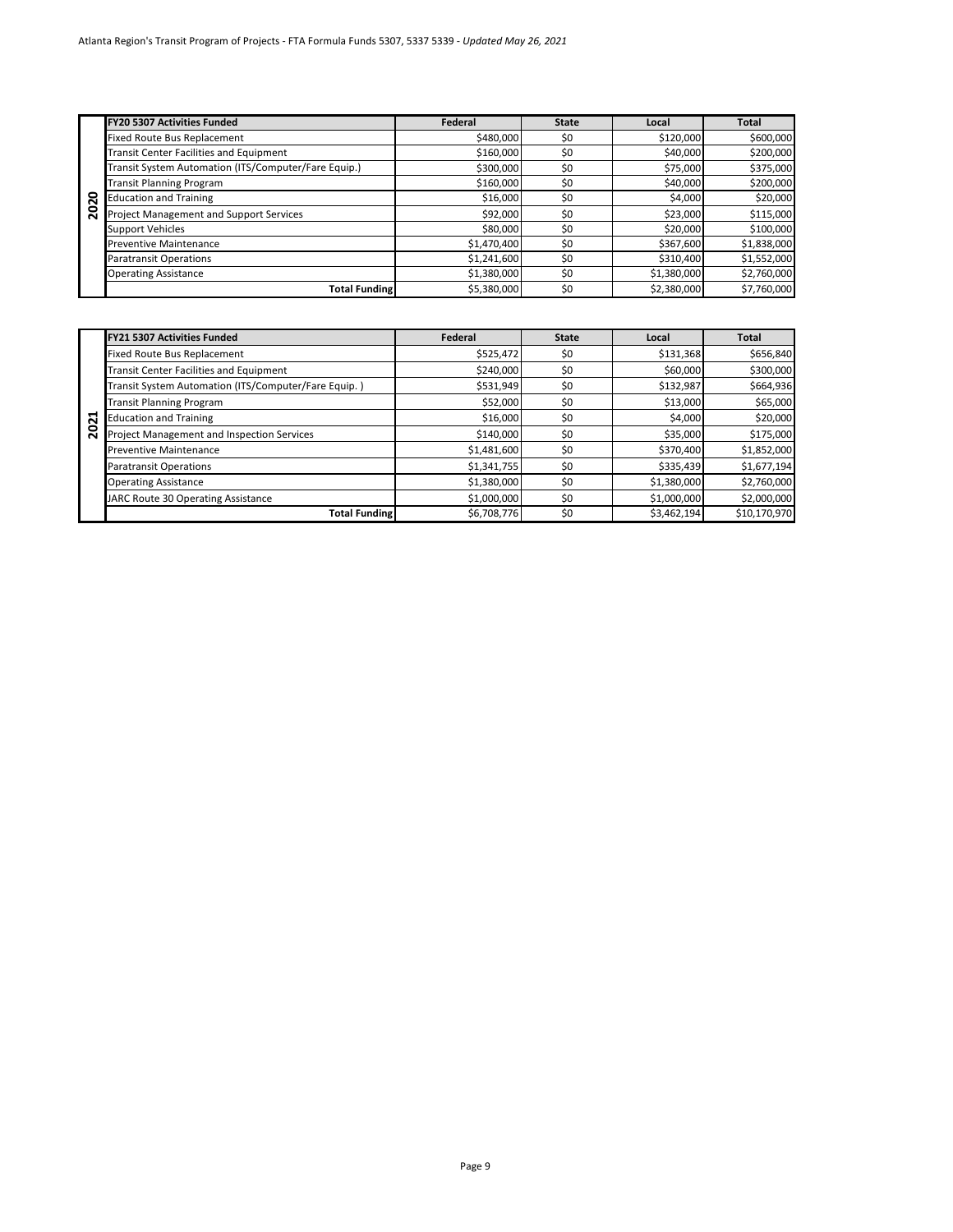## **Cobb County**

**Section 5337 High Intensity Motorbus** (Years of Fund Availability: Year + 3)

|        | <b>FY16 5337 Activities Funded</b> | Federal   | <b>State</b> | Local     | <b>Total</b> |
|--------|------------------------------------|-----------|--------------|-----------|--------------|
| c      | Paratransit Bus Replacement        | \$347.775 |              | \$86,944  | \$434.719    |
| −      | <b>Preventive Maintenance</b>      | \$80.000  |              | \$20,000  | \$100,000    |
| $\sim$ | Transit Ctr. Facilities & Equip.   | \$118.942 |              | \$29.736  | \$148.678    |
|        | <b>Total Funding</b>               | \$475,216 |              | \$118,804 | \$594,020    |

| ຶ                       | aracramore bas included include                       | ------                 |              |                        |                                                   |
|-------------------------|-------------------------------------------------------|------------------------|--------------|------------------------|---------------------------------------------------|
| S.                      | <b>Preventive Maintenance</b>                         | \$80,000               | \$0          | \$20,000               | \$100,000                                         |
| $\overline{\mathbf{N}}$ | Transit Ctr. Facilities & Equip.                      | \$118,942              | \$0          | \$29,736               | \$148,678                                         |
|                         | <b>Total Funding</b>                                  | \$475,216              | \$0          | \$118,804              | \$594,020                                         |
|                         |                                                       |                        |              |                        |                                                   |
|                         | Cobb cont'd                                           |                        |              |                        |                                                   |
|                         | FY17 5337 Activities Funded                           | <b>Federal</b>         | <b>State</b> | Local                  | <b>Total</b>                                      |
| $\overline{ }$          | Computers and Related Equip.                          | \$24,000               | \$0          | \$6,000                | \$30,000                                          |
| 201                     | <b>Preventive Maintenance</b>                         | \$516,452              | \$0          | \$129,113              | \$645,565                                         |
|                         | Transit Ctr. Facilities & Equip.                      | \$83,176               | \$0          | \$20,794               | \$103,970                                         |
|                         | <b>Total Funding</b>                                  | \$623,628              | \$0          | \$155,907              | \$779,535                                         |
|                         |                                                       |                        |              |                        |                                                   |
|                         |                                                       |                        |              |                        |                                                   |
|                         | <b>FY18 5337 Activities Funded</b>                    | Federal                | <b>State</b> | Local                  | <b>Total</b>                                      |
| $\infty$                |                                                       |                        |              |                        |                                                   |
| 201                     | <b>Preventive Maintenance</b><br><b>Total Funding</b> | \$569,719<br>\$569,719 | \$0<br>\$0   | \$142,430<br>\$142,430 |                                                   |
|                         |                                                       |                        |              |                        |                                                   |
|                         |                                                       |                        |              |                        |                                                   |
|                         | <b>FY19 5337 Activities Funded</b>                    | <b>Federal</b>         | <b>State</b> | Local                  | <b>Total</b>                                      |
| $\mathbf{a}$            |                                                       | \$0                    | \$0          | \$0                    |                                                   |
| $\overline{5}$          | <b>Total Funding</b>                                  | \$0                    | \$0          | \$0                    |                                                   |
|                         |                                                       |                        |              |                        |                                                   |
|                         |                                                       |                        |              |                        |                                                   |
|                         | <b>FY20 5337 Activities Funded</b>                    | <b>Federal</b>         | <b>State</b> | Local                  | <b>Total</b>                                      |
| 2020                    | <b>Preventive Maintenance</b>                         | \$560,000              | \$0          | \$140,000              | \$712,149<br>\$712,149<br>\$0<br>\$0<br>\$700,000 |

| $\infty$ | <b>FY18 5337 Activities Funded</b> | Federal   | <b>State</b> | Local     | <b>Total</b>      |
|----------|------------------------------------|-----------|--------------|-----------|-------------------|
| ↽        | reventive Maintenance              | \$569,719 | SC           | \$142.430 | \$712.149<br>ć 71 |
| $\sim$   | <b>Total Funding</b>               | \$569,719 | S0           | \$142.430 | 5712.149          |

| ഩ | <b>FY19 5337 Activities Funded</b> | Federal       | State | Local | Total |
|---|------------------------------------|---------------|-------|-------|-------|
|   |                                    | ሖ^<br>Sυ      |       | \$O   | \$0   |
| r | <b>Total Funding</b>               | $\sim$<br>5U. |       | Ś0    | \$0   |

|        | <b>FY20 5337 Activities Funded</b> | Federal   | State | Local     | <b>Total</b> |
|--------|------------------------------------|-----------|-------|-----------|--------------|
| $\sim$ | 'reventive Maintenance             | \$560,000 | $-$   | \$140,000 | \$700,000    |
| ົ      | <b>Total Funding</b>               | \$560,000 | --    | \$140.000 | \$700,000    |

|                      | 5337<br><b>Activities Funded</b><br><b>LEV<sub>31</sub></b> | Federal   | <b>State</b> | Local    | <b>Total</b>   |
|----------------------|-------------------------------------------------------------|-----------|--------------|----------|----------------|
| $\sim$               | <b>Preventive Maintenance</b>                               | \$365,995 | \$C          | \$91,499 | 494.<br>\$457  |
| $\ddot{\phantom{1}}$ | <b>Total Funding</b>                                        | \$365,995 | S0           | \$91,499 | 1.494<br>\$457 |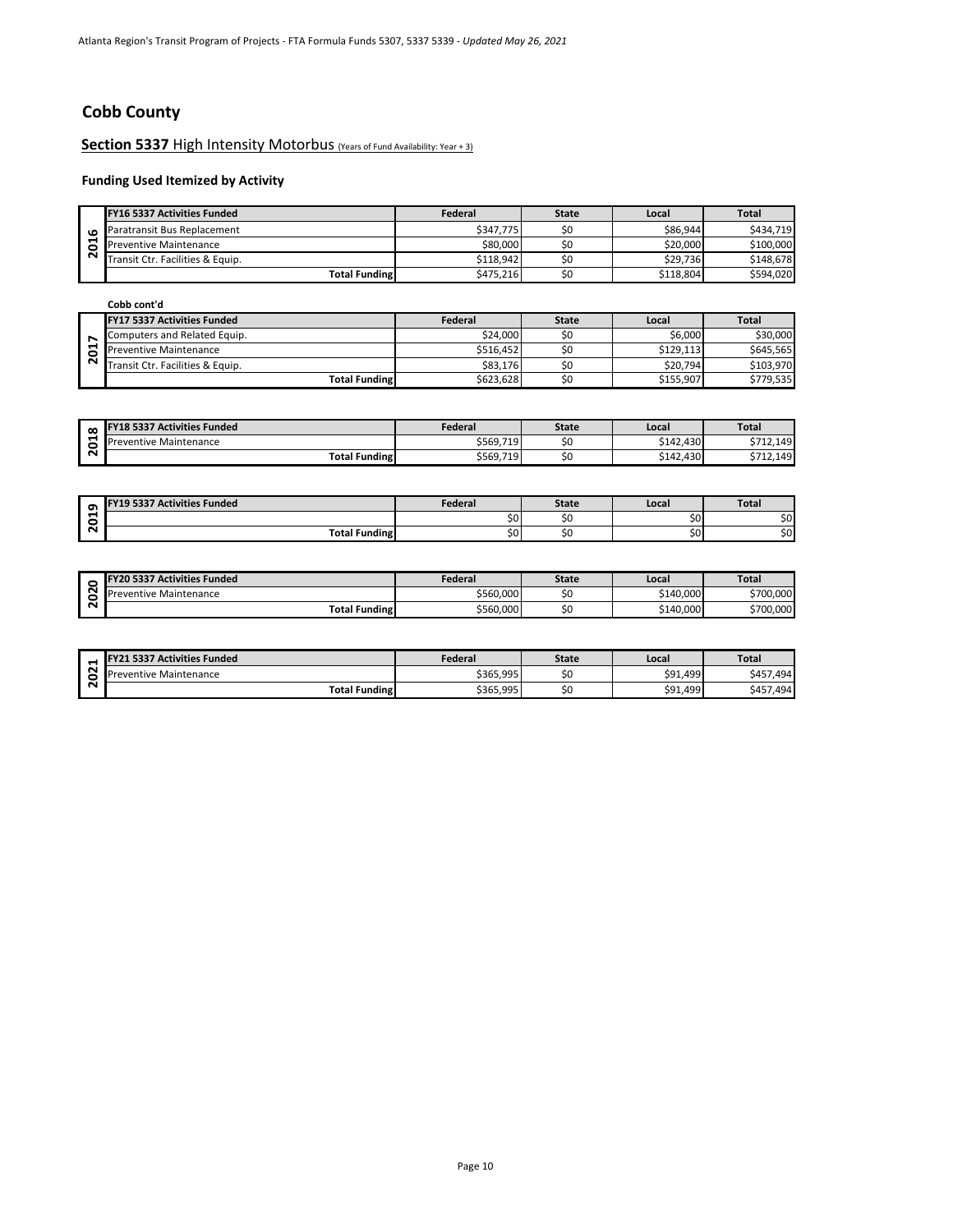## **Cobb County**

Section 5339 (Years of Fund Availability: Year + 3)

#### **Funding Used Itemized by Activity - Cobb County**

|                   | <b>FY16 5339 Activities Funded</b>      | Federal   | State | Local     | <b>Total</b> |
|-------------------|-----------------------------------------|-----------|-------|-----------|--------------|
| $\mathbf{c}$<br>↽ | Paratransit Vehicle/Bus Replacement     | \$414.410 | \$0   | \$103,603 | \$518.013    |
| c                 | Transit Center Facilities and Equipment | \$108.070 | \$0   | \$27.017  | \$135.087    |
|                   | <b>Total Funding</b>                    | \$522.480 | \$0   | \$130.620 | \$653,100    |

|   | <b>FY17 5339 Activities Funded</b>      | Federal   | <b>State</b> | Local     | Total     |
|---|-----------------------------------------|-----------|--------------|-----------|-----------|
|   | Computers and Related Equipment         | \$80,000  |              | \$20,000  | \$100,000 |
| − | Transit Center Facilities and Equipment | \$264.995 |              | \$66,248  | \$331.244 |
|   | <b>Fixed Route Buses</b>                | \$603.535 |              | \$150.884 | \$754.419 |
|   | <b>Total Funding</b>                    | \$344.995 | υc           | \$86,249  | \$431.244 |

|          | <b>FY18 5339 Activities Funded</b>      | Federal   | <b>State</b> | Local     | <b>Total</b> |
|----------|-----------------------------------------|-----------|--------------|-----------|--------------|
| $\infty$ | Computers and Related Equipment         | \$80,000  |              | \$20,000  | \$100,000    |
| −        | Transit Center Facilities and Equipment | \$320,000 |              | \$80,000  | \$400,000    |
| N        | <b>Express Bus Rebuild</b>              | \$430.905 |              | \$107.726 | \$538.631    |
|          | <b>Total Funding</b>                    | \$830.905 | \$0          | \$207.726 | \$1,038,631  |

| ٩                       | Paratransit Vehicle/Bus Replacement                                          | \$414,410 | \$0          | \$103,603  | \$518,013    |
|-------------------------|------------------------------------------------------------------------------|-----------|--------------|------------|--------------|
| $\overline{a}$          | <b>Transit Center Facilities and Equipment</b>                               | \$108,070 | \$0          | \$27,017   | \$135,087    |
|                         | <b>Total Funding</b>                                                         | \$522,480 | \$0          | \$130,620  | \$653,100    |
|                         |                                                                              |           |              |            |              |
|                         |                                                                              |           |              |            |              |
|                         | FY17 5339 Activities Funded                                                  | Federal   | <b>State</b> | Local      | <b>Total</b> |
|                         | Computers and Related Equipment                                              | \$80,000  | \$0          | \$20,000   | \$100,000    |
| 2017                    | <b>Transit Center Facilities and Equipment</b>                               | \$264,995 | \$0          | \$66,248   | \$331,244    |
|                         | <b>Fixed Route Buses</b>                                                     | \$603,535 | \$0          | \$150,884  | \$754,419    |
|                         | <b>Total Funding</b>                                                         | \$344,995 | \$0          | \$86,249   | \$431,244    |
|                         |                                                                              |           |              |            |              |
|                         | <b>FY18 5339 Activities Funded</b>                                           | Federal   | <b>State</b> | Local      | <b>Total</b> |
|                         | <b>Computers and Related Equipment</b>                                       | \$80,000  | \$0          | \$20,000   | \$100,000    |
| $\infty$                |                                                                              | \$320,000 | \$0          | \$80,000   | \$400,000    |
|                         |                                                                              |           |              |            |              |
| ä<br>$\bar{\mathbf{N}}$ | <b>Transit Center Facilities and Equipment</b><br><b>Express Bus Rebuild</b> | \$430,905 | \$0          | \$107,726  | \$538,631    |
|                         | <b>Total Funding</b>                                                         | \$830,905 | \$0          | \$207,726  | \$1,038,631  |
|                         |                                                                              |           |              |            |              |
|                         |                                                                              |           |              |            |              |
|                         | FY19 5339 Activities Funded                                                  | Federal   | <b>State</b> | Local      | <b>Total</b> |
|                         |                                                                              | \$0       | \$0          | \$0        | \$0          |
|                         |                                                                              | \$0       | \$0          | \$0        | \$0          |
| 2019                    |                                                                              | \$0       | \$0          |            |              |
|                         | <b>Total Funding</b>                                                         | \$0       | \$0          | \$0<br>\$0 | \$0<br>\$0   |
|                         |                                                                              |           |              |            |              |
|                         |                                                                              |           |              |            |              |
|                         | FY20 5339 Activities Funded                                                  | Federal   | <b>State</b> | Local      | <b>Total</b> |
|                         | <b>Fixed Route Bus Replacement</b>                                           | \$480,000 | \$0          | \$120,000  | \$600,000    |
| $\bullet$               | <b>Computers and Related Equipment</b>                                       | \$96,000  | \$0          | \$24,000   | \$120,000    |
| ā<br>$\sim$             | <b>Transit Center Equipment</b>                                              | \$616,000 | \$0          | \$154,000  | \$770,000    |

|   | <b>FY20 5339 Activities Funded</b>         | Federal     | <b>State</b> | Local     | Total       |
|---|--------------------------------------------|-------------|--------------|-----------|-------------|
|   | <b>Fixed Route Bus Replacement</b>         | \$480,000   | \$0          | \$120,000 | \$600,000   |
| o | Computers and Related Equipment            | \$96,000    |              | \$24,000  | \$120,000   |
| 8 | Transit Center Equipment                   | \$616,000   | \$0          | \$154.000 | \$770.000   |
| N | Fare Collection, ITS and Related Equipment | \$308.000   |              | \$77,000  | \$385.000   |
|   | <b>Project Management</b>                  | \$100,000   | \$0          | \$25,000  | \$125.000   |
|   | <b>Total Funding</b>                       | \$1,600,000 | \$0          | \$400,000 | \$2,000,000 |

|   | <b>FY21 5339 Activities Funded</b>            | Federal          | State | Local     | <b>Total</b> |
|---|-----------------------------------------------|------------------|-------|-----------|--------------|
| - | $- \cdot$<br>J Route Bus Replacement<br>Fixed | 172<br>\$525,472 | 5ľ    | \$131,368 | \$656.840    |
|   | <b>Total Funding</b>                          | \$525.472        | 5ľ    | \$131,368 | \$656,840    |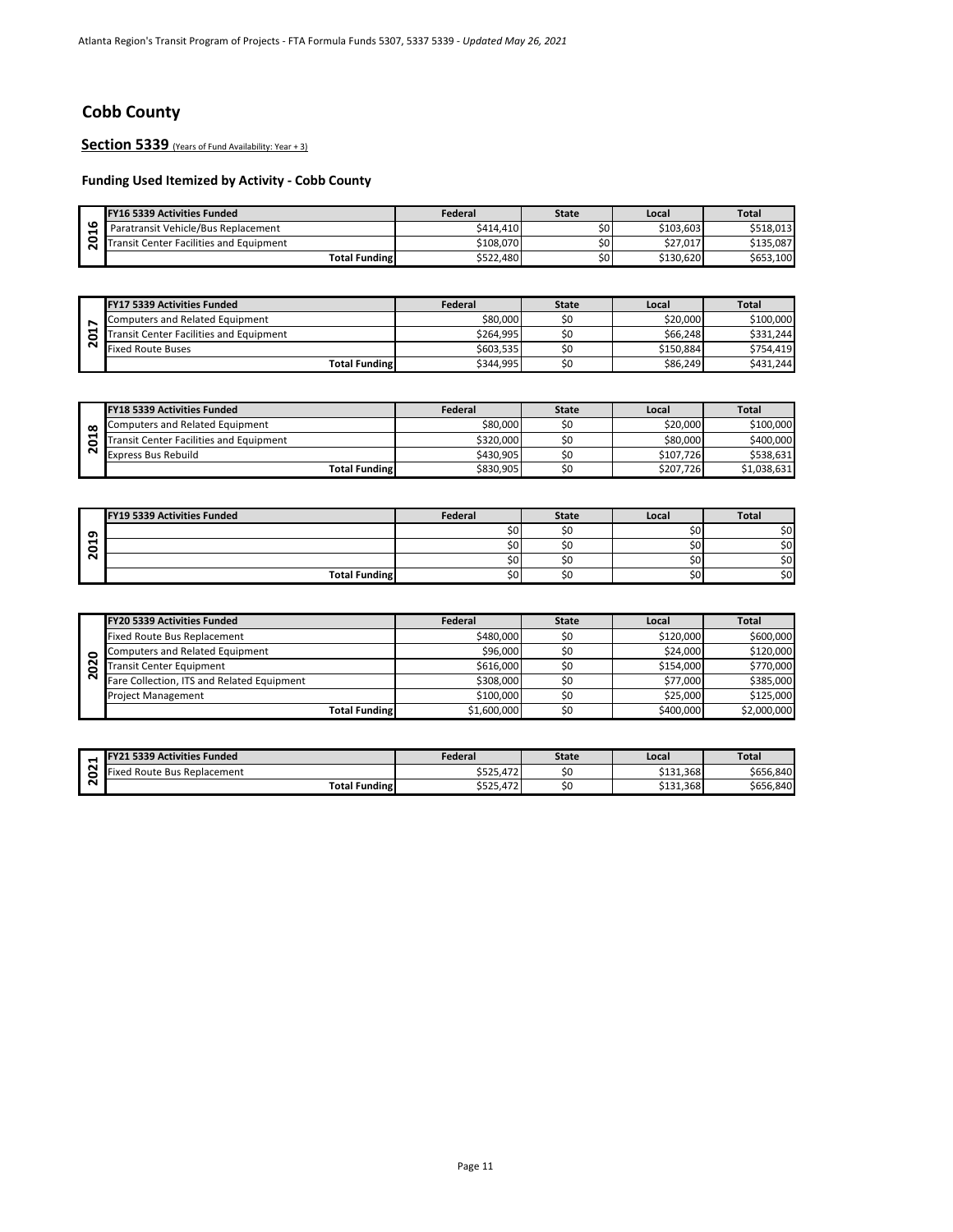# **Douglas County**

**Section 5307** (Years of Fund Availability: Year + 5)

|         | <b>FY16 5307 Activities Funded</b>      | Federal     | <b>State</b> | Local     | <b>Total</b> |
|---------|-----------------------------------------|-------------|--------------|-----------|--------------|
|         | <b>Fixed Route Replacement Vehicles</b> | \$390.214   |              | \$97.554  | \$487.768    |
| $\circ$ | <b>Operating Assistance</b>             | \$379.366   |              | \$379.366 | \$758.732    |
| c       | <b>Preventive Maintenance</b>           | \$125,000   |              | \$31.250  | \$156.250    |
|         | Demand Response Vehicles                | \$250.000   |              | \$62.500  | \$312.500    |
|         | <b>Total Funding</b>                    | \$1,144,580 |              | \$570,670 | \$1,715,250  |

|   | <b>FY17 5307 Activities Funded</b> | Federal   | <b>State</b> | Local     | <b>Total</b> |
|---|------------------------------------|-----------|--------------|-----------|--------------|
|   | Comprehensive Transit Study        | \$200.000 |              | \$50,000  | \$250,000    |
| − | <b>Operating Assistance</b>        | \$125.000 |              | \$125,000 | \$250,000    |
|   | <b>Preventive Maintenance</b>      | \$80.054  |              | \$20.014  | \$100.068    |
|   | <b>Total Funding</b>               | \$405,054 |              | \$195,014 | \$600,068    |

|          | <b>FY18 5307 Activities Funded</b> | Federal   | <b>State</b> | Local     | <b>Total</b> |
|----------|------------------------------------|-----------|--------------|-----------|--------------|
| $\infty$ | <b>Operating Assistance</b>        | \$332,565 |              | \$332,565 | \$665.130    |
|          | <b>Fixed Route Vehicles</b>        | \$276.529 |              | \$69,132  | \$345.661    |
|          | <b>Staff Vehicles</b>              | \$32,000  |              | \$8,000   | \$40,000     |
|          | <b>Total Funding</b>               | \$641,094 |              | \$409.697 | \$1,050,791  |

|                | <b>Operating Assistance</b>                                         | \$379,366              | \$0                 | \$379,366          | \$758,732                   |
|----------------|---------------------------------------------------------------------|------------------------|---------------------|--------------------|-----------------------------|
| 2016           | <b>Preventive Maintenance</b>                                       | \$125,000              | \$0                 | \$31,250           | \$156,250                   |
|                | <b>Demand Response Vehicles</b>                                     | \$250,000              | \$0                 | \$62,500           | \$312,500                   |
|                | <b>Total Funding</b>                                                | \$1,144,580            | \$0                 | \$570,670          | \$1,715,250                 |
|                |                                                                     |                        |                     |                    |                             |
|                |                                                                     |                        |                     |                    |                             |
|                | <b>FY17 5307 Activities Funded</b>                                  | Federal                | <b>State</b>        | Local              | <b>Total</b>                |
| $\overline{ }$ | Comprehensive Transit Study                                         | \$200,000              | \$0                 | \$50,000           | \$250,000                   |
| 201            | <b>Operating Assistance</b>                                         | \$125,000              | \$0                 | \$125,000          | \$250,000                   |
|                | <b>Preventive Maintenance</b>                                       | \$80,054               | \$0                 | \$20,014           | \$100,068                   |
|                | <b>Total Funding</b>                                                | \$405,054              | \$0                 | \$195,014          | \$600,068                   |
|                |                                                                     |                        |                     |                    |                             |
|                |                                                                     |                        |                     |                    |                             |
|                | <b>FY18 5307 Activities Funded</b>                                  | Federal                | <b>State</b>        | Local              | <b>Total</b>                |
|                |                                                                     |                        |                     |                    |                             |
|                | <b>Operating Assistance</b>                                         | \$332,565              | \$0                 | \$332,565          | \$665,130                   |
|                | <b>Fixed Route Vehicles</b>                                         | \$276,529              | \$0                 | \$69,132           | \$345,661                   |
| 2018           | <b>Staff Vehicles</b>                                               | \$32,000               | \$0                 | \$8,000            | \$40,000                    |
|                | <b>Total Funding</b>                                                | \$641,094              | $\overline{50}$     | \$409.697          |                             |
|                |                                                                     |                        |                     |                    |                             |
|                |                                                                     |                        |                     |                    | \$1,050,791                 |
|                | <b>FY19 5307 Activities Funded</b>                                  | Federal                | <b>State</b>        | Local              | <b>Total</b>                |
|                | <b>Vanpool Expansion Vehicles</b>                                   | \$125,627              | \$0                 | \$31,407           | \$157,034                   |
|                | <b>Demand Response Vehicles</b>                                     | \$225,000              | \$0                 | \$56,250           | \$281,250                   |
|                | <b>Preventive Maintenance</b>                                       | \$125,000              | \$0                 | \$31,250           | \$156,250                   |
| 2019           | <b>Operating Assistance</b>                                         | \$308,990              | \$0                 | \$308,990          | \$617,980                   |
|                | Software Upgrades                                                   | \$125,000              | \$0                 | \$31,250           | \$156,250                   |
|                | <b>Total Funding</b>                                                | \$909,617              | \$0                 | \$459,147          | \$594,534                   |
|                |                                                                     |                        |                     |                    |                             |
|                |                                                                     |                        |                     |                    |                             |
| 2020           | <b>FY20 5307 Activities Funded</b><br><b>Fixed Route Assistance</b> | Federal<br>\$1,600,000 | <b>State</b><br>\$0 | Local<br>\$400,000 | <b>Total</b><br>\$2,000,000 |

|   | <b>FY20 5307 Activities Funded</b> | Federal     | <b>State</b> | Local     | <b>Total</b> |
|---|------------------------------------|-------------|--------------|-----------|--------------|
| r | <b>Fixed Route Assistance</b>      | \$1,600,000 | \$0          | \$400,000 | \$2,000,000  |
| N | <b>Total Funding</b>               | \$1,600,000 | SC           | \$400,000 | \$2,000,000  |

|   | <b>FY21 5307 Activities Funded</b> | Federal | <b>State</b> | Local | <b>Total</b> |
|---|------------------------------------|---------|--------------|-------|--------------|
|   |                                    |         |              |       |              |
| r | <b>Total Funding</b>               |         |              |       |              |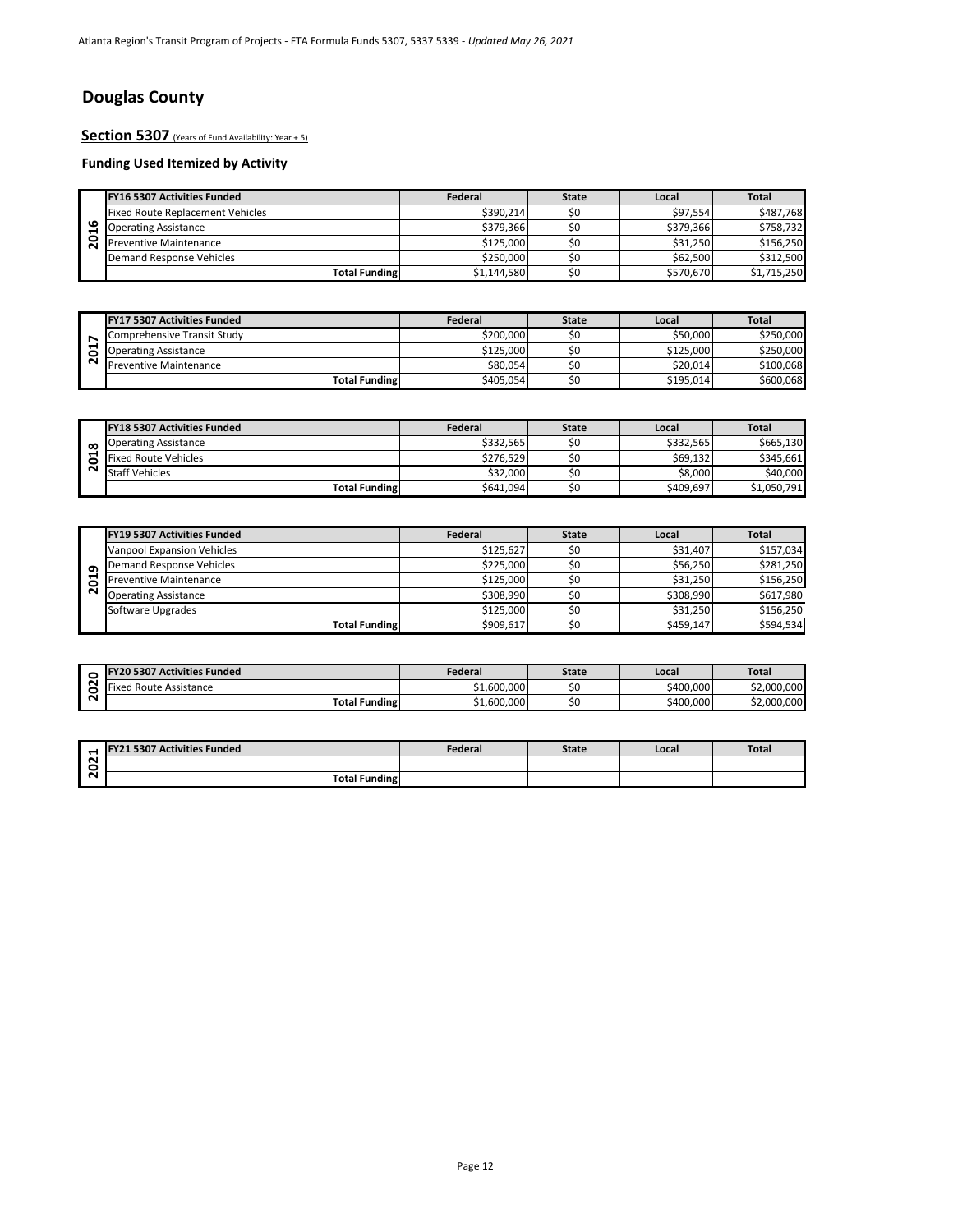# **Douglas County**

**Section 5339** (Years of Fund Availability: Year + 3)

|   | <b>FY15 5339 Activities Funded</b>                          | Federal   | <b>State</b> | Local    | <b>Total</b> |
|---|-------------------------------------------------------------|-----------|--------------|----------|--------------|
| ம | Purchase (4) Vehicles for flex zone bus and demand response |           |              |          |              |
|   | <b>Service</b>                                              | \$172.725 |              | \$43.181 | \$215.906    |
|   | <b>Total Funding</b>                                        | \$172.725 |              | \$43,181 | \$215.906    |

| <b>LC</b> | <b>FY16 5339 Activities Funded</b>         | Federal            | <b>State</b> | Local    | Total            |
|-----------|--------------------------------------------|--------------------|--------------|----------|------------------|
| ↽         | s-related facilities<br>onsti<br>ruct bus- | \$121.898<br>0.121 |              | \$30,475 | ורר<br>2132,373  |
| ⌒         | <b>Total Funding</b>                       | \$121,898          |              | \$30,475 | ורדר<br>3134,373 |

|        | <b>FY17 5339 Activities Funded</b> | Federal   | <b>State</b> | Local    | <b>Total</b> |
|--------|------------------------------------|-----------|--------------|----------|--------------|
|        | <b>ADA Paratransit Vehicles</b>    | \$119.645 | ¢٢<br>→      | \$29,911 | \$149.556    |
| $\sim$ | <b>Total Funding</b>               | \$119.645 | Ć٢           | \$28,968 | \$144,838    |

| $\propto$ | <b>FY18 5339 Activities Funded</b> | Federal   | <b>State</b> | Local    | Total          |
|-----------|------------------------------------|-----------|--------------|----------|----------------|
|           | <b>Fare Box Upgrades</b>           | \$139,669 | SC           | \$34,917 | .586           |
| N         | <b>Total Funding</b>               | \$139,669 | 5C           | \$34,917 | 4,586<br>-9174 |

|             | Purchase (4) Vehicles for flex zone bus and demand response |                |              |          |              |
|-------------|-------------------------------------------------------------|----------------|--------------|----------|--------------|
| <b>2015</b> | service                                                     | \$172,725      | \$0          | \$43,181 | \$215,906    |
|             | <b>Total Funding</b>                                        | \$172,725      | \$0          | \$43,181 | \$215,906    |
|             |                                                             |                |              |          |              |
|             | <b>FY16 5339 Activities Funded</b>                          | Federal        | <b>State</b> | Local    | <b>Total</b> |
| 2016        | <b>Construct bus-related facilities</b>                     | \$121,898      | \$0          | \$30,475 | \$152,373    |
|             | <b>Total Funding</b>                                        | \$121,898      | \$0          | \$30,475 | \$152,373    |
|             |                                                             |                |              |          |              |
|             |                                                             |                |              |          |              |
|             | <b>FY17 5339 Activities Funded</b>                          | Federal        | <b>State</b> | Local    | <b>Total</b> |
| 2017        | <b>ADA Paratransit Vehicles</b>                             | \$119,645      | \$0          | \$29,911 | \$149,556    |
|             | <b>Total Funding</b>                                        | \$119,645      | \$0          | \$28,968 | \$144,838    |
|             |                                                             |                |              |          |              |
|             |                                                             |                |              |          |              |
|             | <b>FY18 5339 Activities Funded</b>                          | <b>Federal</b> | <b>State</b> | Local    | <b>Total</b> |
|             | Fare Box Upgrades                                           | \$139,669      | \$0          | \$34,917 | \$174,586    |
| 2018        | <b>Total Funding</b>                                        | \$139,669      | \$0          | \$34,917 | \$174,586    |
|             |                                                             |                |              |          |              |
|             | <b>FY19 5339 Activities Funded</b>                          | <b>Federal</b> | <b>State</b> | Local    | <b>Total</b> |
|             | <b>Bus Passenger Shelters</b>                               | \$100,000      | \$0          | \$25,000 | \$125,000    |
|             | <b>Bus Passenger Benches</b>                                | \$29,879       | \$0          | \$7,470  | \$37,349     |
| 2019        | <b>Total Funding</b>                                        | \$129,879      | \$0          | \$32,470 | \$162,349    |
|             |                                                             |                |              |          |              |
|             | <b>FY20 5339 Activities Funded</b>                          | <b>Federal</b> | <b>State</b> | Local    | <b>Total</b> |
| 2020        | Total Funding                                               |                |              |          |              |

| $\circ$ | <b>FY20 5339 Activities Funded</b> | Federal | <b>State</b> | Local | <b>Total</b> |
|---------|------------------------------------|---------|--------------|-------|--------------|
| $\sim$  |                                    |         |              |       |              |
| ∣∼      | <b>Total Funding</b>               |         |              |       |              |

| ↽                 | L 5339 Activities Funded<br><b>LEV</b> | Federal | <b>State</b> | Local | Tota. |
|-------------------|----------------------------------------|---------|--------------|-------|-------|
| $\sim$<br>$\circ$ |                                        |         |              |       |       |
| $\sim$            | <b>Total Funding</b>                   |         |              |       |       |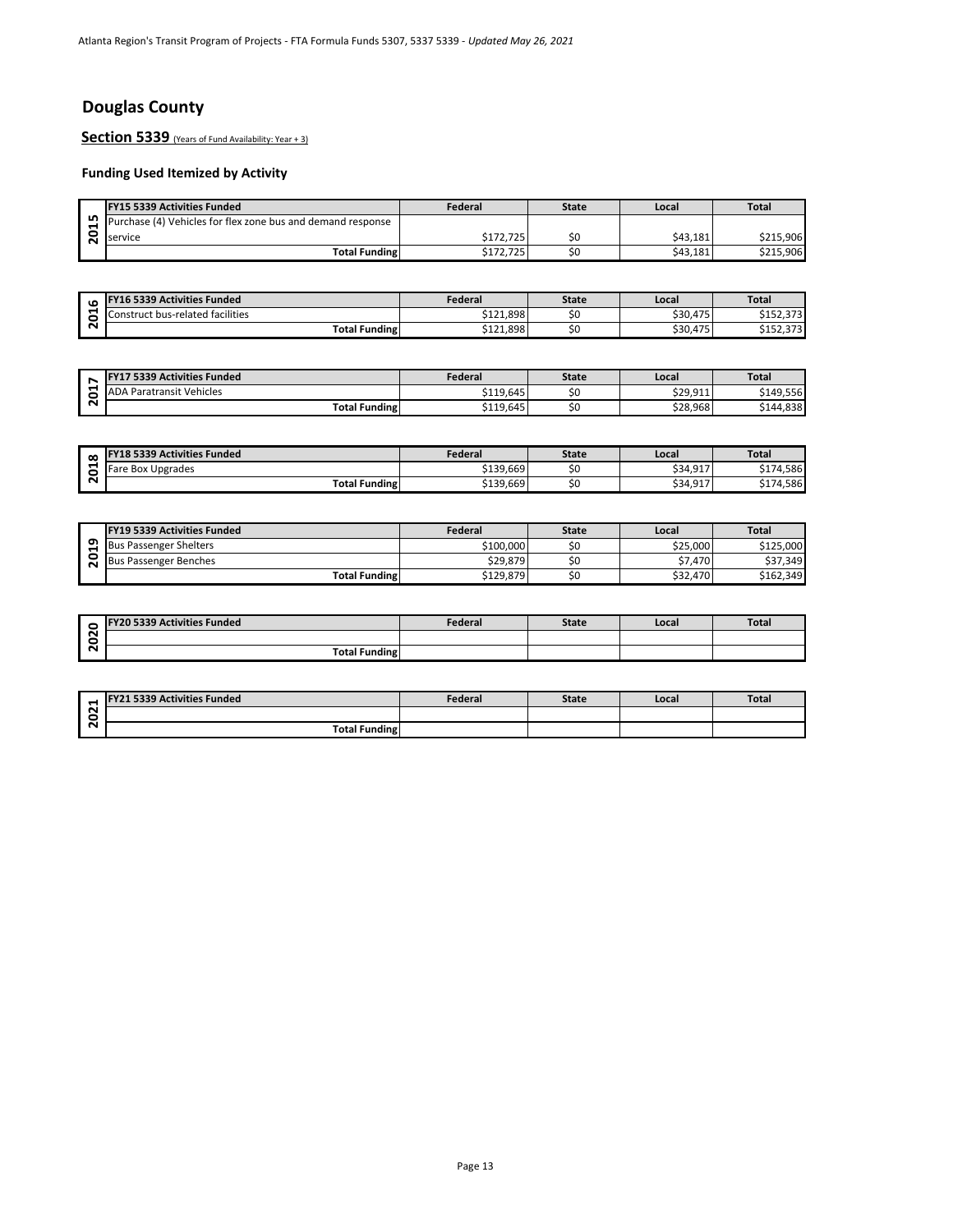## **Gwinnett County**

Section 5307 (Years of Fund Availability: Year + 5)

|   | <b>FY16 5307 Activities Funded</b> | Federal     | <b>State</b> | Local       | <b>Total</b> |
|---|------------------------------------|-------------|--------------|-------------|--------------|
|   | <b>Operating Assistance</b>        | \$1,657,456 | \$0          | \$1,657,456 | \$3,314,912  |
| ശ | <b>ADA Paratransit</b>             | \$530.805   | \$0          | \$132.701   | \$663,506    |
| o | Capital Cost of Contracting        | \$3,066,706 | \$0          | \$766.677   | \$3,833,383  |
|   | Security Equipment                 | \$53.080    | \$0          | \$13,270    | \$66.350     |
|   | <b>Total Funding</b>               | \$5,308,047 | \$0          | \$2,570,104 | \$7,878,151  |

|   | <b>FY17 5307 Activities Funded</b> | Federal     | <b>State</b> | Local       | <b>Total</b> |
|---|------------------------------------|-------------|--------------|-------------|--------------|
|   | <b>Operating Assistance (A)</b>    | \$1,768,324 | \$0          | \$1,768,324 | \$3,536,648  |
|   | <b>ADA Paratransit</b>             | \$543.794   | \$0          | \$135.949   | \$679.742    |
| 0 | Capital Cost of Contracting        | \$3,071,438 | \$0          | \$767.860   | \$3,839,298  |
|   | Security Equipment                 | \$54,379    | Ś0           | \$13.595    | \$67,974     |
|   | <b>Total Funding</b>               | \$5,437,935 | \$0          | \$2,685,728 | \$8.123.662  |

|          | <b>FY18 5307 Activities Funded</b> | Federal     | <b>State</b> | Local       | <b>Total</b> |
|----------|------------------------------------|-------------|--------------|-------------|--------------|
|          | <b>Operating Assistance (A)</b>    | \$1,884,731 | \$0          | \$1,884,731 | \$3.769.462  |
| $\infty$ | <b>ADA Paratransit</b>             | \$552,443   | \$0          | \$138,111   | \$690,554    |
| 0        | <b>Capital Cost of Contracting</b> | \$3,032,015 | Ś0           | \$758,004   | \$3,790,019  |
|          | Security Equipment                 | \$55.244    | Ś0           | \$13.811    | \$69,055     |
|          | <b>Total Funding</b>               | \$5,524,433 | \$0          | \$2,794,657 | \$8,319,090  |

|   | <b>FY19 5307 Activities Funded</b>   | Federal     | <b>State</b> | Local       | <b>Total</b> |
|---|--------------------------------------|-------------|--------------|-------------|--------------|
|   | <b>Operating Assistance (A)</b>      | \$1.764.812 | \$0          | \$1,764,812 | \$3.529.624  |
| ີ | <b>ADA Paratransit</b>               | \$546.796   | ŚC           | \$136.699   | \$683,495    |
|   | <b>Q</b> Capital Cost of Contracting | \$3,101,675 | \$0          | \$775.419   | \$3,877,094  |
|   | Security Equipment                   | \$54.680    | \$0          | \$13.670    | \$68.350     |
|   | <b>Total Funding</b>                 | \$5,467,963 | \$0          | \$2,690,600 | \$8,158,563  |

| 2020<br>2021 | <b>ADA Paratransit</b><br><b>Capital Cost of Contracting</b><br>Security Equipment<br><b>Total Funding</b><br><b>FY21 5307 Activities Funded</b> | \$540,000<br>\$3,106,000<br>\$54,000<br>\$5,400,000<br>Federal | \$0<br>\$0<br>\$0<br>\$0<br><b>State</b> | \$135,000<br>\$776,500<br>\$13,500<br>\$2,625,000<br>Local | <b>Total</b>             |
|--------------|--------------------------------------------------------------------------------------------------------------------------------------------------|----------------------------------------------------------------|------------------------------------------|------------------------------------------------------------|--------------------------|
|              |                                                                                                                                                  |                                                                |                                          |                                                            | \$8,025,000              |
|              |                                                                                                                                                  |                                                                |                                          |                                                            |                          |
|              |                                                                                                                                                  |                                                                |                                          |                                                            | \$67,500                 |
|              |                                                                                                                                                  |                                                                |                                          |                                                            | \$675,000<br>\$3,882,500 |
|              |                                                                                                                                                  |                                                                |                                          |                                                            |                          |
|              |                                                                                                                                                  |                                                                |                                          |                                                            |                          |
|              | <b>Operating Assistance</b>                                                                                                                      | \$1,700,000                                                    | \$0                                      | \$1,700,000                                                | \$3,400,000              |
|              | <b>FY20 5307 Activities Funded</b>                                                                                                               | Federal                                                        | <b>State</b>                             | Local                                                      | <b>Total</b>             |
|              |                                                                                                                                                  |                                                                |                                          |                                                            |                          |
|              | <b>Total Funding</b>                                                                                                                             | \$5,467,963                                                    | \$0                                      | \$2,690,600                                                | \$8,158,563              |
|              | Security Equipment                                                                                                                               | \$54,680                                                       | \$0                                      | \$13,670                                                   | \$68,350                 |
|              | Capital Cost of Contracting                                                                                                                      | \$3,101,675                                                    | \$0                                      | \$775,419                                                  | \$3,877,094              |
| 2019         | <b>ADA Paratransit</b>                                                                                                                           | \$546,796                                                      | \$0                                      | \$136,699                                                  | \$683,495                |
|              | <b>Operating Assistance (A)</b>                                                                                                                  | \$1,764,812                                                    | \$0                                      | \$1,764,812                                                | \$3,529,624              |
|              | <b>FY19 5307 Activities Funded</b>                                                                                                               | Federal                                                        | <b>State</b>                             | Local                                                      | <b>Total</b>             |
|              |                                                                                                                                                  |                                                                |                                          |                                                            |                          |
|              | <b>Total Funding</b>                                                                                                                             | \$5,524,433                                                    | \$0                                      | \$2,794,657                                                | \$8,319,090              |
|              | Security Equipment                                                                                                                               | \$55,244                                                       | \$0                                      | \$13,811                                                   | \$69,055                 |
| 2018         | <b>Capital Cost of Contracting</b>                                                                                                               | \$3,032,015                                                    | \$0                                      | \$758,004                                                  | \$3,790,019              |
|              | <b>ADA Paratransit</b>                                                                                                                           | \$552,443                                                      | \$0                                      | \$138,111                                                  | \$690,554                |
|              | <b>Operating Assistance (A)</b>                                                                                                                  | \$1,884,731                                                    | \$0                                      | \$1,884,731                                                | \$3,769,462              |
|              | <b>FY18 5307 Activities Funded</b>                                                                                                               | Federal                                                        | <b>State</b>                             | Local                                                      | <b>Total</b>             |
|              |                                                                                                                                                  |                                                                |                                          |                                                            |                          |
|              | <b>Total Funding</b>                                                                                                                             | \$5,437,935                                                    | \$0                                      | \$2,685,728                                                | \$8,123,662              |
|              | Capital Cost of Contracting<br>Security Equipment                                                                                                | \$3,071,438<br>\$54,379                                        | \$0<br>\$0                               | \$767,860<br>\$13,595                                      | \$3,839,298<br>\$67,974  |
|              |                                                                                                                                                  | \$543,794                                                      | \$0                                      | \$135,949                                                  | \$679,742                |
| 2017         | <b>ADA Paratransit</b>                                                                                                                           |                                                                |                                          |                                                            |                          |

| −              | <b>FY21 5307 Activities Funded</b> | Federal | <b>State</b> | Local | <b>Total</b> |
|----------------|------------------------------------|---------|--------------|-------|--------------|
| 2<br>$\bullet$ |                                    |         |              |       |              |
| או             | <b>Total Funding</b>               |         |              |       |              |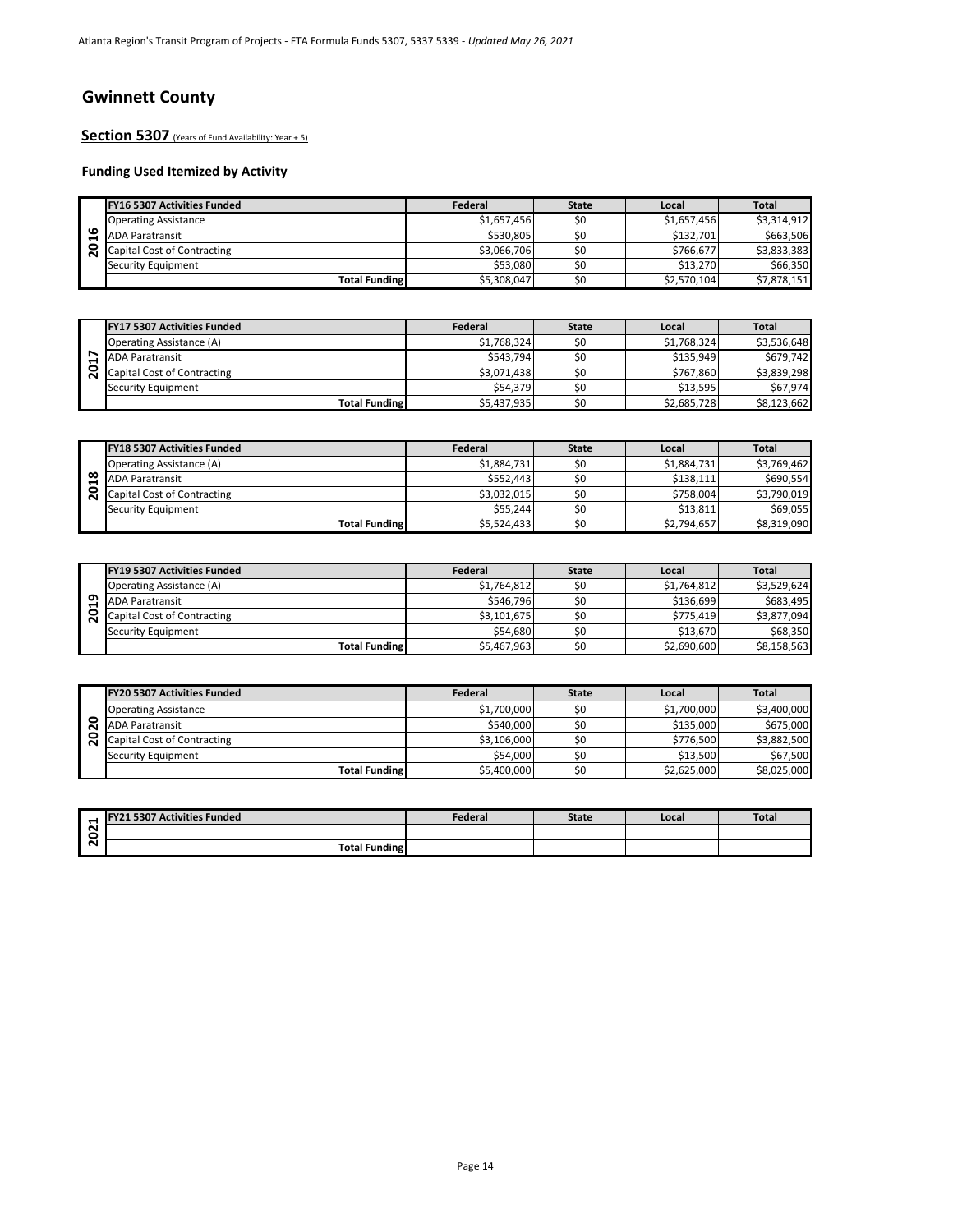## **Gwinnett County**

**Section 5337 High Intensity Motorbus** (Years of Fund Availability: Year + 3)

| <b>u</b>      | <b>FY16 5337 Activities Funded</b>               | Federal     | <b>State</b> | Local                     | <b>Total</b> |
|---------------|--------------------------------------------------|-------------|--------------|---------------------------|--------------|
| ↽<br>-<br>. . | Midlife Overhaul<br>$\sim$<br>iuter Bus<br>comm' | \$1,575,108 | ŚC           | \$393,777                 | \$1,968,885  |
| -             | <b>Total Funding</b>                             | \$1,525,108 | SΟ           | \$393,7,<br>$\rightarrow$ | \$1,968,885  |

|        | 7 5337 Activities Funded<br><b>IEV17</b> | Federal   | <b>State</b> | Local     | <b>Total</b>     |
|--------|------------------------------------------|-----------|--------------|-----------|------------------|
| ↽<br>c | muter Bus Midlife Overhaul<br>.comm      | 1,726,134 | ŚC           | \$431.534 | \$2,157,668      |
| -      | <b>Total Funding</b>                     | 726,134   | ŚC           | \$431,534 | 7,668<br>ىر 22,1 |

| $\infty$ | <b>FY18 5337 Activities Funded</b> | Federal     | <b>State</b> | Local     | <b>Total</b> |
|----------|------------------------------------|-------------|--------------|-----------|--------------|
|          | Commuter Bus Midlife Overhaul      | \$1,710,620 | <br>Ju       | \$427,655 | \$2,138,275  |
| N        | <b>Total Funding</b>               | \$1,710,620 | <br>しし       | \$427,655 | \$2,138,275  |

| Φ                                         |                                      |             |              |           |              |
|-------------------------------------------|--------------------------------------|-------------|--------------|-----------|--------------|
| ៩                                         | Commuter Bus Midlife Overhaul        | \$1,575,108 | \$0          | \$393,777 | \$1,968,885  |
| $\bar{N}$                                 | <b>Total Funding</b>                 | \$1,525,108 | \$0          | \$393,777 | \$1,968,885  |
|                                           |                                      |             |              |           |              |
|                                           |                                      |             |              |           |              |
| $\overline{ }$                            | <b>FY17 5337 Activities Funded</b>   | Federal     | <b>State</b> | Local     | <b>Total</b> |
| $\overline{a}$<br>$\overline{\mathbf{N}}$ | <b>Commuter Bus Midlife Overhaul</b> | \$1,726,134 | \$0          | \$431,534 | \$2,157,668  |
|                                           | <b>Total Funding</b>                 | \$1,726,134 | \$0          | \$431,534 | \$2,157,668  |
|                                           |                                      |             |              |           |              |
|                                           |                                      |             |              |           |              |
| $\infty$                                  | <b>FY18 5337 Activities Funded</b>   | Federal     | <b>State</b> | Local     | <b>Total</b> |
| 201                                       | Commuter Bus Midlife Overhaul        | \$1,710,620 | \$0          | \$427,655 | \$2,138,275  |
|                                           | <b>Total Funding</b>                 | \$1,710,620 | \$0          | \$427,655 | \$2,138,275  |
|                                           |                                      |             |              |           |              |
|                                           |                                      |             |              |           |              |
|                                           | <b>FY19 5337 Activities Funded</b>   | Federal     | <b>State</b> | Local     | <b>Total</b> |
| $\mathbf{a}$                              | Commuter Bus Midlife Overhaul        | \$620,209   | \$0          | \$155,052 | \$775,261    |
| 20                                        | <b>Preventive Maintenance</b>        | \$620,210   | \$0          | \$155,053 | \$775,263    |
|                                           | <b>Total Funding</b>                 | \$1,240,419 | \$0          | \$310,105 | \$1,550,524  |
|                                           |                                      |             |              |           |              |
|                                           |                                      |             |              |           |              |
| $\circ$                                   | FY20 5337 Activities Funded          | Federal     | <b>State</b> | Local     | <b>Total</b> |
| 8<br>$\overline{\mathbf{N}}$              | Commuter Bus Midlife Overhaul        | \$1,087,461 | \$0          | \$271,865 | \$1,359,326  |
|                                           |                                      | 61007461    | ćn           | 6271005   | 61.250.226   |

|   | <b>FY20 5337 Activities Funded</b> | Federal     | <b>State</b> | Local     | <b>Total</b> |
|---|------------------------------------|-------------|--------------|-----------|--------------|
| n | Commuter Bus Midlife Overhaul      | \$1,087,461 | SC           | \$271,865 | \$1,359,326  |
|   | <b>Total Funding</b>               | \$1,087,461 | SC           | \$271,865 | \$1,359,326  |

|        | Y21 5337 Activities Funded<br><b>EV</b> | Federal | State | Local | <b>Total</b> |
|--------|-----------------------------------------|---------|-------|-------|--------------|
| $\sim$ |                                         |         |       |       |              |
| -      | <b>Total Funding</b>                    |         |       |       |              |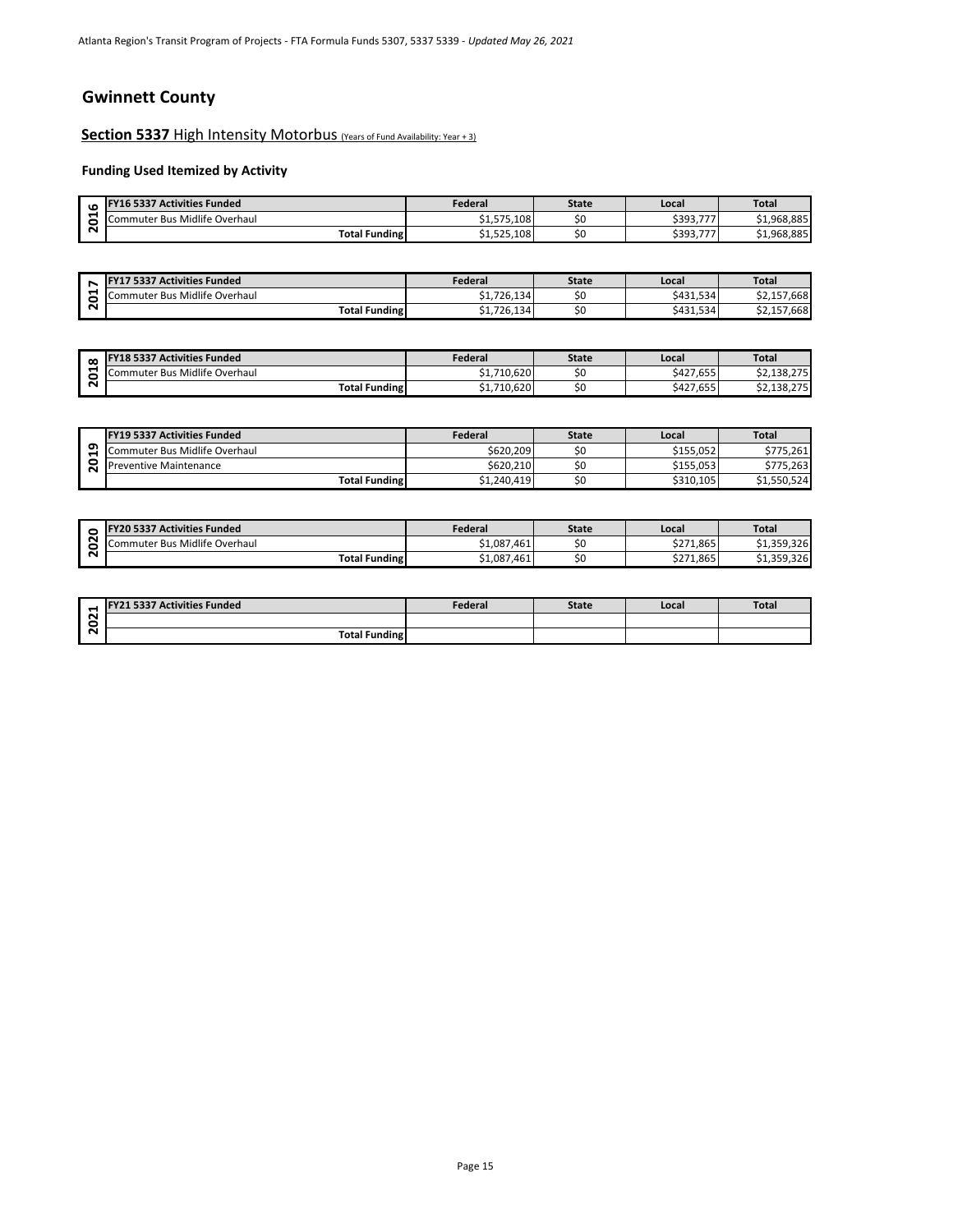## **Gwinnett County**

**Section 5339** (Years of Fund Availability: Year + 3)

| <b>v</b> | <b>FY16 5339 Activities Funded</b> | Federal   | <b>State</b> | Local     | Total             |
|----------|------------------------------------|-----------|--------------|-----------|-------------------|
| ↽<br>c   | -<br>Transit Bus<br>Expansion      | \$572.465 | \$C          | \$143.116 | 15.581<br>ぐつっに    |
|          | <b>Total Funding</b>               | \$572,465 | -SG          | \$143,116 | 5715,581<br>674 F |

|        | .7 5339 Activities Funded<br><b>EV17</b> | Federal   | <b>State</b> | Local     | <b>Total</b> |
|--------|------------------------------------------|-----------|--------------|-----------|--------------|
| ↽<br>c | <b>Transit Bus Expansion</b>             | \$596,134 | 5U           | \$149.034 | \$745.168    |
| ́      | <b>Total Funding</b>                     | \$596,134 | Sι           | \$149,034 | \$745,168    |

| $\infty$ | <b>FY18 5339 Activities Funded</b> | Federal   | <b>State</b> | Local     | <b>Total</b> |
|----------|------------------------------------|-----------|--------------|-----------|--------------|
|          | ransit Bus<br>Expansion            | \$798,321 | SΟ           | \$199,580 | \$997,901    |
| N        | <b>Total Funding</b>               | \$798,321 | \$C          | \$199,580 | \$997,901    |

| ഄ                            |                                    |           |              |           | .            |
|------------------------------|------------------------------------|-----------|--------------|-----------|--------------|
| 201                          | <b>Transit Bus Expansion</b>       | \$572,465 | \$0          | \$143,116 | \$715,581    |
|                              | <b>Total Funding</b>               | \$572,465 | \$0          | \$143,116 | \$715,581    |
|                              |                                    |           |              |           |              |
|                              |                                    | Federal   |              |           |              |
| $\triangleright$             | FY17 5339 Activities Funded        |           | <b>State</b> | Local     | <b>Total</b> |
| ដ                            | Transit Bus Expansion              | \$596,134 | \$0          | \$149,034 | \$745,168    |
| $\overline{\mathbf{N}}$      | <b>Total Funding</b>               | \$596,134 | \$0          | \$149,034 | \$745,168    |
|                              |                                    |           |              |           |              |
|                              | <b>FY18 5339 Activities Funded</b> | Federal   |              |           | <b>Total</b> |
| $\infty$                     |                                    |           | <b>State</b> | Local     |              |
| 201                          | <b>Transit Bus Expansion</b>       | \$798,321 | \$0          | \$199,580 | \$997,901    |
|                              | <b>Total Funding</b>               | \$798,321 | \$0          | \$199,580 | \$997,901    |
|                              |                                    |           |              |           |              |
|                              |                                    |           |              |           |              |
|                              | FY19 5339 Activities Funded        | Federal   | <b>State</b> | Local     | <b>Total</b> |
| 019                          | <b>Transit Bus Expansion</b>       | \$710,496 | \$0          | \$177,624 | \$888,120    |
| $\overline{\mathbf{N}}$      | <b>Total Funding</b>               | \$710,496 | \$0          | \$177,624 | \$888,120    |
|                              |                                    |           |              |           |              |
|                              |                                    |           |              |           |              |
|                              |                                    |           |              |           |              |
| $\circ$                      | <b>FY20 5339 Activities Funded</b> | Federal   | <b>State</b> | Local     | <b>Total</b> |
| 8<br>$\overline{\mathbf{N}}$ | <b>Transit Bus Expansion</b>       | \$696,415 | \$0          | \$174,104 | \$870,519    |

|        | <b>FY20 5339 Activities Funded</b> | Federal   | <b>State</b> | Local     | Total     |
|--------|------------------------------------|-----------|--------------|-----------|-----------|
| -      | t Bus Expansion<br>ransit          | \$696,415 | ۹r<br>ັ      | \$174,104 | \$870,519 |
| $\sim$ | <b>Total Funding</b>               | \$696,415 | ۹r<br>ャ      | \$174,104 | \$870,519 |

| ↽      | <b>1 5339 Activities Funded!</b> | Federal | <b>State</b> | Local | Tota. |
|--------|----------------------------------|---------|--------------|-------|-------|
| $\sim$ |                                  |         |              |       |       |
| $\sim$ | <b>Total Funding</b>             |         |              |       |       |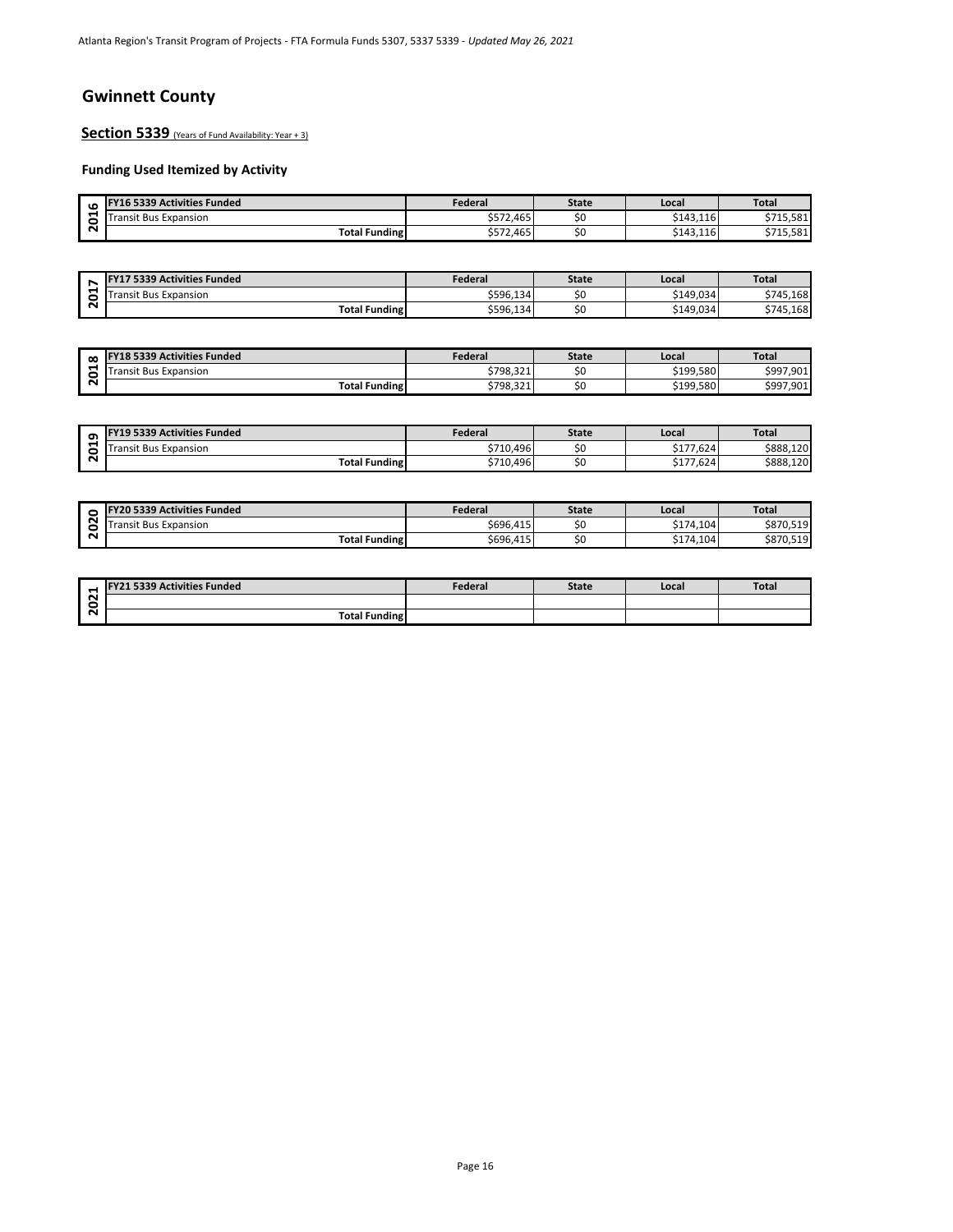## **Henry County**

Section 5307 (Years of Fund Availability: Year + 5)

|         | <b>FY16 5307 Activities Funded</b> | Federal     | <b>State</b> | Local     | Total       |
|---------|------------------------------------|-------------|--------------|-----------|-------------|
|         | <b>Operating Assistance</b>        | \$435.858   | \$0          | \$435.858 | \$871,716   |
| $\circ$ | <b>Bus Replacement</b>             | \$196.952   | \$0          | \$49.238  | \$246.190   |
| −<br>0  | <b>Preventive Maintenance</b>      | \$120,000   | \$0          | \$30,000  | \$150,000   |
| N       | <b>Bus Expansion</b>               | \$240,000   | \$0          | \$60,000  | \$300,000   |
|         | <b>Employee Ed. Training</b>       | \$16,000    | \$0          | \$4,000   | \$20,000    |
|         | <b>Total Funding</b>               | \$1,008,810 | \$0          | \$579,096 | \$1,587,906 |

|                              | <b>FY17 5307 Activities Funded</b> | Federal     | <b>State</b> | Local     | <b>Total</b> |
|------------------------------|------------------------------------|-------------|--------------|-----------|--------------|
|                              | <b>Operating Assistance</b>        | \$450,307   | \$0          | \$450,307 | \$900,614    |
| $\overline{ }$               | <b>Bus Replacement</b>             | \$196,952   | \$0          | \$49,238  | \$246,190    |
| $\overline{201}$             | <b>Preventive Maintenance</b>      | \$120,000   | \$0          | \$30,000  | \$150,000    |
|                              | <b>Bus Expansion</b>               | \$240,000   | \$0          | \$60,000  | \$300,000    |
|                              | <b>Employee Ed. Training</b>       | \$16,000    | \$0          | \$4,000   | \$20,000     |
|                              | <b>Total Funding</b>               | \$1,023,259 | \$0          | \$593,545 | \$1,607,906  |
|                              |                                    |             |              |           |              |
|                              | <b>FY18 5307 Activities Funded</b> | Federal     | <b>State</b> | Local     | <b>Total</b> |
| $\infty$                     |                                    |             |              |           |              |
| ៩<br>$\overline{\mathbf{N}}$ |                                    |             |              |           |              |

|               | <b>FY18 5307 Activities Funded</b> | Federal | <b>State</b> | Local | <b>Total</b> |
|---------------|------------------------------------|---------|--------------|-------|--------------|
| $\infty$<br>↽ |                                    |         |              |       |              |
| 0<br>Ń        |                                    |         |              |       |              |
|               | <b>Total Funding</b>               |         |              |       |              |

|             | <b>FY19 5307 Activities Funded</b> | Federal | <b>State</b> | Local | <b>Total</b> |
|-------------|------------------------------------|---------|--------------|-------|--------------|
| ᡡ<br>↽      |                                    |         |              |       |              |
| 0<br>$\sim$ |                                    |         |              |       |              |
|             | <b>Total Funding</b>               |         |              |       |              |

| <b>FY20 5307 Activities Funded</b> | Federal | <b>State</b> | Local | <b>Total</b> |
|------------------------------------|---------|--------------|-------|--------------|
|                                    |         |              |       |              |
|                                    |         |              |       |              |
| <b>Total Funding</b>               |         |              |       |              |

|             | <b>FY21 5307 Activities Funded</b> | Federal | <b>State</b> | Local | <b>Total</b> |
|-------------|------------------------------------|---------|--------------|-------|--------------|
| −<br>$\sim$ |                                    |         |              |       |              |
| 0<br>$\sim$ |                                    |         |              |       |              |
|             | <b>Total Funding</b>               |         |              |       |              |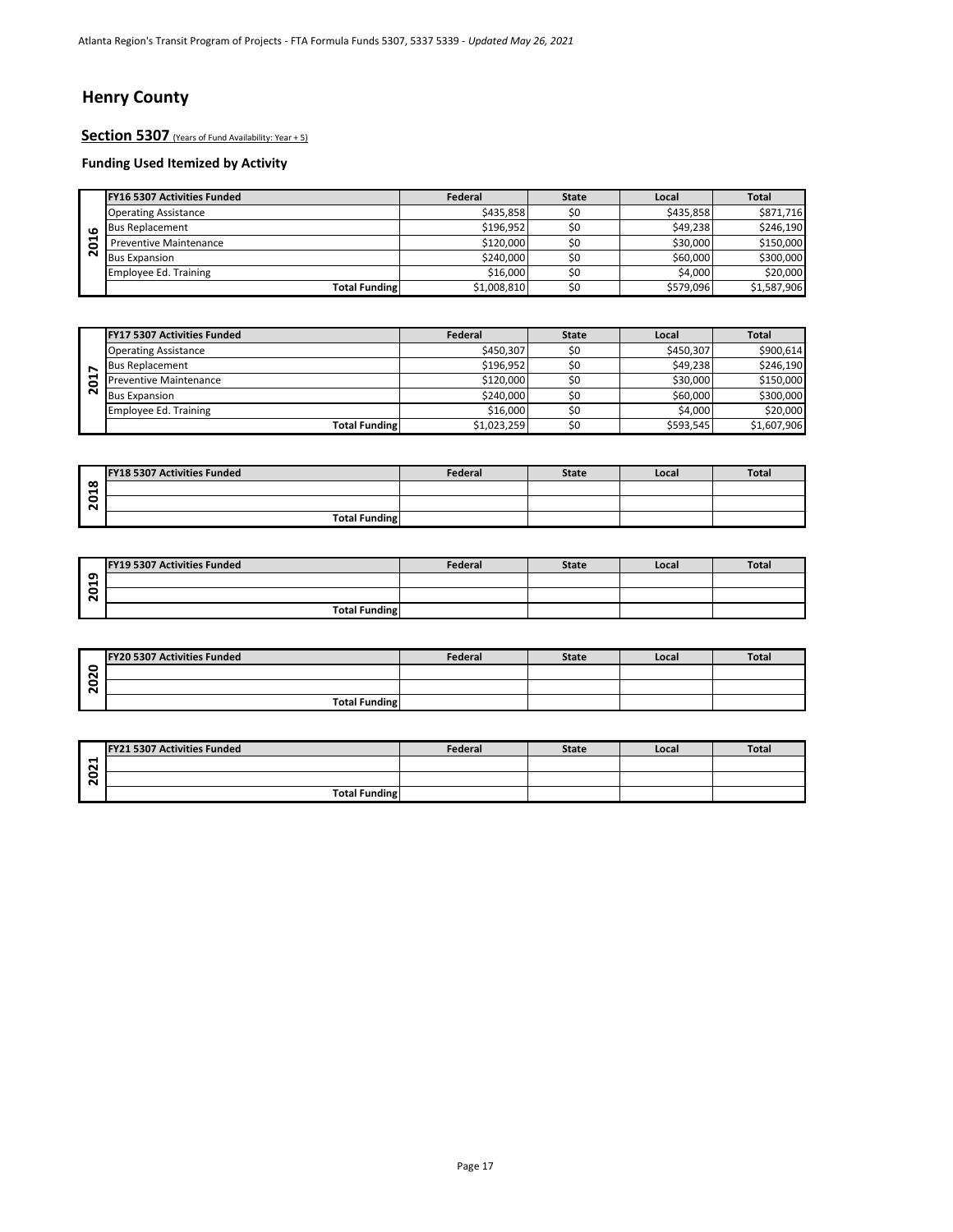# **Henry County**

**Section 5339** (Years of Fund Availability: Year + 3)

|         | <b>FY16 5339 Activities Funded</b> | Federal  | <b>State</b> | Local    | <b>Total</b>              |
|---------|------------------------------------|----------|--------------|----------|---------------------------|
| ۱O<br>↽ | <b>Bus Expansion</b>               | \$35,517 | \$0          | \$8,879  | \$44,396                  |
| с       | <b>Preventive Maintenance</b>      | \$63,425 | \$0          | \$15,857 | \$79,281                  |
|         | <b>Total Funding</b>               | \$98,942 | \$0          | \$24,736 | $\sim$<br>6122<br>5123,07 |

| Ē            | 7 5339 Activities Funded<br><b>IEV</b><br>. . <i>.</i> | Federal | <b>State</b> | Local | Total |
|--------------|--------------------------------------------------------|---------|--------------|-------|-------|
| -<br>$\circ$ |                                                        |         |              |       |       |
| $\sim$       | <b>Total Funding</b>                                   |         |              |       |       |

|               | <b>FY18 5339 Activities Funded</b> | Federal | <b>State</b> | Local | <b>Total</b> |
|---------------|------------------------------------|---------|--------------|-------|--------------|
| $\infty$<br>↽ |                                    |         |              |       |              |
| 0<br>$\sim$   |                                    |         |              |       |              |
|               | <b>Total Funding</b>               |         |              |       |              |

|      | <b>Bus Expansion</b>        | \$35,517       | \$0          | \$8,879  | \$44,396     |
|------|-----------------------------|----------------|--------------|----------|--------------|
| 2016 | Preventive Maintenance      | \$63,425       | \$0          | \$15,857 | \$79,281     |
|      | <b>Total Funding</b>        | \$98,942       | \$0          | \$24,736 | \$123,677    |
|      |                             |                |              |          |              |
|      |                             |                |              |          |              |
|      | FY17 5339 Activities Funded | Federal        | <b>State</b> | Local    | <b>Total</b> |
| 2017 |                             |                |              |          |              |
|      | <b>Total Funding</b>        |                |              |          |              |
|      |                             |                |              |          |              |
|      | FY18 5339 Activities Funded | <b>Federal</b> | <b>State</b> | Local    | <b>Total</b> |
| 2018 |                             |                |              |          |              |
|      |                             |                |              |          |              |
|      | <b>Total Funding</b>        |                |              |          |              |
|      |                             |                |              |          |              |
|      | FY19 5339 Activities Funded | Federal        | <b>State</b> | Local    | <b>Total</b> |
| 2019 |                             |                |              |          |              |
|      |                             |                |              |          |              |
|      | <b>Total Funding</b>        |                |              |          |              |
|      |                             |                |              |          |              |
|      | FY20 5339 Activities Funded | Federal        | <b>State</b> | Local    | <b>Total</b> |
|      |                             |                |              |          |              |
| 2020 |                             |                |              |          |              |
|      | <b>Total Funding</b>        |                |              |          |              |
|      |                             |                |              |          |              |
|      |                             |                |              |          |              |
|      | FY21 5339 Activities Funded | Federal        | <b>State</b> | Local    | <b>Total</b> |
| 2021 |                             |                |              |          |              |
|      |                             |                |              |          |              |

| <b>FY20 5339 Activities Funded</b> | Federal | <b>State</b> | Local | <b>Total</b> |
|------------------------------------|---------|--------------|-------|--------------|
|                                    |         |              |       |              |
|                                    |         |              |       |              |
| <b>Total Funding</b>               |         |              |       |              |

| <b>FY21 5339 Activities Funded</b> | Federal | <b>State</b> | Local | <b>Total</b> |
|------------------------------------|---------|--------------|-------|--------------|
|                                    |         |              |       |              |
|                                    |         |              |       |              |
| <b>Total Funding</b>               |         |              |       |              |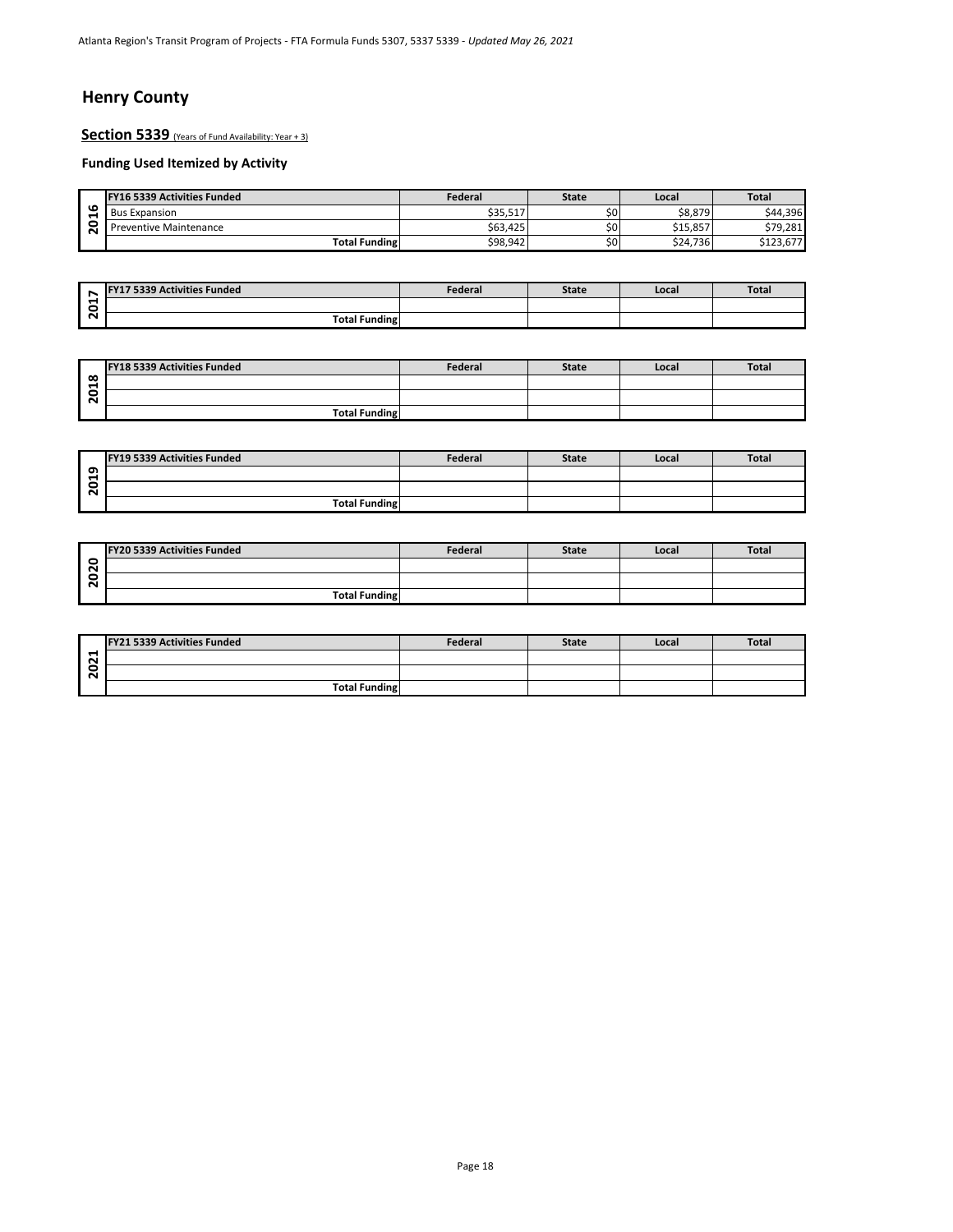# **Section 5307** (Years of Fund Availability: Year + 5)

|     | <b>FY16 5307 Activities Funded</b>  | Federal      | <b>State</b> | Local        | Total        |
|-----|-------------------------------------|--------------|--------------|--------------|--------------|
|     | <b>ADA Operating Assistance</b>     | \$2,800,000  | \$0          | \$700,000    | \$3,500,000  |
|     | <b>Bus Replacement Program</b>      | \$35,300,000 | \$0          | \$8,825,000  | \$44,125,000 |
|     | Low-Income (JARC)                   | \$350,000    | \$0          | \$350,000    | \$700,000    |
|     | <b>Facilities Rehab</b>             | \$160,000    | \$0          | \$40,000     | \$200,000    |
|     | Line Structure                      | \$160,000    | \$0          | \$40,000     | \$200,000    |
| ڡ   | Long Range Transp. Planning         | \$160,000    | \$0          | \$40,000     | \$200,000    |
| 201 | <b>Regional Transit Planning</b>    | \$160,000    | \$0          | \$40,000     | \$200,000    |
|     | Security Equipment                  | \$640,000    | \$0          | \$160,000    | \$800,000    |
|     | <b>Short Range Transit Planning</b> | \$160,000    | \$0          | \$40,000     | \$200,000    |
|     | <b>Tools and Equipment</b>          | \$360,000    | \$0          | \$90,000     | \$450,000    |
|     | Training                            | \$60,000     | \$0          | \$15,000     | \$75,000     |
|     | <b>Transit Enhancements</b>         | \$480,000    | \$0          | \$120,000    | \$600,000    |
|     | <b>Total Funding</b>                | \$40,790,000 | \$0          | \$10,460,000 | \$51,250,000 |

|      | Long Range Transp. Planning                                                                                                                                                                                                           | \$160,000    | Ş0              | \$40,000     | \$200,000    |
|------|---------------------------------------------------------------------------------------------------------------------------------------------------------------------------------------------------------------------------------------|--------------|-----------------|--------------|--------------|
| 2016 | <b>Regional Transit Planning</b>                                                                                                                                                                                                      | \$160,000    | \$0             | \$40,000     | \$200,000    |
|      | <b>Security Equipment</b>                                                                                                                                                                                                             | \$640.000    | $\overline{50}$ | \$160,000    | \$800,000    |
|      | <b>Short Range Transit Planning</b>                                                                                                                                                                                                   | \$160,000    | \$0             | \$40,000     | \$200,000    |
|      | <b>Tools and Equipment</b>                                                                                                                                                                                                            | \$360,000    | \$0             | \$90,000     | \$450,000    |
|      | Training                                                                                                                                                                                                                              | \$60,000     | \$0             | \$15,000     | \$75,000     |
|      | <b>Transit Enhancements</b>                                                                                                                                                                                                           | \$480,000    | \$0             | \$120,000    | \$600,000    |
|      | <b>Total Funding</b>                                                                                                                                                                                                                  | \$40,790,000 | $\overline{50}$ | \$10,460,000 | \$51,250,000 |
|      |                                                                                                                                                                                                                                       |              |                 |              |              |
|      | <b>FY17 5307 Activities Funded</b>                                                                                                                                                                                                    | Federal      | <b>State</b>    | Local        | <b>Total</b> |
|      | <b>ADA Operating Assistance</b>                                                                                                                                                                                                       | \$2,800,000  | \$0             | \$700,000    | \$3,500,000  |
|      | <b>Bus Replacement Program</b>                                                                                                                                                                                                        | \$960,000    | \$0             | \$240,000    | \$1,200,000  |
|      | <b>Preventive Maintenance</b>                                                                                                                                                                                                         | \$32,096,000 | \$0             | \$8,024,000  | \$40,120,000 |
|      | Low-Income (JARC)                                                                                                                                                                                                                     | \$350,000    | \$0             | \$350,000    | \$700,000    |
|      | <b>Environmental Rehab</b>                                                                                                                                                                                                            | \$300,000    | \$0             | \$75,000     |              |
|      | <b>Facilities Rehab</b>                                                                                                                                                                                                               | \$424,000    | \$0             | \$106,000    | \$375,000    |
|      |                                                                                                                                                                                                                                       |              |                 |              | \$530,000    |
|      | Line Structure                                                                                                                                                                                                                        | \$400,000    | \$0             | \$100,000    | \$500,000    |
| 2017 | Long Range Transp. Planning                                                                                                                                                                                                           | \$760,000    | \$0             | \$190,000    | \$950,000    |
|      | <b>Regional Transit Planning</b>                                                                                                                                                                                                      | \$640,000    | \$0             | \$160,000    | \$800,000    |
|      | Security Equipment                                                                                                                                                                                                                    | \$640,000    | \$0             | \$160,000    | \$800,000    |
|      | <b>Short Range Transit Planning</b>                                                                                                                                                                                                   | \$160,000    | \$0             | \$40,000     | \$200,000    |
|      | <b>TOD Implementation Avondale</b>                                                                                                                                                                                                    | \$360,000    | \$0             | \$90,000     | \$450,000    |
|      | <b>Tools and Equipment</b>                                                                                                                                                                                                            | \$360,000    | \$0             | \$90,000     | \$450,000    |
|      | Training                                                                                                                                                                                                                              | \$60,000     | \$0             | \$15,000     | \$75,000     |
|      | <b>Transit Enhancements</b>                                                                                                                                                                                                           | \$480,000    | \$0             | \$120,000    | \$600,000    |
|      | <b>Total Funding</b>                                                                                                                                                                                                                  | \$40,790,000 | \$0             | \$10,460,000 | \$51,250,000 |
|      |                                                                                                                                                                                                                                       |              |                 |              |              |
|      | <b>FY18 5307 Activities Funded</b>                                                                                                                                                                                                    | Federal      | <b>State</b>    | Local        | <b>Total</b> |
|      | Preventive Maintenance - Bus/Rail                                                                                                                                                                                                     | \$47,301,834 | \$0             | \$11,825,459 | \$59,127,293 |
| 2018 | Security Improvements                                                                                                                                                                                                                 | \$480,000    | \$0             | \$120,000    | \$600,000    |
|      | $\mathbf{a}$ and $\mathbf{b}$ are some compact of the contract of the contract of the contract of the contract of the contract of the contract of the contract of the contract of the contract of the contract of the contract of the | A            | $\overline{a}$  | $ACD = 0$    | 4220.224     |

| $\infty$<br>⊣<br>$\sim$ | <b>FY18 5307 Activities Funded</b> | Federal      | <b>State</b> | Local        | <b>Total</b> |
|-------------------------|------------------------------------|--------------|--------------|--------------|--------------|
|                         | Preventive Maintenance - Bus/Rail  | \$47,301,834 | \$0          | \$11.825.459 | \$59.127.293 |
|                         | Security Improvements              | \$480.000    | \$0          | \$120,000    | \$600,000    |
|                         | Workforce Development/Training     | \$263.385    | \$0          | \$65,846     | \$329,231    |
|                         | <b>Total Funding</b>               | \$48.045.219 | \$0          | \$12.011.305 | \$60.056.524 |

|   | <b>FY19 5307 Activities Funded</b> | Federal      | <b>State</b> | Local        | <b>Total</b> |
|---|------------------------------------|--------------|--------------|--------------|--------------|
| െ | Preventive Maintenance - Bus/Rail  | \$53.158.571 | \$0          | \$13.289.643 | \$66,448,214 |
|   | Security Improvements              | \$497,016    | \$0          | \$124.254    | \$621.270    |
|   | <b>Total Funding</b>               | \$53,655,587 | \$0          | \$13,413,897 | \$67,069,484 |

|   | <b>FY20 5307 Activities Funded</b> | Federal      | <b>State</b> | Local        | <b>Total</b> |
|---|------------------------------------|--------------|--------------|--------------|--------------|
|   | Preventive Maintenance - Bus/Rail  | \$47.345.482 | \$0l         | \$11.836.371 | \$59.181.853 |
| ົ | Security Improvements              | \$503,463    | \$0          | \$125.866    | \$629,329    |
| N | <b>Transit Enhancements</b>        | \$2,497,386  | \$0          | \$624.347    | \$3.121.733  |
|   | <b>Total Funding</b>               | \$50,346,331 | \$0          | \$12,586,583 | \$62,932,914 |

|   | <b>FY21 5307 Activities Funded</b> | Federal      | <b>State</b> | Local        | <b>Total</b> |
|---|------------------------------------|--------------|--------------|--------------|--------------|
|   | Preventive Maintenance- Bus/Rail   | \$45,441,828 | \$0l         | \$11,360,457 | \$56,802,285 |
|   | Security Improvements              | \$515.324    | \$0l         | \$128.831    | \$644,155    |
| ∾ | Low-Income (JARC)                  | \$1,500,000  | \$0l         | \$375.000    | \$1,875,000  |
| N | <b>Transit Enhancements</b>        | \$2,058,030  | \$0l         | \$514.508    | \$2,572,538  |
|   | <b>Bus Replacement Program</b>     | \$3,517,244  | \$0          | \$879.311    | \$4,396,555  |
|   | <b>Total Funding</b>               | \$53,032,426 | \$0l         | \$13,258,107 | \$66,290,533 |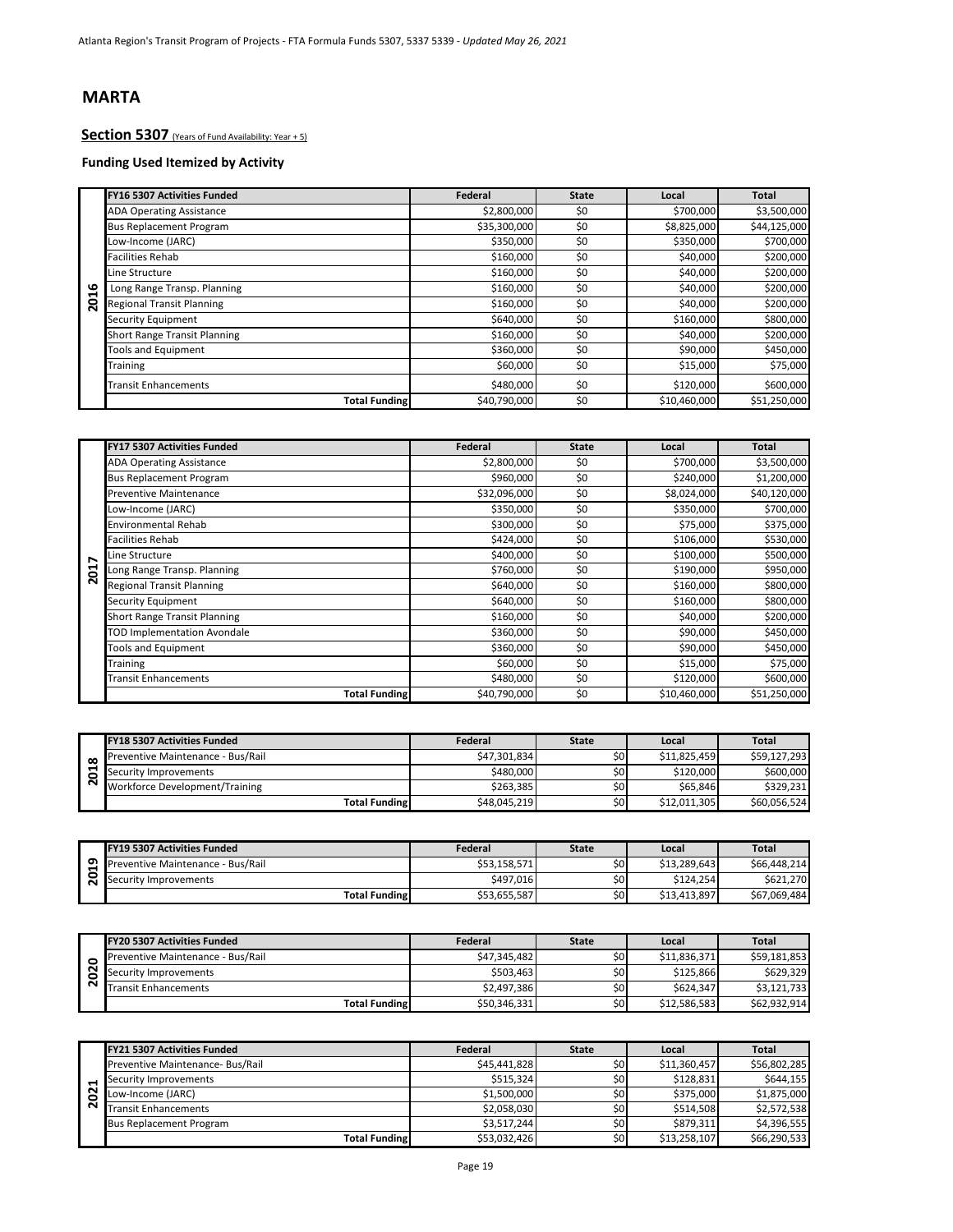#### **Section 5337 High Intensity Motorbus** (Years of Fund Availability: Year + 3)

|        | FY15 5337 Activities Funded | Federal | <b>State</b> | Local | <b>Total</b> |
|--------|-----------------------------|---------|--------------|-------|--------------|
| ц<br>– |                             |         |              |       |              |
| с<br>- |                             |         |              |       |              |
|        | <b>Total Funding</b>        |         |              |       |              |

| 2015 |                                    |           |              |           |              |
|------|------------------------------------|-----------|--------------|-----------|--------------|
|      | <b>Total Funding</b>               |           |              |           |              |
|      |                                    |           |              |           |              |
|      |                                    |           |              |           |              |
|      | <b>FY16 5337 Activities Funded</b> | Federal   | <b>State</b> | Local     | <b>Total</b> |
| 2016 |                                    |           |              |           |              |
|      |                                    |           |              |           |              |
|      |                                    |           |              |           |              |
|      |                                    |           |              |           |              |
|      |                                    |           |              |           |              |
|      | FY17 5337 Activities Funded        | Federal   | <b>State</b> | Local     | <b>Total</b> |
|      |                                    |           |              |           |              |
| 2017 |                                    |           |              |           |              |
|      | <b>Total Funding</b>               |           |              |           |              |
|      |                                    |           |              |           |              |
|      |                                    |           |              |           |              |
|      | FY18 5337 Activities Funded        | Federal   | <b>State</b> | Local     | <b>Total</b> |
| 2018 | Preventive Maintenance - Bus       | \$545,198 | \$0          | \$136,300 | \$681,498    |
|      | <b>Total Funding</b>               | \$545,198 | \$0          | \$136,300 | \$681,498    |
|      |                                    |           |              |           |              |
|      |                                    |           |              |           |              |
|      | FY19 5337 Activities Funded        | Federal   | <b>State</b> | Local     | <b>Total</b> |
| 2019 | Preventive Maintenance - Bus       | \$539,562 | \$0          | \$134,891 | \$674,453    |
|      | <b>Takel Founding</b>              | črno rral | $\sim$       | 6424004   | 6074.453     |

|        | <b>FY17 5337 Activities Funded</b> | Federal | <b>State</b> | Local | <b>Total</b> |
|--------|------------------------------------|---------|--------------|-------|--------------|
| Ê<br>↽ |                                    |         |              |       |              |
| ន      |                                    |         |              |       |              |
|        | <b>Total Funding</b>               |         |              |       |              |

| $\infty$ | <b>FY18 5337 Activities Funded</b>                   | Federal   | <b>State</b> | Local     | Tota.     |
|----------|------------------------------------------------------|-----------|--------------|-----------|-----------|
|          | $\cdots$<br><b>Preventive</b><br>: Maintenance - Bus | \$545,198 | ∼<br>J       | \$136,300 | \$681,498 |
|          | <b>Total Funding</b>                                 | \$545,198 | \$C          | \$136,300 | \$681,498 |

| െ      | <b>FY19 5337 Activities Funded</b> | Federal   | <b>State</b> | Local     | <b>Total</b> |
|--------|------------------------------------|-----------|--------------|-----------|--------------|
| . .    | . IPreventive Maintenance - Bus    | \$539,562 | οu           | \$134,891 | \$674,453    |
| $\sim$ | <b>Total Funding</b>               | \$539,562 | \$0          | \$134,891 | \$674,453    |

| с      | <b>FY20 5337 Activities Funded</b>  | Federal   | State | Local     | <b>Total</b> |
|--------|-------------------------------------|-----------|-------|-----------|--------------|
| $\sim$ | <b>Preventive Maintenance - Bus</b> | \$544.261 |       | \$136.065 | \$680,326    |
| N      | <b>Total Funding</b>                | \$544,261 |       | \$136,065 | \$680,326    |

|        | /21 5337 Activities Funded<br>EV <sub>21</sub> | Federal   | <b>State</b> | Local     | <b>Total</b> |
|--------|------------------------------------------------|-----------|--------------|-----------|--------------|
| N<br>c | e Maintenance - Bus<br><b>Preventive</b>       | \$564,514 | οU           | \$141,129 | \$705.643    |
| $\sim$ | <b>Total Funding</b>                           | \$564,514 | วบ           | \$141,129 | \$705,643    |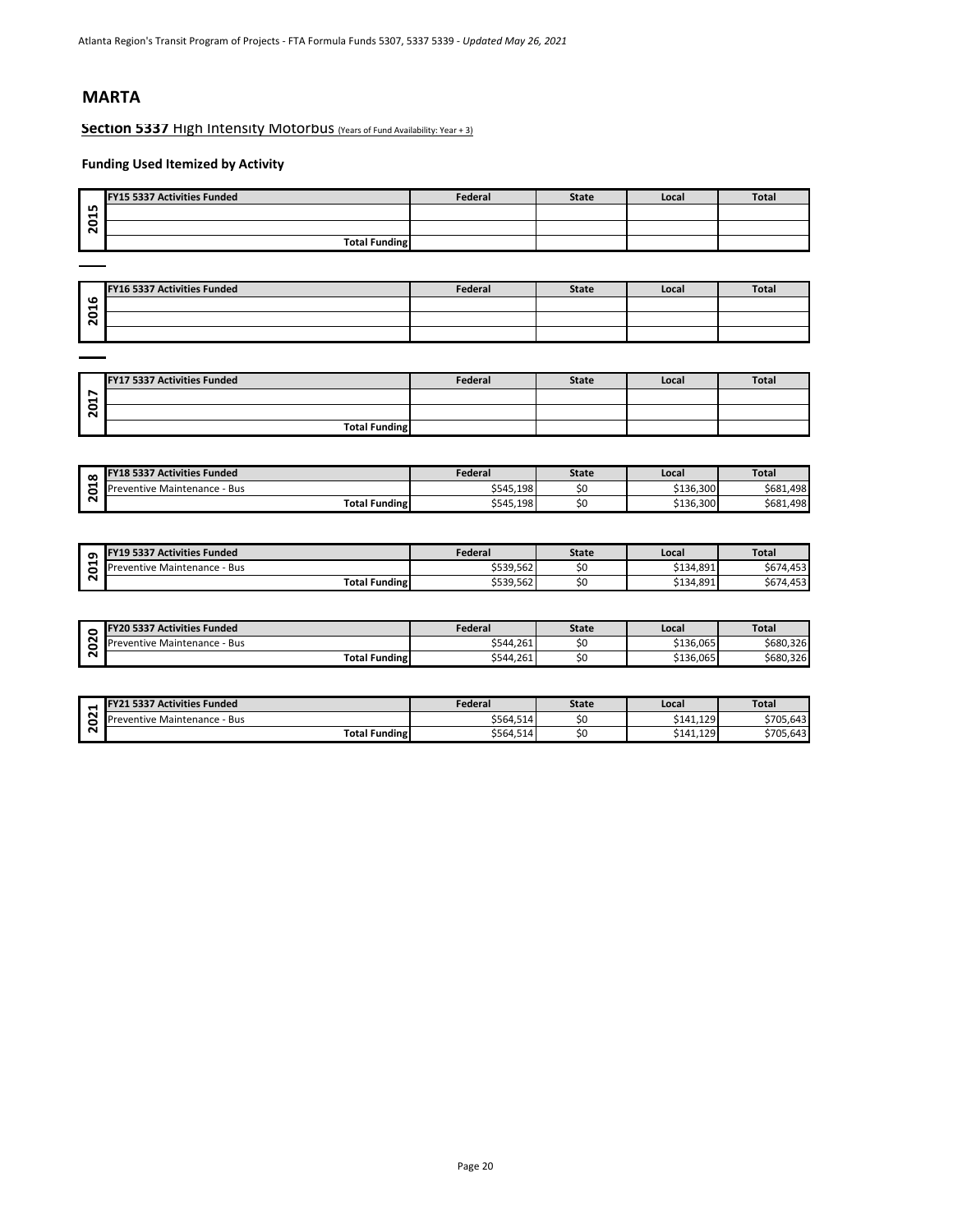#### **Section 5337 Fixed Guideway** (Years of Fund Availability: Year + 3)

|     | <b>FY15 5337 Activities Funded</b> | Federal      | <b>State</b> | Local       | <b>Total</b> |
|-----|------------------------------------|--------------|--------------|-------------|--------------|
|     | Line Structure Rehab               | \$9,638,000  |              | \$2,410,000 | \$12,048,000 |
| LO, | Preventive Maint.                  | \$20,000,000 |              | \$5,000,000 | \$25,000,000 |
| o   | <b>Station Rehab/Equip</b>         | \$10,000,000 |              | \$2,500,000 | \$12,500,000 |
|     | Clean Fuel Bus                     | \$299,000    |              | \$75,000    | \$374,000    |
|     | <b>Total Funding</b>               | \$39,937,000 |              | \$9,985,000 | \$49,922,000 |

|   | <b>FY16 5337 Activities Funded</b> | Federal      | <b>State</b> | Local        | Total        |
|---|------------------------------------|--------------|--------------|--------------|--------------|
|   | Line Structure Rehab               | \$10,480,000 | \$0          | \$2,620,000  | \$13,100,000 |
|   | <b>Rail Car Procurement</b>        | \$400,000    | \$0          | \$100,000    | \$500,000    |
| ൶ | Rail Car Rehab                     | \$320,000    | \$0          | \$80,000     | \$400,000    |
| o | Preventive Maint.                  | \$20,000,000 | \$0          | \$5,000,000  | \$25,000,000 |
|   | <b>Station Rehab/Equipment</b>     | \$10,000,000 | \$0          | \$2,500,000  | \$12,500,000 |
|   | <b>Clean Fuel Buses</b>            | \$800,000    | \$0          | \$200,000    | \$1,000,000  |
|   | <b>Total Funding</b>               | \$42,000,000 | \$0          | \$10,500,000 | \$52,500,000 |

|   | <b>FY17 5337 Activities Funded</b> | Federal      | <b>State</b> | Local        | <b>Total</b> |
|---|------------------------------------|--------------|--------------|--------------|--------------|
|   | Line Structure Rehab               | \$10,080,000 | \$0          | \$2,520,000  | \$12,600,000 |
|   | <b>Rail Car Procurement</b>        | \$400,000    | \$0          | \$100,000    | \$500,000    |
| ↖ | Rail Car Rehab                     | \$320,000    | \$0          | \$80,000     | \$400,000    |
| ៜ | <b>Preventive Maintenance</b>      | \$20,000,000 | \$0          | \$5,000,000  | \$25,000,000 |
| Ñ | <b>TOD Avondale</b>                | \$400,000    | \$0          | \$100,000    | \$500,000    |
|   | <b>Station Rehab/Equipment</b>     | \$10,000,000 | \$0          | \$2,500,000  | \$12,500,000 |
|   | <b>Clean Fuel Buses</b>            | \$800,000    | \$0          | \$200,000    | \$1,000,000  |
|   | <b>Total Funding</b>               | \$42,000,000 | \$0          | \$10,500,000 | \$52,500,000 |

|          | <b>FY18 5337 Activities Funded</b> | Federal      | <b>State</b> | Local        | <b>Total</b> |
|----------|------------------------------------|--------------|--------------|--------------|--------------|
| $\infty$ | Preventive Maintenance - Rail      | \$42.525.468 | \$0          | \$10,631,367 | \$53.156.835 |
|          | Rail Structure Rehab               | \$14.902.984 | \$0          | \$3,725,746  | \$18,628,730 |
|          | <b>Total Funding</b>               | \$57,428,452 | \$0          | \$14,357,113 | \$71.785.565 |

|   | <b>FY19 5337 Activities Funded</b> | Federal      | <b>State</b> | Local        | <b>Total</b> |
|---|------------------------------------|--------------|--------------|--------------|--------------|
| o | Preventive Maintenance - Rail      | \$21,774,532 | \$0          | \$5,443,633  | \$27,218,165 |
|   | Rail Structure Rehab               | \$18,290,193 | \$0          | \$4,572,548  | \$22,862,741 |
| N | Rail Station Rehab/Equipment       | \$15,400,000 | \$0          | \$3,850,000  | \$19,250,000 |
|   | <b>Total Funding</b>               | \$55,464,725 | \$0          | \$13,866,181 | \$69.330.906 |

| ຫ                       |                                    |                                                                                                                                                                                                                                                                                                                                                                                                                                                             |                |                      |                                                                                                                                                                                                                                                                                                                                                                                                                                                             |
|-------------------------|------------------------------------|-------------------------------------------------------------------------------------------------------------------------------------------------------------------------------------------------------------------------------------------------------------------------------------------------------------------------------------------------------------------------------------------------------------------------------------------------------------|----------------|----------------------|-------------------------------------------------------------------------------------------------------------------------------------------------------------------------------------------------------------------------------------------------------------------------------------------------------------------------------------------------------------------------------------------------------------------------------------------------------------|
| ā                       | Rail Structure Rehab               | \$18,290,193                                                                                                                                                                                                                                                                                                                                                                                                                                                | \$0            | \$4,572,548          | \$22,862,741                                                                                                                                                                                                                                                                                                                                                                                                                                                |
| $\overline{\mathbf{N}}$ | Rail Station Rehab/Equipment       | \$15,400,000                                                                                                                                                                                                                                                                                                                                                                                                                                                | \$0            | \$3,850,000          | \$19,250,000                                                                                                                                                                                                                                                                                                                                                                                                                                                |
|                         | <b>Total Funding</b>               | \$55,464,725                                                                                                                                                                                                                                                                                                                                                                                                                                                | \$0            | \$13,866,181         | \$69,330,906                                                                                                                                                                                                                                                                                                                                                                                                                                                |
|                         |                                    |                                                                                                                                                                                                                                                                                                                                                                                                                                                             |                |                      |                                                                                                                                                                                                                                                                                                                                                                                                                                                             |
|                         |                                    |                                                                                                                                                                                                                                                                                                                                                                                                                                                             |                |                      |                                                                                                                                                                                                                                                                                                                                                                                                                                                             |
|                         | <b>FY20 5337 Activities Funded</b> | Federal                                                                                                                                                                                                                                                                                                                                                                                                                                                     | <b>State</b>   | Local                | Total                                                                                                                                                                                                                                                                                                                                                                                                                                                       |
| $\bullet$               | Preventive Maintenance - Rail      | \$32,498,870                                                                                                                                                                                                                                                                                                                                                                                                                                                | \$0            | \$8,124,718          | \$40,623,588                                                                                                                                                                                                                                                                                                                                                                                                                                                |
| 8                       | Rail Structure Rehab               | \$10,000,000                                                                                                                                                                                                                                                                                                                                                                                                                                                | \$0            | \$2,500,000          | \$12,500,000                                                                                                                                                                                                                                                                                                                                                                                                                                                |
| $\overline{\mathbf{N}}$ | Rail Station Rehab/Equipment       | \$8,716,163                                                                                                                                                                                                                                                                                                                                                                                                                                                 | \$0            | \$2,179,041          | \$10,895,204                                                                                                                                                                                                                                                                                                                                                                                                                                                |
|                         | <b>Total Funding</b>               | \$51,215,033                                                                                                                                                                                                                                                                                                                                                                                                                                                | \$0            | \$12,803,758         | \$64,018,791                                                                                                                                                                                                                                                                                                                                                                                                                                                |
|                         |                                    |                                                                                                                                                                                                                                                                                                                                                                                                                                                             |                |                      |                                                                                                                                                                                                                                                                                                                                                                                                                                                             |
|                         |                                    |                                                                                                                                                                                                                                                                                                                                                                                                                                                             |                |                      |                                                                                                                                                                                                                                                                                                                                                                                                                                                             |
|                         | FY21 5337 Activities Funded        | Federal                                                                                                                                                                                                                                                                                                                                                                                                                                                     | <b>State</b>   | Local                | Total                                                                                                                                                                                                                                                                                                                                                                                                                                                       |
| ᆸ                       | Preventive Maintenance- Rail       | \$26,106,046                                                                                                                                                                                                                                                                                                                                                                                                                                                | \$0            | \$6,526,512          | \$32,632,558                                                                                                                                                                                                                                                                                                                                                                                                                                                |
| 202                     | Rail Line Structure Rehab          | \$15,360,000                                                                                                                                                                                                                                                                                                                                                                                                                                                | \$0            | \$3,840,000          | \$19,200,000                                                                                                                                                                                                                                                                                                                                                                                                                                                |
|                         |                                    | $\lambda$ , $\lambda$ , $\lambda$ , $\lambda$ , $\lambda$ , $\lambda$ , $\lambda$ , $\lambda$ , $\lambda$ , $\lambda$ , $\lambda$ , $\lambda$ , $\lambda$ , $\lambda$ , $\lambda$ , $\lambda$ , $\lambda$ , $\lambda$ , $\lambda$ , $\lambda$ , $\lambda$ , $\lambda$ , $\lambda$ , $\lambda$ , $\lambda$ , $\lambda$ , $\lambda$ , $\lambda$ , $\lambda$ , $\lambda$ , $\lambda$ , $\lambda$ , $\lambda$ , $\lambda$ , $\lambda$ , $\lambda$ , $\lambda$ , | $\overline{a}$ | $\lambda$ 2.22.22.22 | $\lambda$ , $\lambda$ , $\lambda$ , $\lambda$ , $\lambda$ , $\lambda$ , $\lambda$ , $\lambda$ , $\lambda$ , $\lambda$ , $\lambda$ , $\lambda$ , $\lambda$ , $\lambda$ , $\lambda$ , $\lambda$ , $\lambda$ , $\lambda$ , $\lambda$ , $\lambda$ , $\lambda$ , $\lambda$ , $\lambda$ , $\lambda$ , $\lambda$ , $\lambda$ , $\lambda$ , $\lambda$ , $\lambda$ , $\lambda$ , $\lambda$ , $\lambda$ , $\lambda$ , $\lambda$ , $\lambda$ , $\lambda$ , $\lambda$ , |

|                    | <b>FY21 5337 Activities Funded</b>  | Federal      | <b>State</b> | Local        | <b>Total</b> |
|--------------------|-------------------------------------|--------------|--------------|--------------|--------------|
|                    | Preventive Maintenance-Rail         | \$26,106,046 | \$0          | \$6,526,512  | \$32,632,558 |
| N                  | Rail Line Structure Rehab           | \$15,360,000 | S0           | \$3,840,000  | \$19.200.000 |
| $\mathbf{\bar{N}}$ | <b>Rail Station Rehab/Equipment</b> | \$10,640,670 | S0           | \$2,660,168  | \$13,300,838 |
|                    | <b>Total Funding</b>                | \$52,106,716 | \$0          | \$13,026,679 | \$65,133,395 |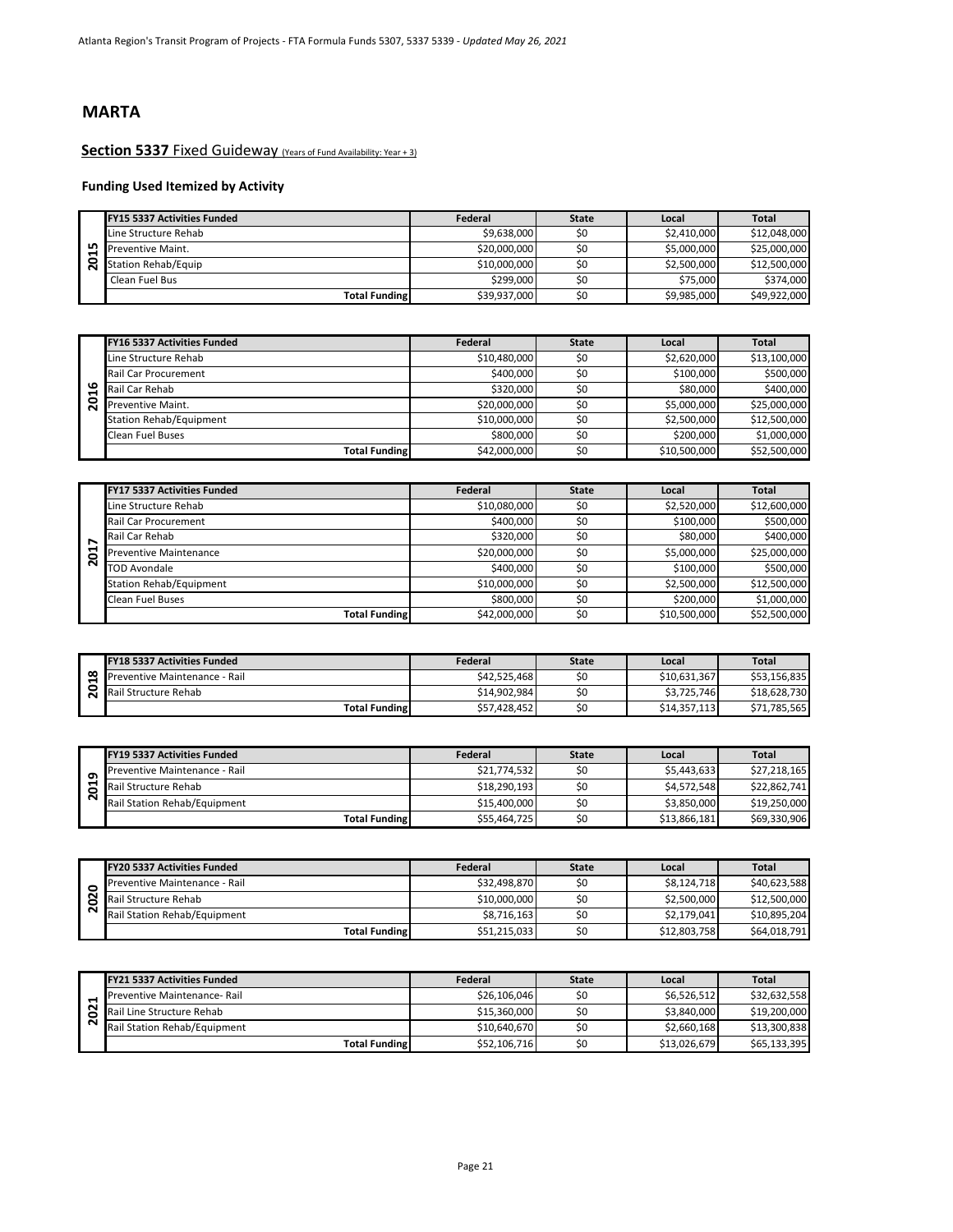**Section 5339** (Years of Fund Availability: Year + 3)

#### **Funding Used Itemized by Activity**

|                              | FY15 5339 Activities Funded | Federal | <b>State</b> | Local | <b>Total</b> |
|------------------------------|-----------------------------|---------|--------------|-------|--------------|
| LO.<br>↽                     |                             |         |              |       |              |
| c<br>$\overline{\mathbf{N}}$ |                             |         |              |       |              |
|                              | <b>Total Funding</b>        |         |              |       |              |

| <b>2015</b> |                                                                                                                            |                                |                       |                        |                             |
|-------------|----------------------------------------------------------------------------------------------------------------------------|--------------------------------|-----------------------|------------------------|-----------------------------|
|             | <b>Total Funding</b>                                                                                                       |                                |                       |                        |                             |
|             |                                                                                                                            |                                |                       |                        |                             |
|             | FY16 5339 Activities Funded                                                                                                | Federal                        | <b>State</b>          | Local                  | Total                       |
| 2016        |                                                                                                                            |                                |                       |                        |                             |
|             |                                                                                                                            |                                |                       |                        |                             |
|             | <b>Total Funding</b>                                                                                                       |                                |                       |                        |                             |
|             |                                                                                                                            |                                |                       |                        |                             |
|             | FY17 5339 Activities Funded                                                                                                | Federal                        | <b>State</b>          | Local                  | Total                       |
|             |                                                                                                                            |                                |                       |                        |                             |
| 2017        |                                                                                                                            |                                |                       |                        |                             |
|             | <b>Total Funding</b>                                                                                                       |                                |                       |                        |                             |
|             |                                                                                                                            |                                |                       |                        |                             |
|             | FY18 5339 Activities Funded                                                                                                |                                |                       |                        |                             |
| 2018        | <b>Bus Replacement Program</b>                                                                                             | Federal<br>\$4,371,064         | <b>State</b><br>\$0   | Local<br>\$1,092,766   | Total<br>\$5,463,830        |
|             | <b>Total Funding</b>                                                                                                       | \$4,371,064                    | \$0                   | \$1,092,766            | \$5,463,830                 |
|             |                                                                                                                            |                                |                       |                        |                             |
|             |                                                                                                                            |                                |                       |                        |                             |
|             | FY19 5339 Activities Funded                                                                                                | Federal                        | <b>State</b>          | Local                  | Total                       |
| Ō,          | <b>Bus Replacement Program</b>                                                                                             | \$1,859,420                    | \$0                   | \$464,855              | \$2,324,275                 |
| 201         | Electric Bus Program**                                                                                                     | \$2,370,138                    | \$0                   | \$592,535              | \$2,962,673                 |
|             | <b>Total Funding</b>                                                                                                       | \$4,229,558                    | \$0                   | \$1,057,390            | \$5,286,948                 |
|             |                                                                                                                            |                                |                       |                        |                             |
|             | FY20 5339 Activities Funded                                                                                                | Federal                        |                       | Local                  | <b>Total</b>                |
|             |                                                                                                                            |                                | <b>State</b>          | \$1,001,418            | \$5,007,088                 |
|             |                                                                                                                            |                                |                       |                        |                             |
| 2020        | <b>Bus Replacement Program</b>                                                                                             | \$4,005,670                    | \$0<br>\$0            | \$1,001,418            |                             |
|             | <b>Total Funding</b>                                                                                                       | \$4,005,670                    |                       |                        | \$5,007,088                 |
|             |                                                                                                                            |                                |                       |                        |                             |
|             | FY21 5339 Activities Funded                                                                                                | Federal                        | <b>State</b>          | Local                  | <b>Total</b>                |
|             | <b>Bus Replacement Program</b>                                                                                             | \$3,736,727                    | \$0                   | \$934,182              | \$4,670,909                 |
| 2021        | <b>Total Funding</b>                                                                                                       | \$3,736,727                    | \$0                   | \$934,182              | \$4,670,909                 |
|             |                                                                                                                            |                                |                       |                        |                             |
|             | *Formula funding share of program (incremental bus costs). Program also funded with Section 5339(c) discretionary funding. |                                |                       |                        |                             |
|             |                                                                                                                            |                                |                       |                        |                             |
|             | <b>MARTA</b>                                                                                                               |                                |                       |                        |                             |
|             |                                                                                                                            |                                |                       |                        |                             |
|             | <b>CARES / CRRSAA</b>                                                                                                      |                                |                       |                        |                             |
|             |                                                                                                                            |                                |                       |                        |                             |
|             | <b>Funding Used Itemized by Activity</b>                                                                                   |                                |                       |                        |                             |
|             |                                                                                                                            |                                |                       |                        |                             |
|             | <b>FY20 CARES ACT Activities Funded</b>                                                                                    | Federal                        | <b>State</b>          | Local                  | Total                       |
|             | Preventive Maintenance- Rail                                                                                               | \$7,500,000                    | \$0                   | \$1,875,000            | \$9,375,000                 |
| 2020        | <b>Operating Assistance</b>                                                                                                | \$291,141,024<br>\$298,641,024 | \$0                   | \$72,785,256           | \$363,926,280               |
|             | <b>Total Funding</b>                                                                                                       |                                | \$0                   | \$74,660,256           | \$373,301,280               |
|             |                                                                                                                            |                                |                       |                        |                             |
|             | <b>FY21 CRRSAA Activities Funded</b>                                                                                       | Federal                        | <b>State</b>          | Local                  | Total                       |
|             | Security Improvements                                                                                                      | \$335,250                      | \$0                   | \$83,813               | \$419,063                   |
| 2021        | <b>Transit Center/ Facilities</b>                                                                                          | \$15,689,701<br>44750000       | \$0<br>$\overline{a}$ | \$3,922,425<br>4.27500 | \$19,612,126<br>424.275.000 |

|                     | FY17 5339 Activities Funded | Federal | <b>State</b> | Local | Total |
|---------------------|-----------------------------|---------|--------------|-------|-------|
| $\overline{ }$<br>↽ |                             |         |              |       |       |
| $\circ$<br>N        |                             |         |              |       |       |
|                     | <b>Total Funding</b>        |         |              |       |       |

| $\infty$ | <b>FY18 5339 Activities Funded</b>        | Federal                   | <b>State</b> | Local             | Total       |
|----------|-------------------------------------------|---------------------------|--------------|-------------------|-------------|
| -        | : Program<br>,Replacement '<br><b>BUS</b> | \$4,371,064               |              | \$1,092,766       | \$5,463,830 |
| $\sim$   | <b>Total Funding</b>                      | 4,371,064<br>.4.274<br>94 | ◡            | \$1,092,766<br>C1 | \$5,463,830 |

|   | <b>FY19 5339 Activities Funded</b> | Federal     | <b>State</b> | Local       | <b>Total</b> |
|---|------------------------------------|-------------|--------------|-------------|--------------|
| െ | <b>Bus Replacement Program</b>     | \$1,859,420 |              | \$464.855   | \$2,324,275  |
|   | Electric Bus Program**             | \$2,370,138 | JU           | \$592.535   | \$2,962,673  |
|   | <b>Total Funding</b>               | \$4,229,558 | SU           | \$1,057,390 | \$5,286,948  |

|   | <b>FY20 5339 Activities Funded</b> | Federal     | <b>State</b> | Local       | Total                    |
|---|------------------------------------|-------------|--------------|-------------|--------------------------|
| N | Bus Replacement Program            | \$4.005.670 | JL           | \$1,001,418 | .088<br>CE OO'           |
| ~ | <b>Total Funding</b>               | \$4,005,670 | SС           | \$1,001,418 | 7,088<br>cr oor<br>SS,UU |

|                     | <b>FY21 5339 Activities Funded</b> | Federal    | <b>State</b> | Local     | Total       |
|---------------------|------------------------------------|------------|--------------|-----------|-------------|
| N                   | Replacement Program<br>16 L        | 3,736,727م | SΟ           | \$934,182 | \$4,670,909 |
| $\hat{\phantom{a}}$ | <b>Total Funding</b>               | 3,736,727ء | SΟ           | \$934,182 | \$4,670,909 |

### **MARTA**

#### **CARES / CRRSAA**

| <b>FY20 CARES ACT Activities Funded</b> | Federal       | <b>State</b> | Local        | <b>Total</b>  |
|-----------------------------------------|---------------|--------------|--------------|---------------|
| Preventive Maintenance- Rail            | \$7,500,000   |              | \$1,875,000  | \$9,375,000   |
| <b>Operating Assistance</b>             | \$291.141.024 |              | \$72,785,256 | \$363.926.280 |
| <b>Total Funding</b>                    | \$298,641,024 |              | \$74,660,256 | \$373.301.280 |

|   | <b>FY21 CRRSAA Activities Funded</b> | Federal      | <b>State</b> | Local       | <b>Total</b> |
|---|--------------------------------------|--------------|--------------|-------------|--------------|
|   | Security Improvements                | \$335,250    |              | \$83,813    | \$419.063    |
| N | <b>Transit Center/ Facilities</b>    | \$15,689,701 |              | \$3.922.425 | \$19,612.126 |
|   | Rail Station Rehab/Equipment         | \$17,500,000 |              | \$4,375,000 | \$21,875,000 |
|   | <b>Total Funding</b>                 | \$33,524,951 |              | \$8,381,238 | \$41,906,189 |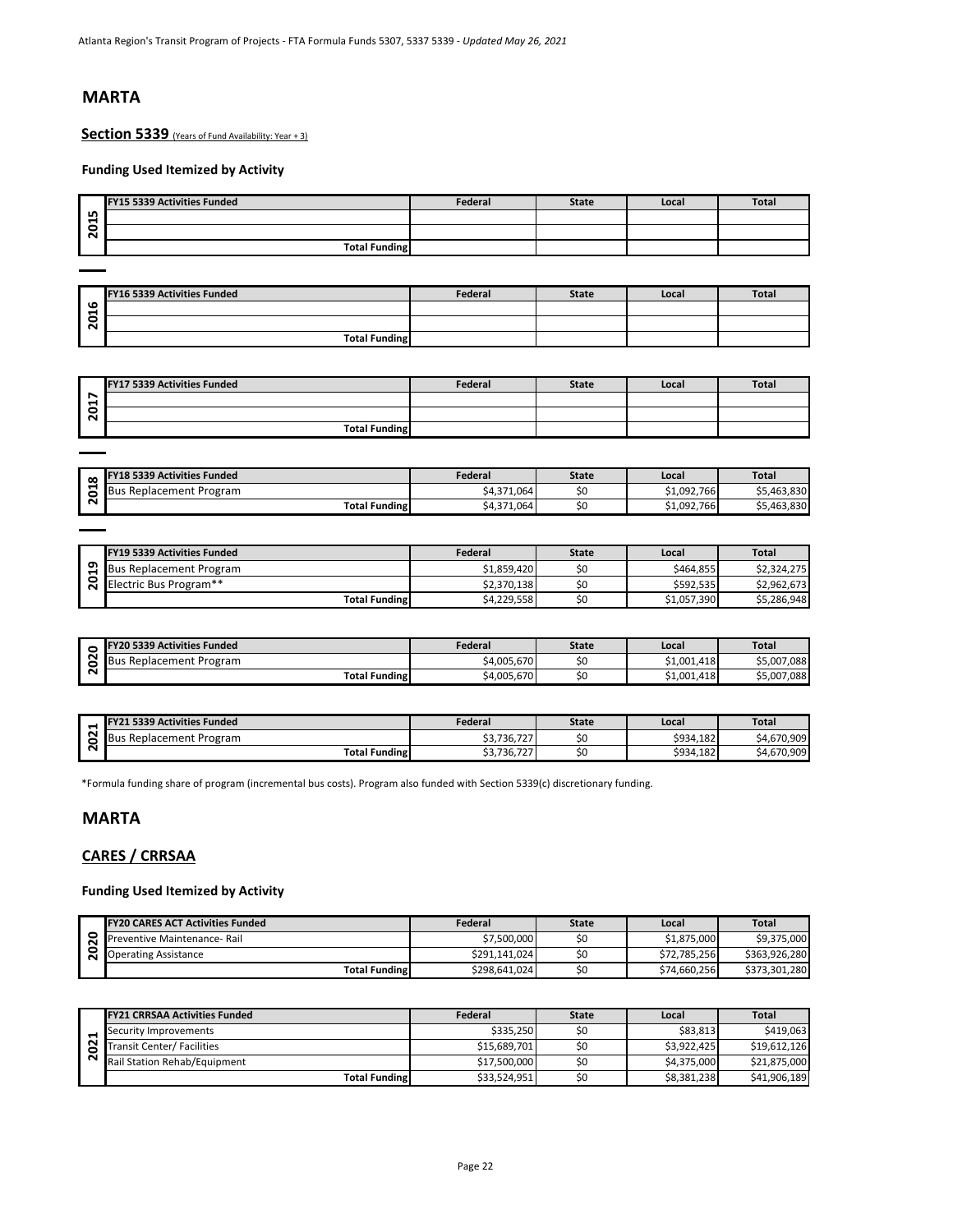## **XPRESS**

#### Section 5307 (Years of Fund Availability: Year + 5)

|                              | <b>FY16 5307 Activities Funded</b>         | Federal     | <b>State</b> | Local | <b>Total</b> |
|------------------------------|--------------------------------------------|-------------|--------------|-------|--------------|
|                              | Airport Service Planning (JARC/Low-Income) | \$200,000   | \$50,000     | \$0   | \$250,000    |
|                              | Xpress Fleet Reinvestment Project          | \$1,514,710 | \$378,678    | \$0   | \$1,893,388  |
|                              | <b>Project Administration</b>              | \$201,451   | \$50,363     | \$0   | \$251,814    |
| ڡ<br>H                       | Capital Cost of Contracting - Xpress       | \$2,032,675 | \$4,319,434  | \$0   | \$6,352,109  |
| o<br>$\overline{\mathbf{N}}$ | Capital Cost of Contracting - Vanpool      | \$1,681,875 | \$2,859,188  | \$0   | \$4,541,063  |
|                              | <b>Preventive Maintenance</b>              | \$944,471   | \$236,118    | \$0   | \$1,180,589  |
|                              | <b>Mobility Management</b>                 | \$40,000    | \$10,000     | \$0   | \$50,000     |
|                              | <b>Short Range Transit Planning</b>        | \$1,029,401 | \$257.350    | \$0   | \$1,086,251  |
|                              | <b>Total Funding</b>                       | \$7,644,583 | \$8,161,131  | \$0   | \$15,605,214 |

|        | ' Activities Funded<br>5307<br>IFY1                  | Federal    | <b>State</b> | Local    | <b>Total</b> |
|--------|------------------------------------------------------|------------|--------------|----------|--------------|
|        | <b>Transit Planning</b><br>rt Range<br><b>IShort</b> | 1,189,800ء | \$257,750    | ċn<br>υç | \$1,288,749  |
| $\sim$ | <b>Total Funding</b>                                 | 51,189,800 | \$257,750    | \$0      | \$1,288,749  |

|          | <b>FY18 5307 Activities Funded</b>   | Federal     | <b>State</b> | Local | <b>Total</b> |
|----------|--------------------------------------|-------------|--------------|-------|--------------|
| $\infty$ | Capital Cost of Contracting - Xpress | \$2.388.431 | \$5.075.416  | \$0   | \$7,463,847  |
| −        | <b>Preventive Maintenance</b>        | \$1.217.418 | \$304.354    | \$0   | \$1,521,772  |
| $\sim$   | Short Range Transit Planning         | \$1.250.000 | \$312.500    | \$0   | \$1,562,500  |
|          | <b>Total Funding</b>                 | \$4,855,849 | \$5,692,270  | \$0   | \$10,548,119 |

| ∞                   | $\frac{1}{2}$                         | <del>∠</del> ∠−−∪∪−− | <del>Y</del> J,∪1J,⊤±∪ | Y         | 71,700,071 <b>.</b>                   |
|---------------------|---------------------------------------|----------------------|------------------------|-----------|---------------------------------------|
| 201                 | <b>Preventive Maintenance</b>         | \$1,217,418          | \$304,354              | \$0       | \$1,521,772                           |
|                     | Short Range Transit Planning          | \$1,250,000          | \$312,500              | \$0       | \$1,562,500                           |
|                     | <b>Total Funding</b>                  | \$4,855,849          | \$5,692,270            | \$0       | \$10,548,119                          |
|                     |                                       |                      |                        |           |                                       |
|                     | <b>FY19 5307 Activities Funded</b>    | Federal              | <b>State</b>           | Local     | <b>Total</b>                          |
|                     | Capital Cost of Contracting - Xpress  | \$1,681,875          | \$3,573,984            | \$0       | \$5,255,859                           |
| 2019                | <b>Preventive Maintenance</b>         | \$1,217,418          | \$304,354              | \$0       | \$1,521,772                           |
|                     | <b>Short Range Transit Planning</b>   | \$1,250,000          | \$312,500              | \$0       | \$1,562,500                           |
|                     | Forsyth County Transit Master Plan    | \$500,000            | \$0                    | \$150,000 | \$650,000                             |
|                     | <b>Total Funding</b>                  | \$4,649,293          | \$4,190,839            | \$150,000 | \$8,990,131                           |
|                     |                                       |                      |                        |           |                                       |
|                     | <b>FY20 5307 Activities Funded</b>    | Federal              | <b>State</b>           | Local     | <b>Total</b>                          |
|                     | Capital Cost of Contracting - Vanpool | \$1,929,385          | \$0                    | \$0       | \$1,929,385                           |
|                     | <b>Preventive Maintenance</b>         | \$4,307,278          | \$1,076,820            | \$0       |                                       |
| 2020                | <b>Short Range Planning</b>           | \$524,000            | \$131,000              | \$0       |                                       |
|                     | <b>Project Administration</b>         | \$515,388            | \$128,847              | \$0       | \$5,384,098<br>\$655,000<br>\$644,235 |
|                     | <b>Total Funding</b>                  | \$7,276,051          | \$1,336,667            | \$0       | \$8,612,718                           |
|                     |                                       |                      |                        |           |                                       |
|                     | <b>FY21 5307 Activities Funded</b>    | Federal              | <b>State</b>           | Local     | <b>Total</b>                          |
|                     | Capital Cost of Contracting - Vanpool | \$1,929,385          | \$0                    | \$0       |                                       |
| ដ<br>$\overline{c}$ | <b>Preventive Maintenance</b>         | \$4,307,278          | \$1,076,820            | \$0       | \$1,929,385<br>\$5,384,098            |

|   | <b>FY20 5307 Activities Funded</b>    | Federal     | <b>State</b> | Local | <b>Total</b> |
|---|---------------------------------------|-------------|--------------|-------|--------------|
|   | Capital Cost of Contracting - Vanpool | \$1.929.385 | \$0          | \$0   | \$1,929,385  |
| o | <b>Preventive Maintenance</b>         | \$4.307.278 | \$1,076,820  | \$0   | \$5.384.098  |
|   | <b>Short Range Planning</b>           | \$524.000   | \$131.000    | \$0   | \$655,000    |
|   | <b>Project Administration</b>         | \$515.388   | \$128.847    | \$0   | \$644.235    |
|   | <b>Total Funding</b>                  | \$7,276,051 | \$1,336,667  | \$0   | \$8,612,718  |

|   | <b>FY21 5307 Activities Funded</b>    | Federal     | <b>State</b> | Local | Total       |
|---|---------------------------------------|-------------|--------------|-------|-------------|
|   | Capital Cost of Contracting - Vanpool | \$1.929.385 | Ś٥.          | \$0   | \$1.929.385 |
|   | <b>Preventive Maintenance</b>         | \$4,307,278 | \$1,076,820  | \$0   | \$5,384,098 |
| 0 | <b>Short Range Planning</b>           | \$524.000   | \$131,000    | \$0   | \$655.000   |
|   | <b>Project Administration</b>         | \$515.388   | \$128.847    | \$0   | \$644.235   |
|   | <b>Total Funding</b>                  | \$7,276,051 | \$1,336,667  | \$0   | \$8,612,718 |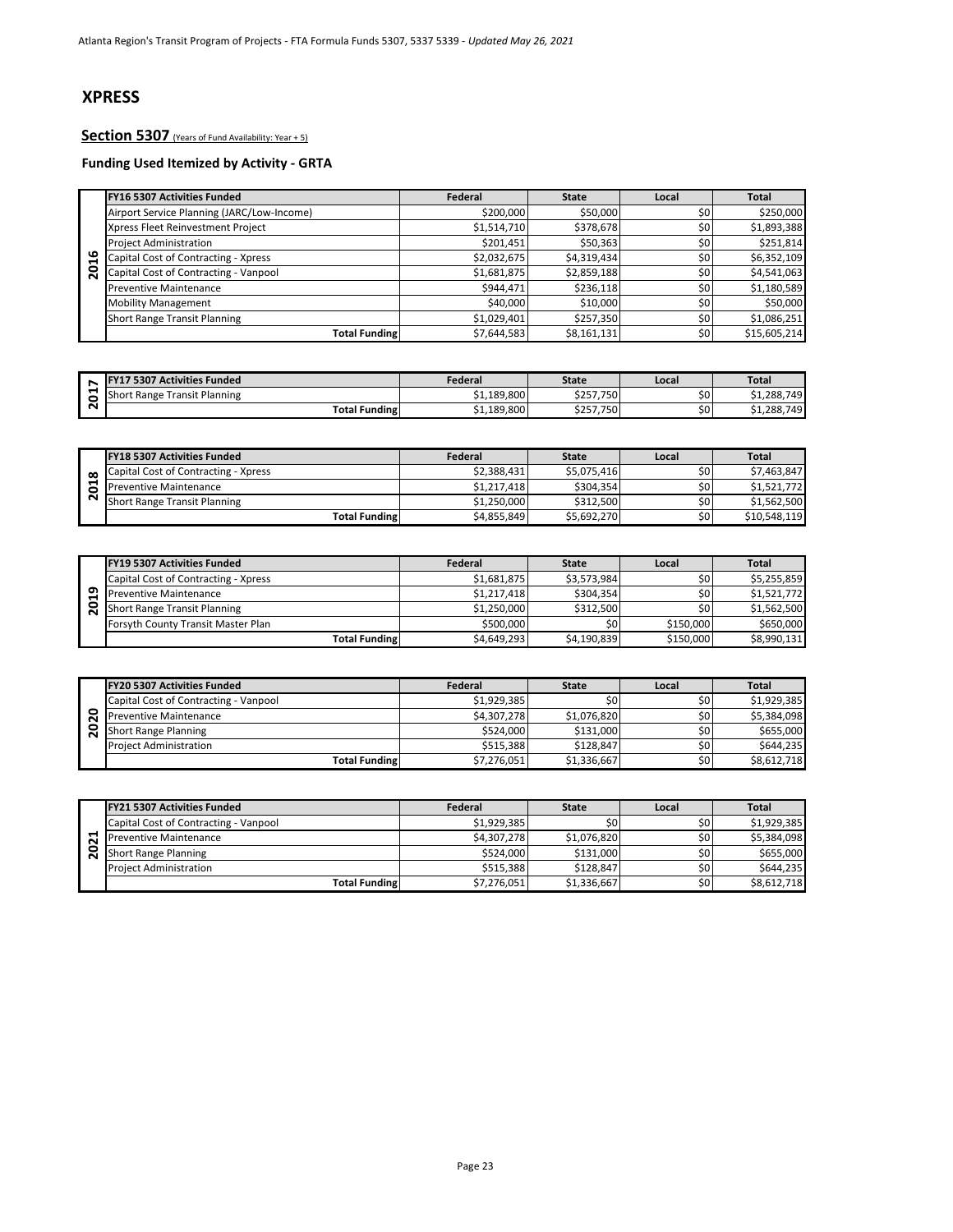## **XPRESS**

**Section 5337 High Intensity Motorbus** (Years of Fund Availability: Year + 3)

|        | <b>FY16 5337 Activities Funded</b> | Federal     | <b>State</b> | Local | <b>Total</b> |
|--------|------------------------------------|-------------|--------------|-------|--------------|
| ൶<br>↽ | <b>Preventive Maintenance</b>      | \$1.281.641 | \$320.410    | \$0   | \$1.602.051  |
| c      | <b>Preventive Maintenance</b>      | \$100.000   | \$25.000     | \$0   | \$125,000    |
|        | Total Funding                      | \$1,381,641 | \$345.410    | \$0   | \$1,727,051  |

| $\overline{\phantom{a}}$ | <b>FY17 5337 Activities Funded</b> | Federal     | <b>State</b> | Local | <b>Total</b>                    |
|--------------------------|------------------------------------|-------------|--------------|-------|---------------------------------|
| −                        | Preventive Maintenance             | \$1,455,529 | \$363.882    | \$0   | 111<br>010<br><b>21,019,411</b> |
| ้ ผ                      | <b>Total Funding</b>               | \$1,455,529 | \$363.882    | \$0   | 111<br>010<br><b>21,019,411</b> |

| $\infty$ | <b>FY18 5337 Activities Funded</b> | Federal | <b>State</b> | Local | <b>Total</b> |
|----------|------------------------------------|---------|--------------|-------|--------------|
| c        |                                    |         |              |       |              |
| N        | <b>Total Funding</b>               |         |              |       |              |

| <b>FY19 5337 Activities Funded</b> | Federal     | State     | Local | <b>Total</b> |
|------------------------------------|-------------|-----------|-------|--------------|
| <b>Preventive Maintenance</b>      | \$1.769.131 | \$442.283 | \$0   | \$2.211.414  |
| <b>Total Funding</b>               | \$1,769,131 | \$442.283 | \$0   | \$2,211,414  |

| ີຕ             | . 23 333 / RULIVILIUS I UNIUCU     | .           | -----        | ----  | .            |
|----------------|------------------------------------|-------------|--------------|-------|--------------|
| ā              | <b>Preventive Maintenance</b>      | \$1,769,131 | \$442,283    | \$0   | \$2,211,414  |
| $\overline{N}$ | <b>Total Funding</b>               | \$1,769,131 | \$442,283    | \$0   | \$2,211,414  |
|                |                                    |             |              |       |              |
|                |                                    |             |              |       |              |
| $\circ$        | <b>FY20 5337 Activities Funded</b> | Federal     | <b>State</b> | Local | <b>Total</b> |
| $\overline{2}$ | <b>Preventive Maintenance</b>      | \$1,367,190 | \$341,798    | \$0   | \$1,708,988  |
| $\overline{N}$ | <b>Total Funding</b>               | \$1,367,190 | \$341,798    | \$0   | \$1,708,988  |
|                |                                    |             |              |       |              |
|                |                                    |             |              |       |              |
| $\blacksquare$ | <b>FY21 5337 Activities Funded</b> | Federal     | <b>State</b> | Local | <b>Total</b> |
| ä              | <b>Preventive Maintenance</b>      | \$1,396,948 | \$349,237    | \$0   | \$1,746,185  |
| $\overline{N}$ | Total Funding                      | 61.206.049  | 6240.227     | ćn    | 61.746.195   |

|             | <b>FY21 5337 Activities Funded</b> | Federal     | <b>State</b> | Local | <b>Total</b>    |
|-------------|------------------------------------|-------------|--------------|-------|-----------------|
| $\sim$<br>ా | <b>Preventive Maintenance</b>      | \$1,396,948 | \$349.237    | \$0   | 46.185<br>746   |
| $\sim$      | <b>Total Funding</b>               | \$1,396,948 | \$349.237    | \$0   | 746,185<br>. ۲۵ |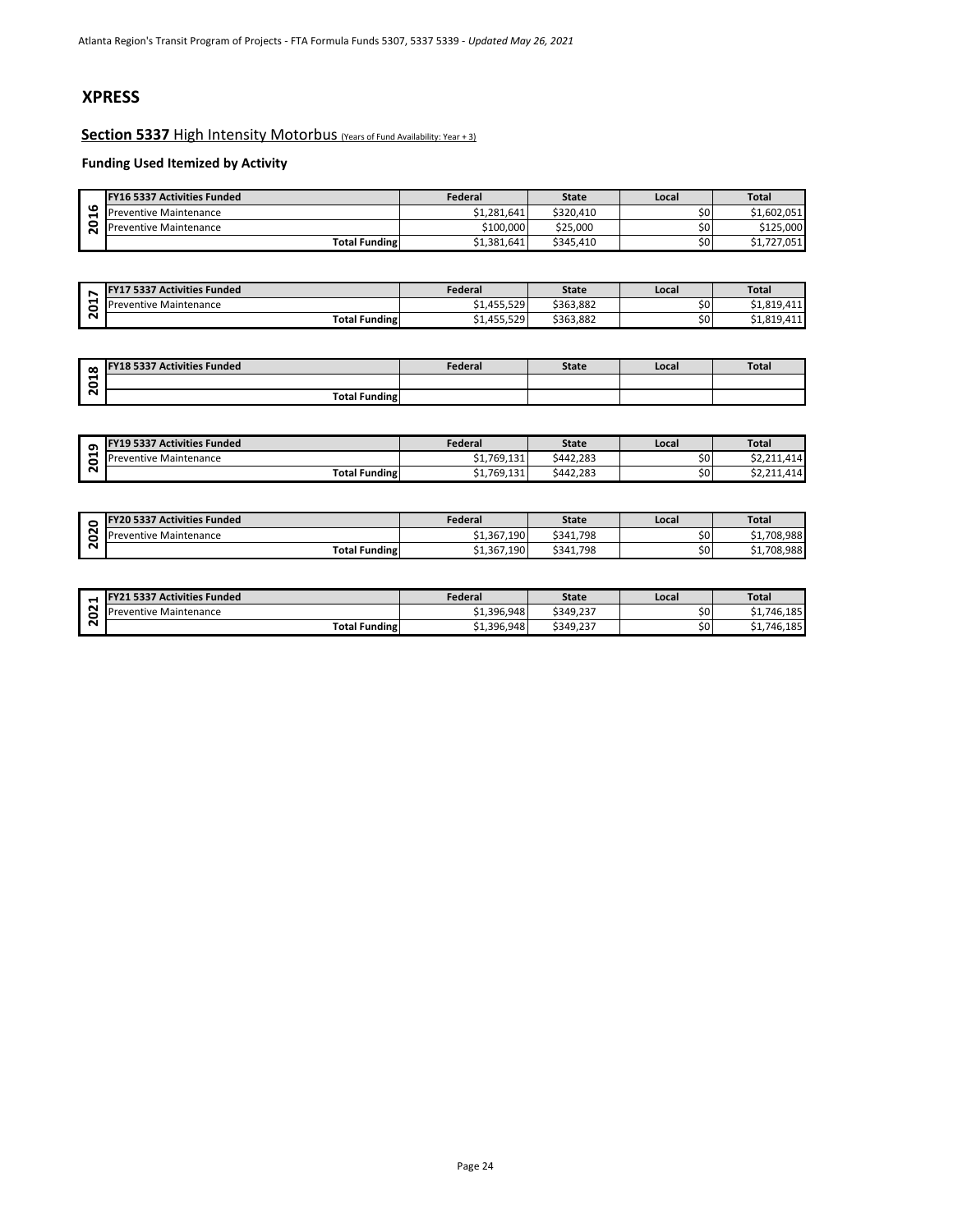## **XPRESS**

**Section 5339** (Years of Fund Availability: Year + 3)

| <b>u</b> | <b>FY16 5339 Activities Funded</b> | Federal   | State     | Local | <b>Total</b> |
|----------|------------------------------------|-----------|-----------|-------|--------------|
| ↽<br>с   | Commuter Bus Replacement           | \$796.208 | \$199.052 | Ś0    | \$995.260    |
| $\sim$   | <b>Total Funding</b>               | \$796,208 | \$199,052 | Ś0    | \$995,260    |

| - | <b>FY17 5339 Activities Funded</b> | Federal     | <b>State</b> | Local | <b>Total</b> |
|---|------------------------------------|-------------|--------------|-------|--------------|
| − | Commuter Bus Replacement           | \$2,319,898 | \$579.975    | \$0   | \$2.899.873  |
| N | <b>Total Funding</b>               | \$2,319,898 | \$579,975    | \$0   | \$2,899,873  |

| $\infty$ | <b>FY18 5339 Activities Funded</b> | Federal | <b>State</b> | Local | Tota. |
|----------|------------------------------------|---------|--------------|-------|-------|
| c        |                                    |         |              |       |       |
| $\sim$   | <b>Total Funding</b>               |         |              |       |       |

|                | . 10 9999 Figures . and co           |             |              | ----  | .            |
|----------------|--------------------------------------|-------------|--------------|-------|--------------|
| 2016           | Commuter Bus Replacement             | \$796,208   | \$199,052    | \$0   | \$995,260    |
|                | <b>Total Funding</b>                 | \$796,208   | \$199,052    | \$0   | \$995,260    |
|                |                                      |             |              |       |              |
|                |                                      |             |              |       |              |
| $\overline{ }$ | FY17 5339 Activities Funded          | Federal     | <b>State</b> | Local | <b>Total</b> |
| 201            | Commuter Bus Replacement             | \$2,319,898 | \$579,975    | \$0   | \$2,899,873  |
|                | <b>Total Funding</b>                 | \$2,319,898 | \$579,975    | \$0   | \$2,899,873  |
|                |                                      |             |              |       |              |
|                |                                      |             |              |       |              |
| $\infty$       | <b>FY18 5339 Activities Funded</b>   | Federal     | <b>State</b> | Local | <b>Total</b> |
| 201            |                                      |             |              |       |              |
|                | <b>Total Funding</b>                 |             |              |       |              |
|                |                                      |             |              |       |              |
|                |                                      |             |              |       |              |
|                | FY19 5339 Activities Funded          | Federal     | <b>State</b> | Local | <b>Total</b> |
| 2019           |                                      |             |              |       |              |
|                | <b>Total Funding</b>                 |             |              |       |              |
|                |                                      |             |              |       |              |
|                |                                      |             |              |       |              |
|                | FY20 5339 Activities Funded          | Federal     | <b>State</b> | Local | <b>Total</b> |
| 2020           | Capital Cost of Contracting - Xpress | \$1,313,508 | \$2,791,205  | \$0   | \$4,104,713  |
|                | Total Funding                        | 61.212E00   | 62.701.205   | ćn    | 61101712     |

|   | <b>FY20 5339 Activities Funded</b>   | Federal     | <b>State</b> | Local | <b>Total</b> |
|---|--------------------------------------|-------------|--------------|-------|--------------|
| ◠ | Capital Cost of Contracting - Xpress | \$1,313,508 | \$2.791.205  | \$0   | \$4,104,713  |
|   | <b>Total Funding</b>                 | \$1,313,508 | \$2,791,205  | \$0   | \$4,104,713  |

|        | Y21 5339 Activities Funded<br>EV <sub>21</sub>        | Federal     | State       | Local | <b>Total</b> |
|--------|-------------------------------------------------------|-------------|-------------|-------|--------------|
| $\sim$ | I Cost of Contracting - '<br><b>Xpress</b><br>Capital | \$1,890,847 | \$4.018.050 | \$0   | \$5,908,897  |
| N      | <b>Total Funding</b>                                  | \$1,890,847 | \$4.018.050 | \$0   | \$5,908,897  |